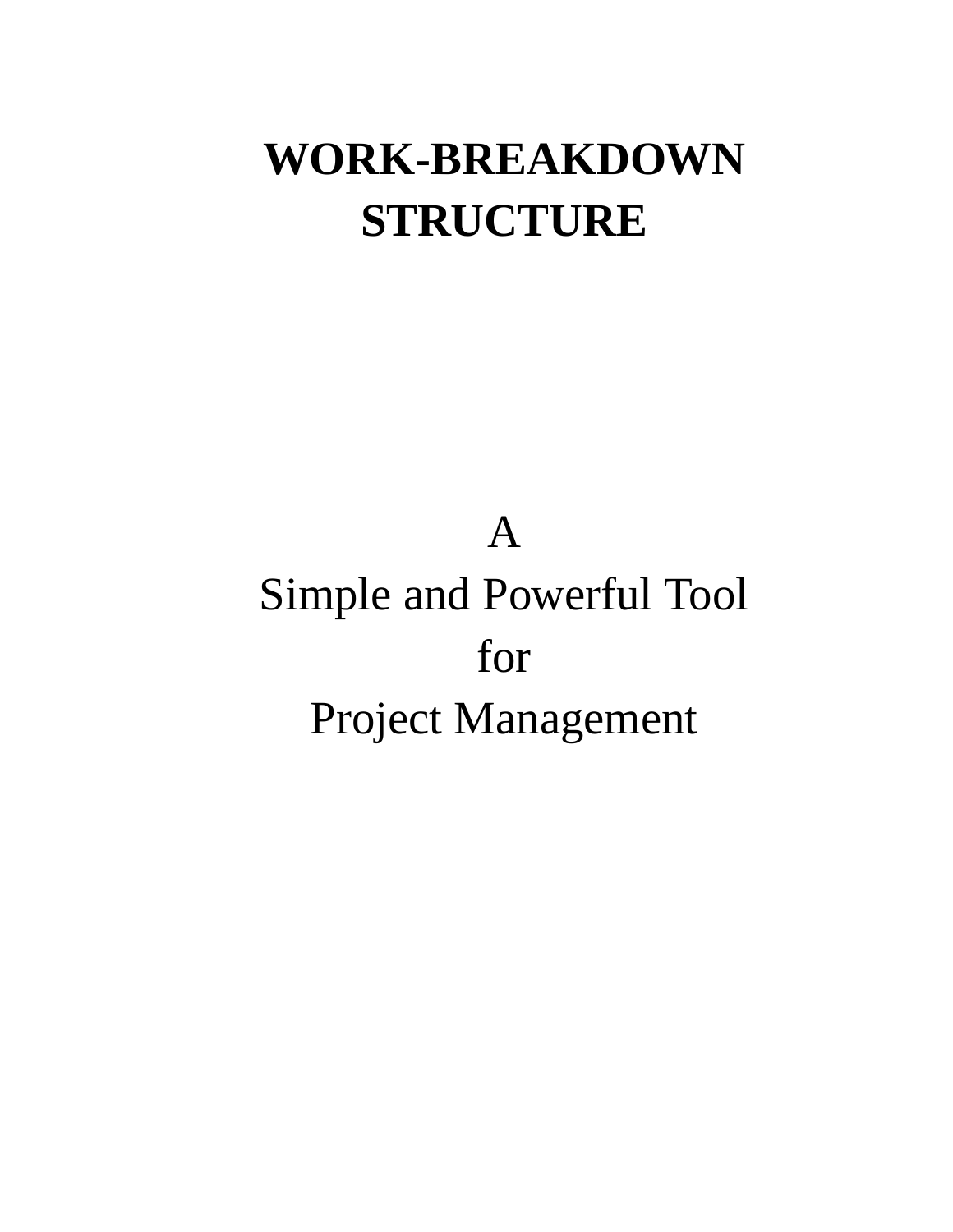### **THE TERMS: WORK, BREAKDOWN, AND STRUCTURE**

#### **Work vs. Project:**

• Project is work with a very concrete and focussed *goal*. WBS applies to any work/project, small or big.

### **Goal vs. Objective**

- Goals are what you expect/plan to do and objectives are what you expect to happen as consequences of what you do.
	- The objective "create a shaded area in the yard" can be achieved by doing several very different things (goals):
		- (a) putting a tree that will grow big over time, or
		- (b) putting up a man-made structure (a roofed area, often called a "shade" like a tin-shade or a fiberglass shade).
- Goals  $\leftrightarrow$  Objectives is a many-to-many relation.
- Objectives are stated typially in a detailed and itemized form to elaborate/explain a short and broadly stated goal.
	- Large shaded area vs.  $40\times100$  sq ft. shaded area for  $\cdots$ .

#### **Breakdown:**

- Any large project needs to be broken down into smaller pieces.
	- The project is completed piece by piece.
	- − The breakdown helps to clarify the project-work as a whole, plan and control the work-progress, assign manpower and other resources, and review progress.

#### **Structure:**

Whenever we decompose a larger task into subtasks, the structure arises naturally out of logical relationship among the subtasks.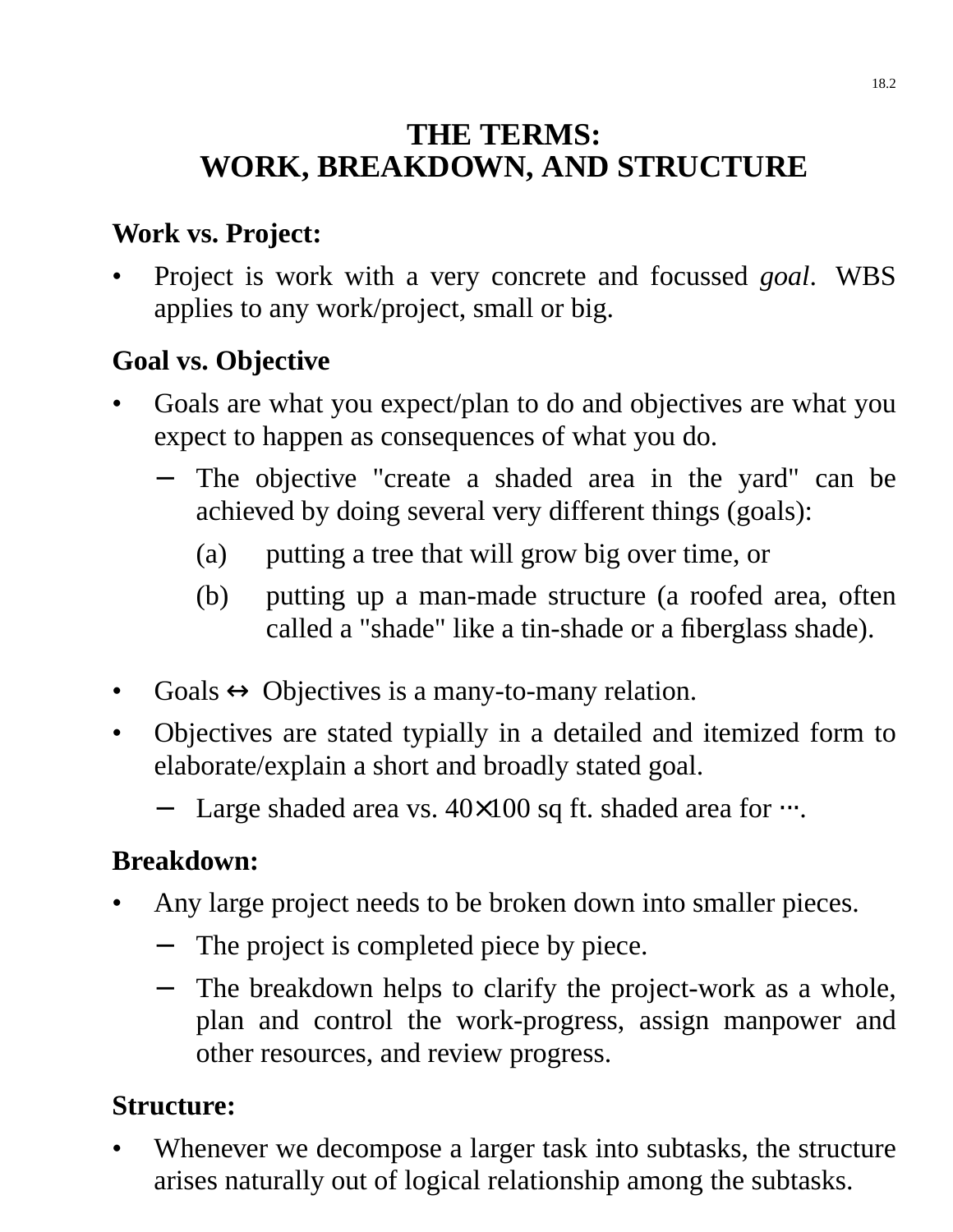### **AN ABSTRACT VIEW OF ALGORITHMS**

#### **Algorithm at A Highest Abstraction Level:**

A sequence of atomic actions.

#### **Theorem.**

Every thing that happens over a period of time is an algorithm.

#### **Finding an Algorithm:**

- (1) Finding the atomic actions.
- (2) Arranging them in a sequence in some order.

**Where Does WBS Fit In:** Finding the actions.

#### **What is A Parallel Algorithm:**



**Does WBS apply to Parallel Algorithm:** Yes, Just as much.

#### **Role of WBS in Software Engineering:**

- Software Engineering can be viewed as making a product combining new and known algorithms.
- The role of WBS: design of high level *algorithms for developing* large scale complex software products.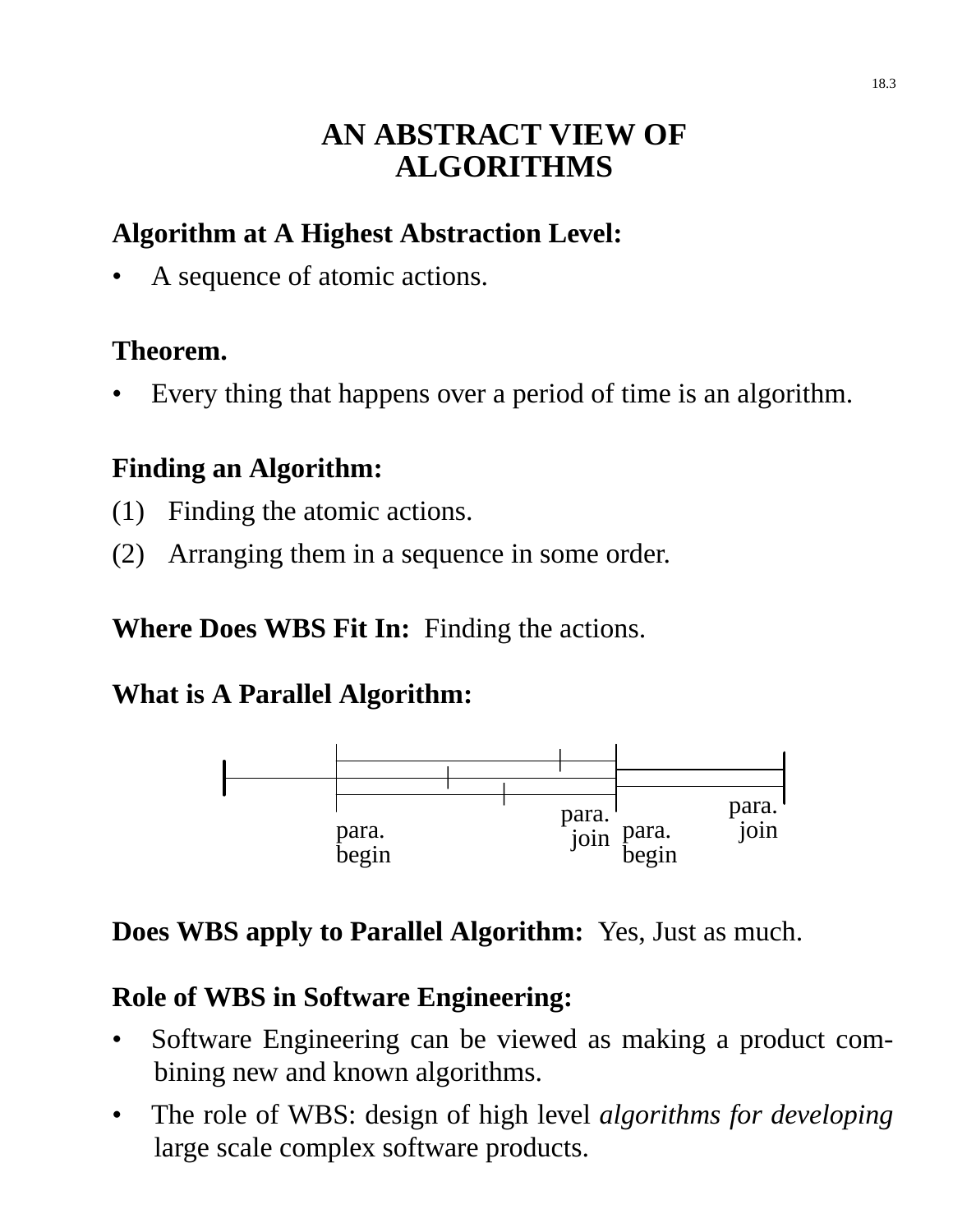### **WBS IS NOT PRODUCT-REQUIREMENTS**

#### **Requirements:**

• Properties of the product from the *customer's viewpoint*, i.e., what it does for the customer or how it meets the customer's needs.

**WBS:** Comes after the requirements are defined.

- Identifies all activities (work-units) that the product-developer will carry out to deliver the final product.
- Helps to create the project-plan.
	- − *Activity definitions:* What things are to be done.
	- − *Activity sequencing:* When to do what (logical precedences).
	- − *Activity resource allocation (cost/time estimation):* Who will do what and when.
	- − *Activity scheduling:* Actual time-line for activities.
	- − *Schedule control:* Who will be responsible for what.

#### **Activity vs Requirement:**

What actions can be taken to meet the requirement "there should be more space in a classroom per student"?

#### **Some Useful Sayings:**

- If you fail to plan then you (essentially) plan to fail.
- The 6P-rule: Prior Planning Prevents Poor Project Performance.

### **Question:**

•? What are some ways that a project's performance can be poor?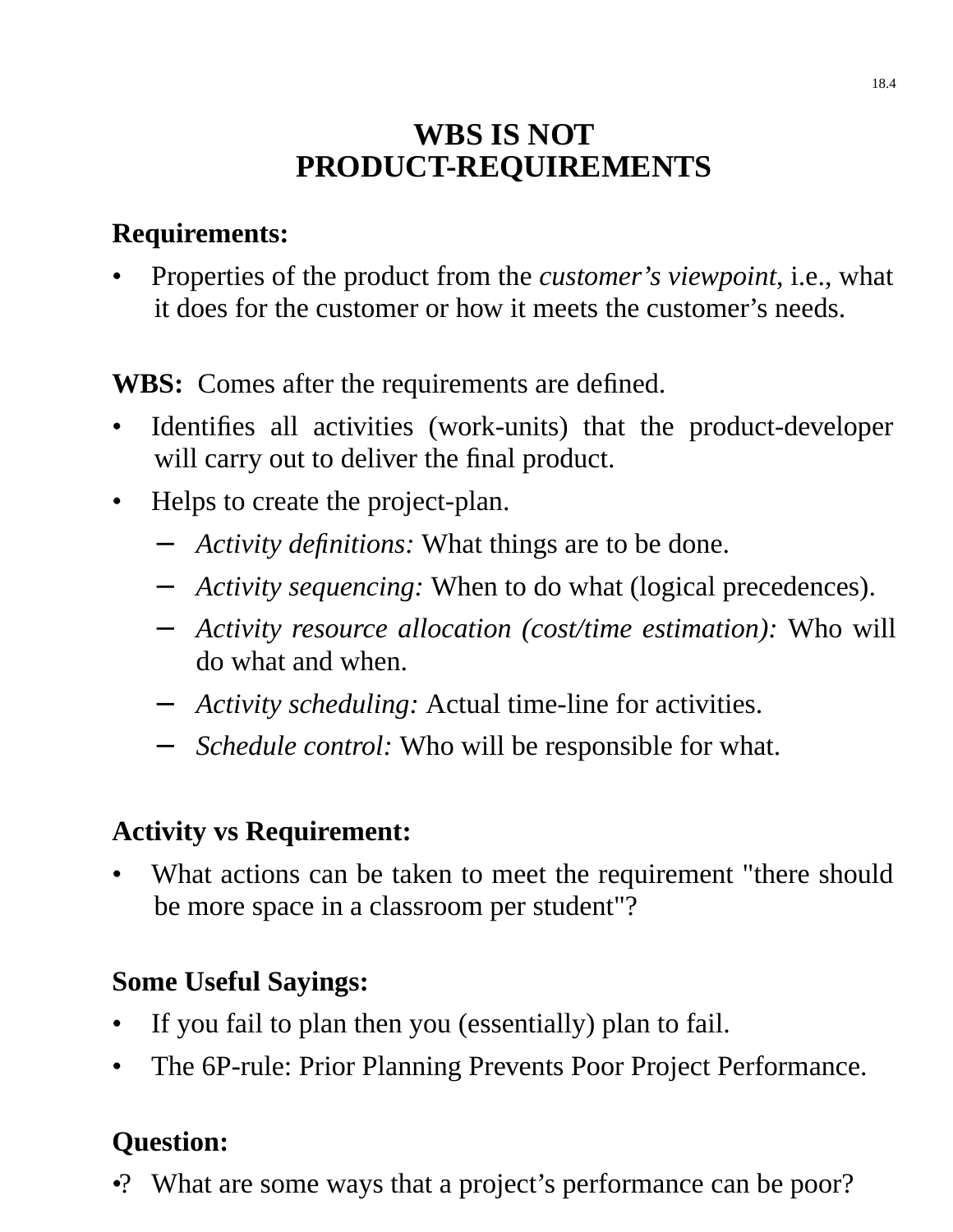### **AN ABSTRACT VIEW OF THE TIME-LINE OF A PROJECT**

### **A Simple View:** No overlapping tasks.



#### **Milestones:**

- Time points for project reviews/evaluations/error-checking before going into the phase.
	- identify bottlenecks and management problems.
	- update the remainder of schedule and resource allocation.
- Error or change-propagation beyond a milestone are avoided.

### **Question:**

- •? How to determine a time-line (project plan  $=$  tasks  $+$  schedule)?
	- Identify the tasks, their precedence constraints.
	- − Allocate time-duration (and manpower, equipments, etc).
	- − Schedule (order) the tasks to satisfy precedence constraints.
- •? How to compare different schedules and select the best?

#### **We Are Not Looking At:**

- The management decision-process for approving a project.
- **Question:** What would be a further abstraction of the above view? How would a more complex (general) view differ from the simple view?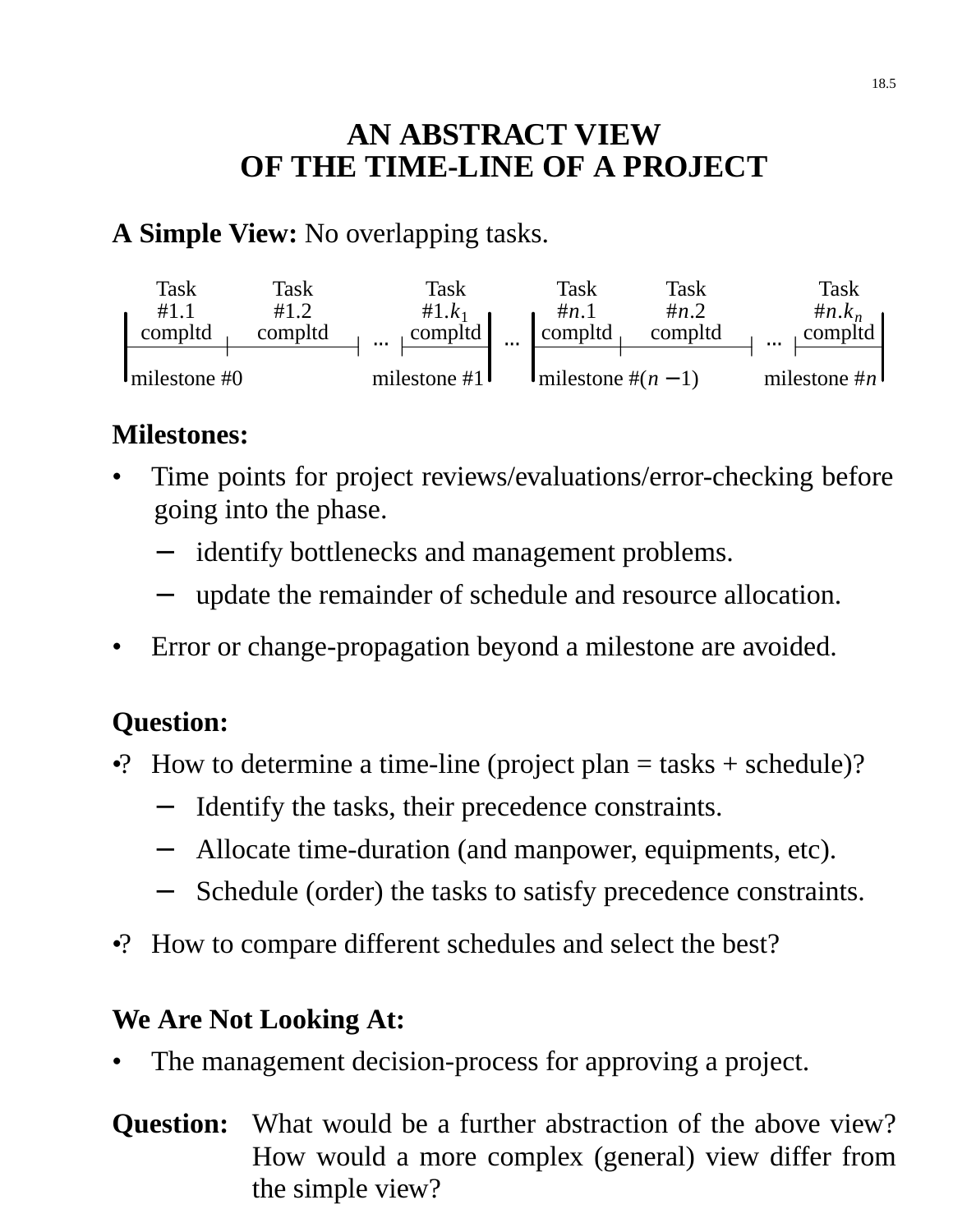### **A SCHEDULING PROBLEM AND ITS WBS**

### **Constraints:**

• One person to repair the cars  $C_i$ , where  $r_i$  = repairTime( $C_i$ ),  $1 \leq i$  $\leq n$ . Assume that the cars can be repaired in any order.

### **Objective:**

• Minimize total lost service-time (LST) of the cars as they wait for repair.

### **Question:**

- •? Give all possible repair-schedules and the best repair-schedule for  $n = 3$  and  $r(C_1) = 2$ ,  $r(C_2) = 7$ , and  $r(C_3) = 3$ .
- •? Give a formula to compute LST for the schedule  $\langle C_1, C_2, ..., C_n \rangle$ .
- •? Give a general method (algorithm) to find an optimum schedule.

**A Variation** (With Precedence Constraints):

• *Precedence* constraint: which car can be repaired before which.

### **Question:**

•? Give the optimal schedule for the precedence constraints:

$$
C_1\n\nC_2\n\nr(C_1) = 2\n\nr(C_2) = 7\n\nr(C_3) = 3
$$

- •? What makes this variation more general than the original form?
- •? Give an algorithm for the optimum schedule for this variation.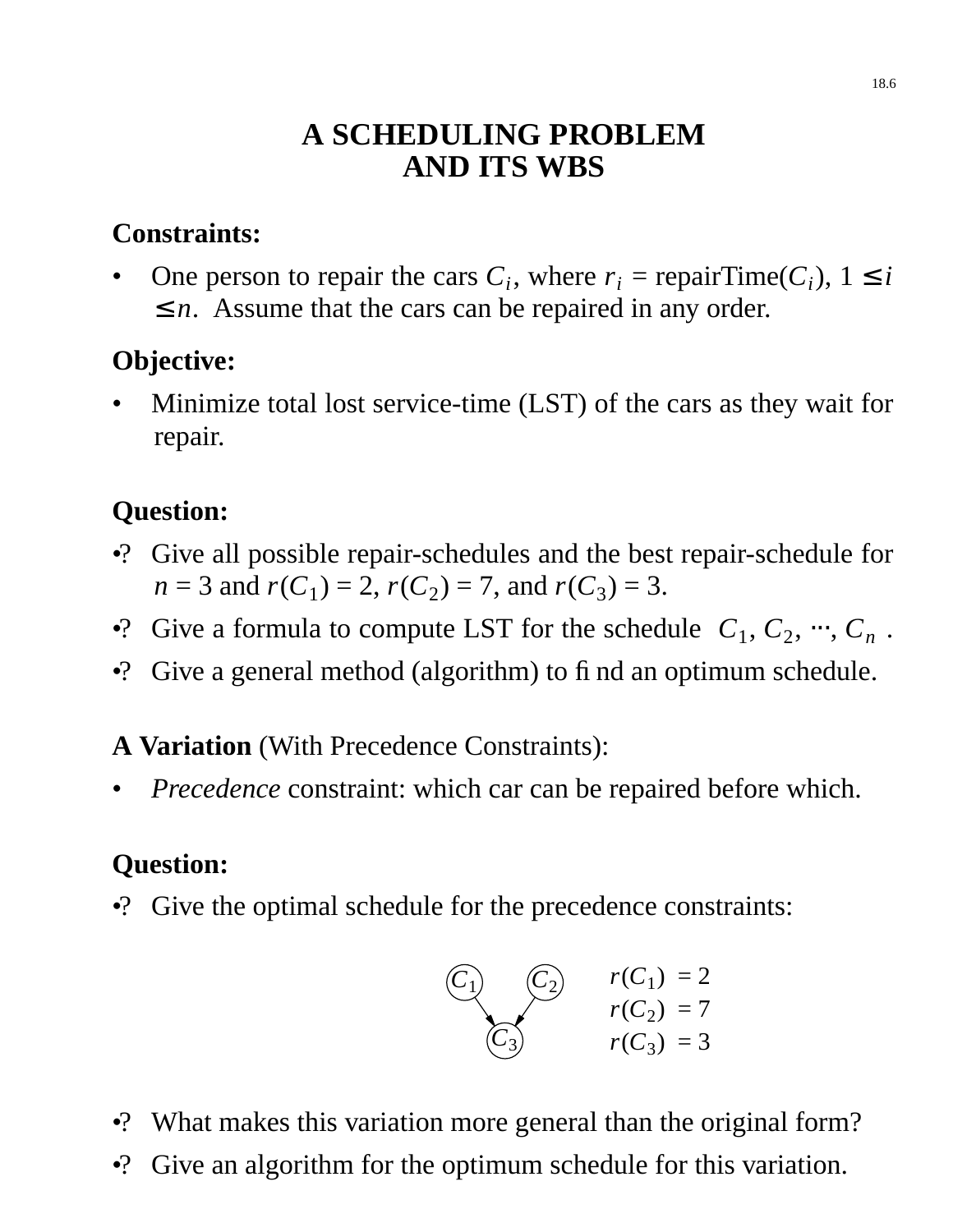# **WBS FOR THE CAR-REPAIR PROBLEM**



#### **Role Of Breakdown:**

- Suggests the *possibility* that the cars can perhaps be repaired one at a time instead of multiple cars being repaired in parallel.
- It does not say the order in which the cars are to be repaired.

**Question:** What could be a further breakdown of each "Repair *Ci*"?

#### **Another WBS:**

- It has some new work-units and a different overall organization.
- The repair-schedule is not a schedule of work-units in the WBS. (A schedule of work-units in a WBS is not considered part of it because precedence constraints of work-units is not part of WBS.)



#### **Question:**

•? Show a breakdown of "Identify  $\cdots$ " and "Estimate  $\cdots$ " and the AON of the new WBS; reorganize the new WBS based on the AON.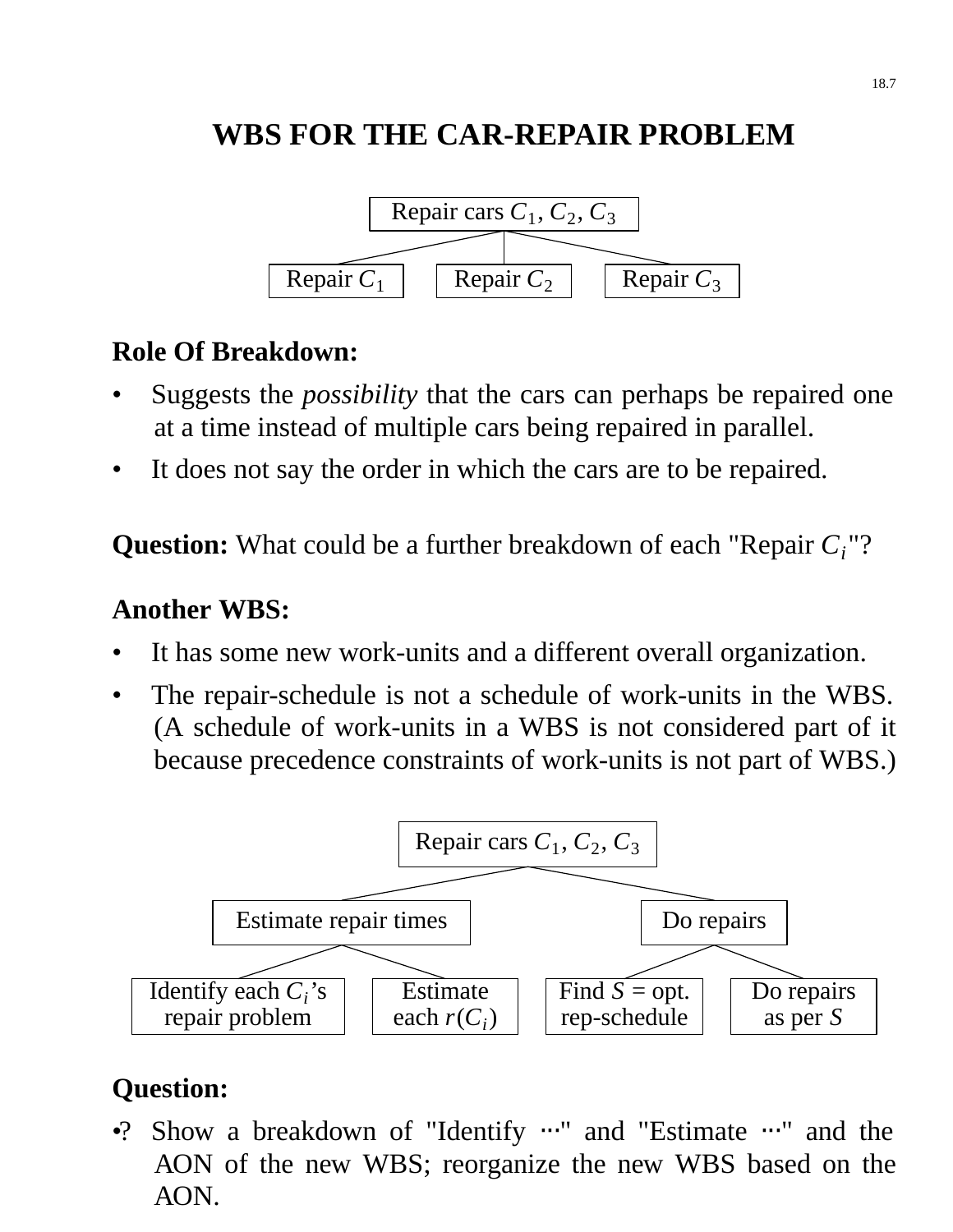### **PROJECT: THE BRIDGE FROM VISION TO PRODUCT**



#### **Vision:**

- The "idea", the "spark" that gave birth to the project.
- Every project, large and small, has such a vision.

### **Question:**

•? What is a key distinction between a leader and a manager?



- •? What is a key distinction between a manager and an engineer?
- •? How does the programming challenge for a beginning programmer differ from that of an experienced software engineer?

### **Multiple Roles:**

• Each of us play each of the roles of leader, manager, and engineer at different times in different degrees.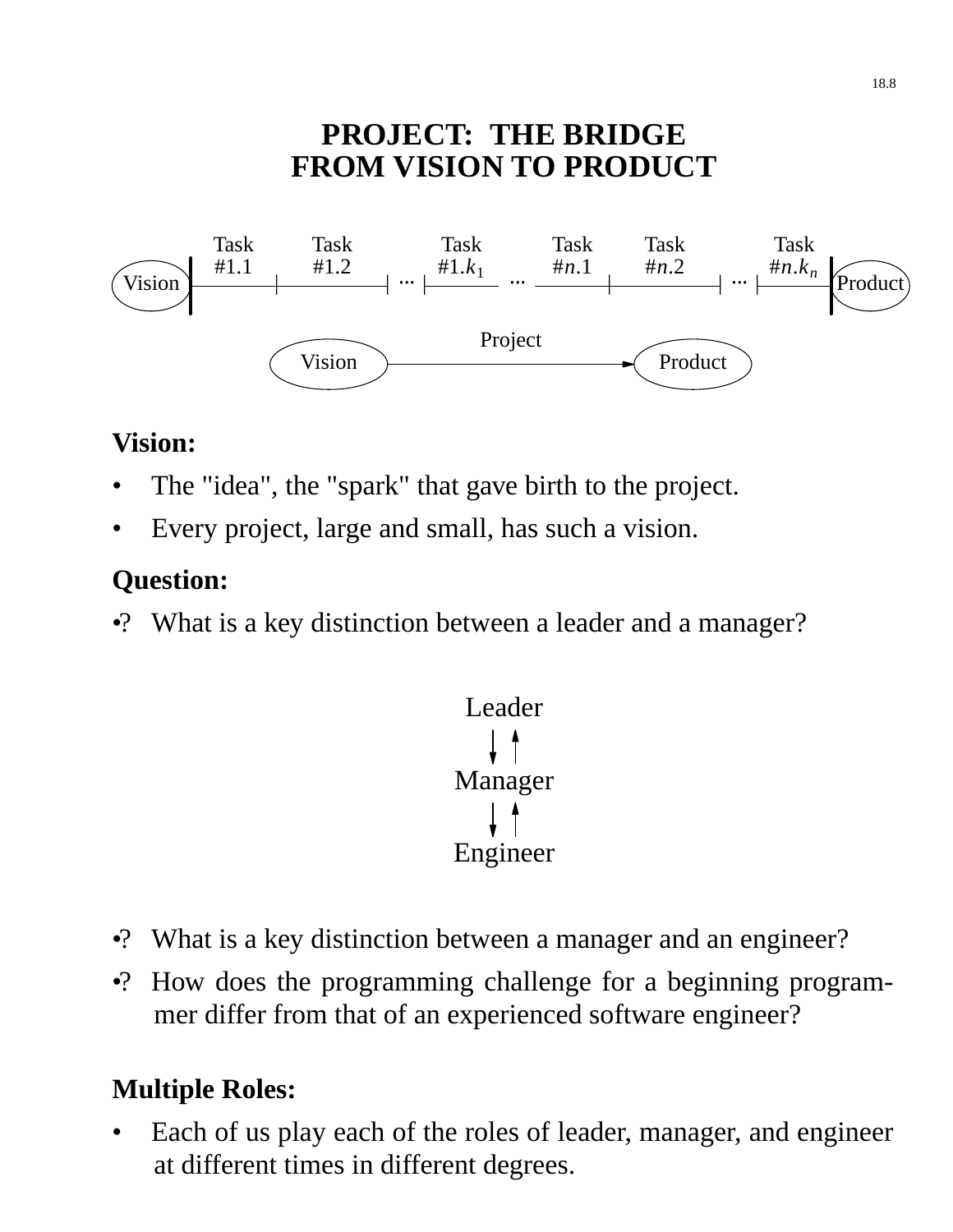### **SUCCESSFUL SOFTWARE PROJECT AND THE ROLE OF WBS**

#### **Two Attributes of Successful Projects:**

- (1) A successful product is developed (irrespective of the means used to get to the final product).
- (2) A successful development of a product.

**Question:** What is the difference, and what are their significance?

**What We Really Want:** (1)+(2) A successful development of a successful product.

#### **Some Common Attributes of Successful People:**

- Have a clear goal; a clear idea of what they want.
- Pursue them diligently, using all available resources (time, effort, money, knowledge, advice/criticisms) optimally.

### **WBS: Work Breakdown Structure**

• A technique for successful development of a project-schedule/plan, a prerequisite of part (2).

### **EXERCISE**

- 1. State a good product/project idea, with an explanation/justification of why you think the product would be successful. (Indicate novelty of the product/service, need for it, and the likely users/buyers, and compare related competitive products (if any).)
- 2. Is there a WBS for the task "come up with a good product idea"?
- 3. Is it true that successful people focus more on how to achieve the goals instead of why it cannot be achieved?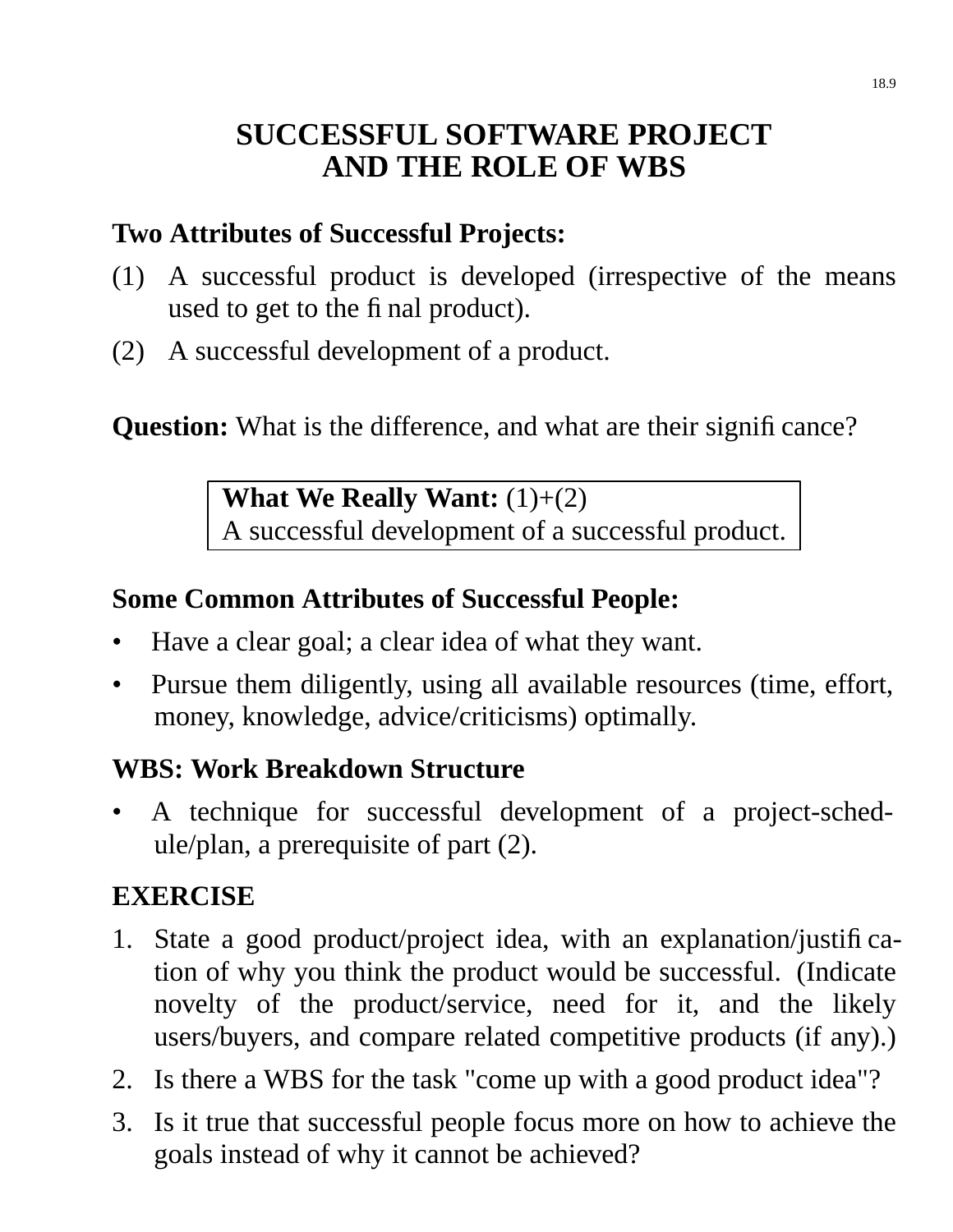### **TWO BASIC RULES IN MAKING THINGS BETTER**

**Which Necklace is More Attractive:**



**Rule #1:** *Reorganize* what you have.

**Question:** What can make applying this rule difficult?

**Which of These Two:**



**Rule #2:** *Innovate*; add new pieces or eliminate some.

- •? What is a common property (an abstraction) of all four necklaces?
- •? To change a program *P* which sorts an input array in increasing order to a program *P*′ which sorts an input array in decreasing order, which rule would be applicable; explain exactly how.
- •? Give an example of Rule#2 application in improving a software.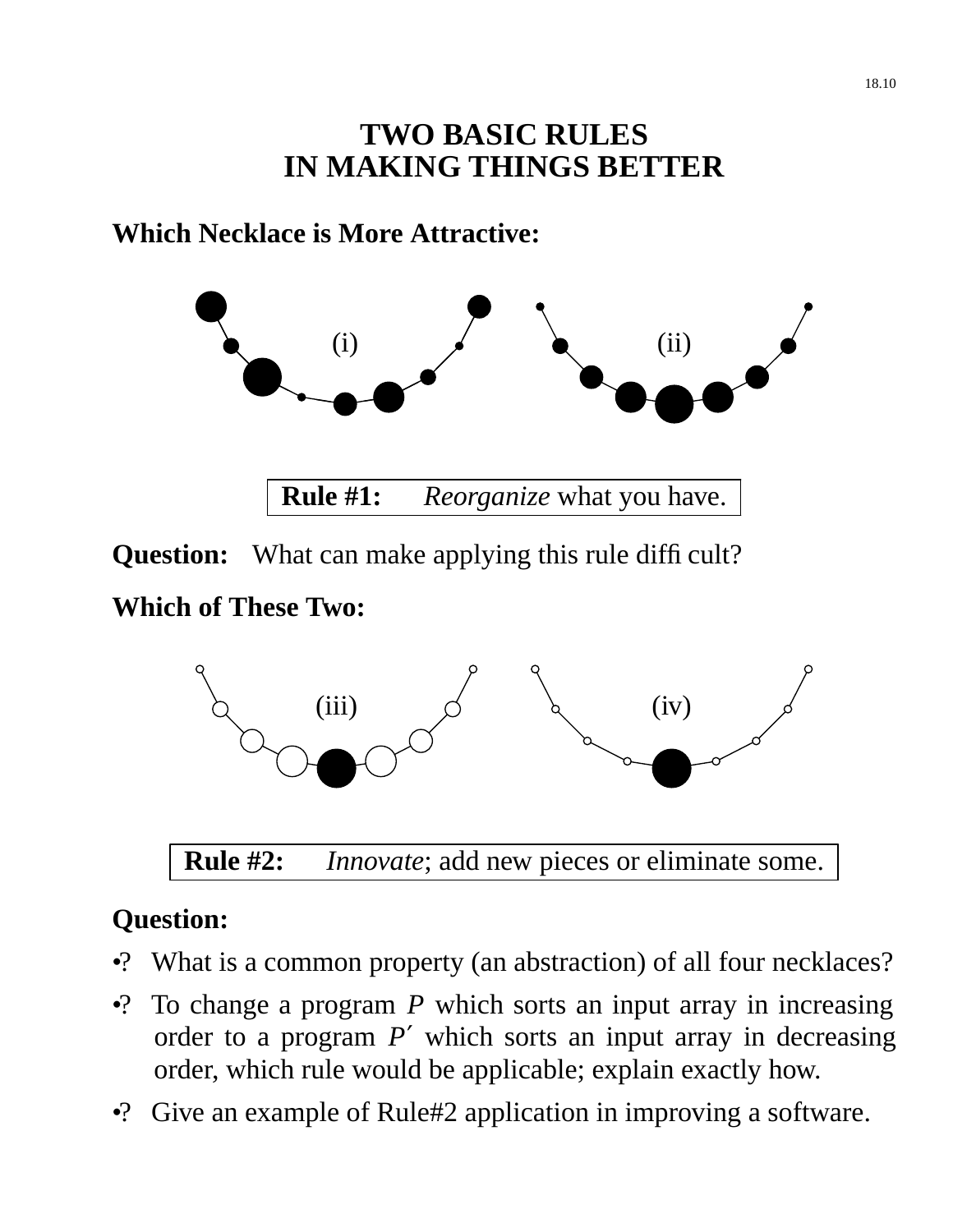#### **EXERCISE**

- 1. Assume that we want to water the four plants  $P_j$ ,  $1 \le j \le 4$ , as shown below in one run using a bucket of capacity 4 cups. Assume that:
	- (1) Each plant  $P_j$  is to be given 1 cup of water,
	- (2) The distance of  $P_j$  from the tap on the right is  $x_j$ , where  $x_j$  $> x_{j-1}$ , and
	- (3) The bucket has weight 0.

There are many different orders in which we can water the plants, and they require a different amount of effort in carrying the water. What is the best and the worst possible orders to water the plants?



- 2. In what way, the reorganization (reordering) rule applies here?
- 3. How does the optimal solution change if we were to make multiple runs, and, in particular, we are allowed carry just one cup of water at a time?
- 4. Is there any advantage in using the bucket and one run to water all the plants instead of making multiple runs?
- 5. Give another application of reorganization/reordering rule.
- 6. What could be an innovation in the context of Problem 1?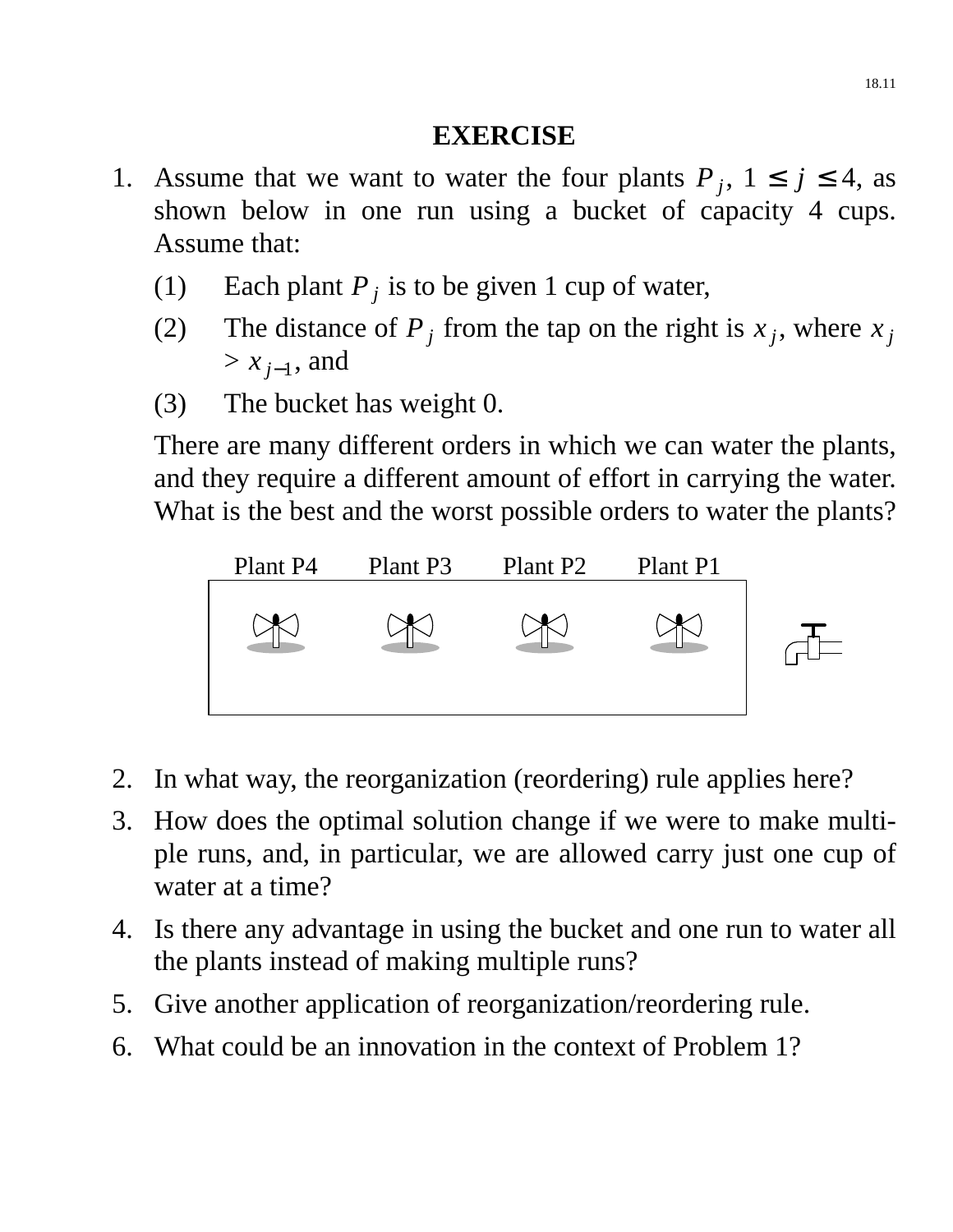### **WBS: WORK-BREAKDOWN-STRUCTURE**

Most things are composition two or more simpler things.

#### **What is it?**

- An exhaustive and objective list of things-to-do, in a simple case.
- For a complex project/task, it is a hierarchical (tree) structure, whose terminal nodes show all *atomic* work-units to meet the project deliverables.
- Gives a clear and complete picture of the *scope* of work.

#### **Why do we need it?**

- Understanding the work-units comprising the total project work is a minimum requirement for successful completion of a project.
- Needed for developing the Activity Network model, which is an important project planning and management tool:
	- allocate resources (time + personnel) and create a schedule.
	- monitor work-progress to meet milestones and the project deadline, and taking corrective actions as needed.

**How to Create it?** To be described here.

**Question:** Successful people also do small things, but there is a difference between the small things done by a successful person vs. the small things done by others? What is it?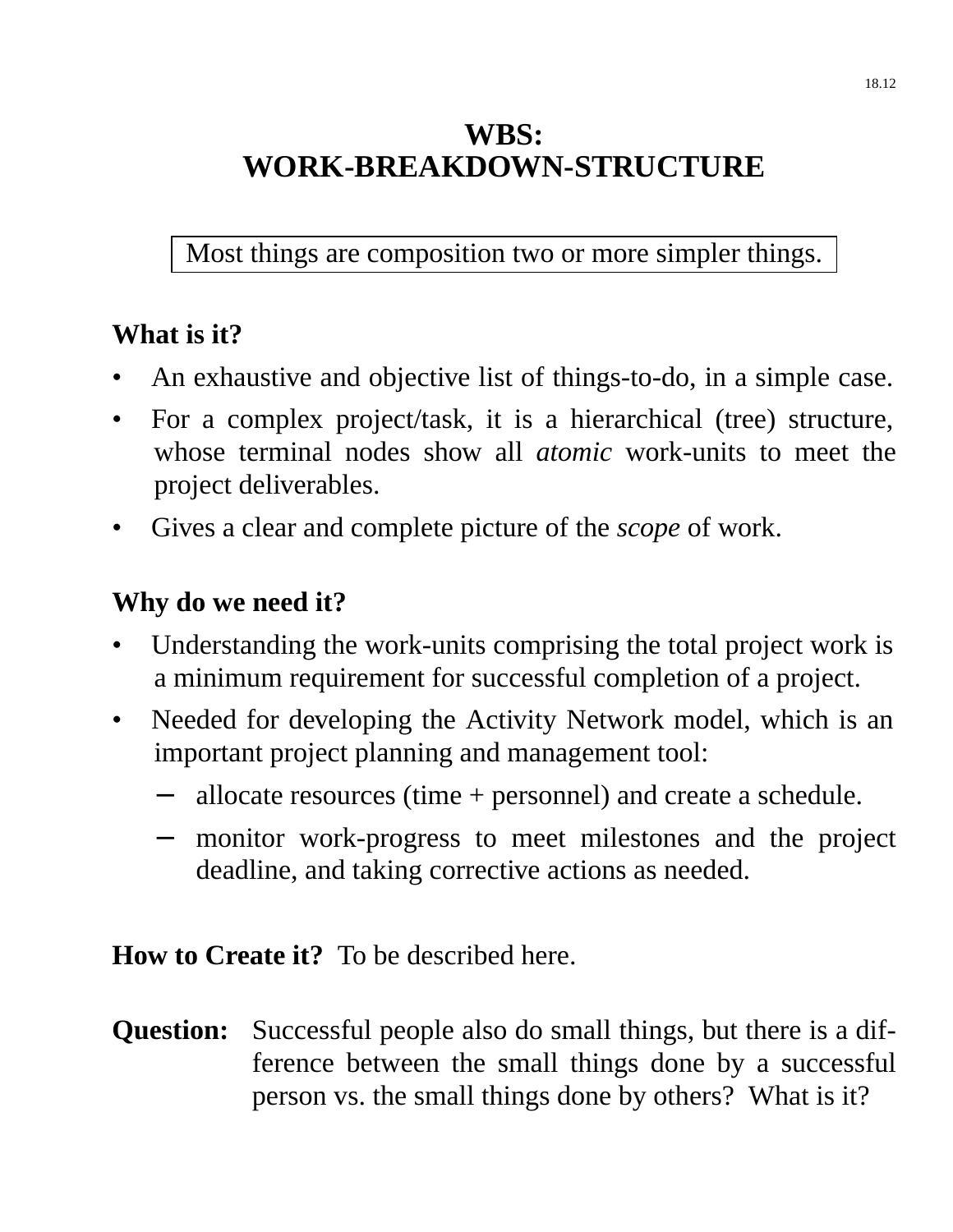# **AN EXAMPLE WBS**

### **Paint-Room-WBS** (a template):



**Work-Unit:** A terminal node of the tree-hierarchy.

• One person responsible for each work-unit's proper completion.

#### **Top-Down Approach:**

Best way to identify the work-units is by the top-down and breadth-first (level by level).

- •? What would be a possible breakdown of "Paint room" and what are its advantages?
- •? Can we expand "Get materials" more? If we merge it with its children, how to rename it (without loss of information)?
- •? If we rename "Get paint & brush" as "Buy paint & brush" does it make any difference? Will it be worthwhile to break it further, and what will a breakdown look like.
- •? How will the template Paint-Room-WBS differ from the WBS for painting a specific room?
- •? Show a WBS for creating a home flower-garden.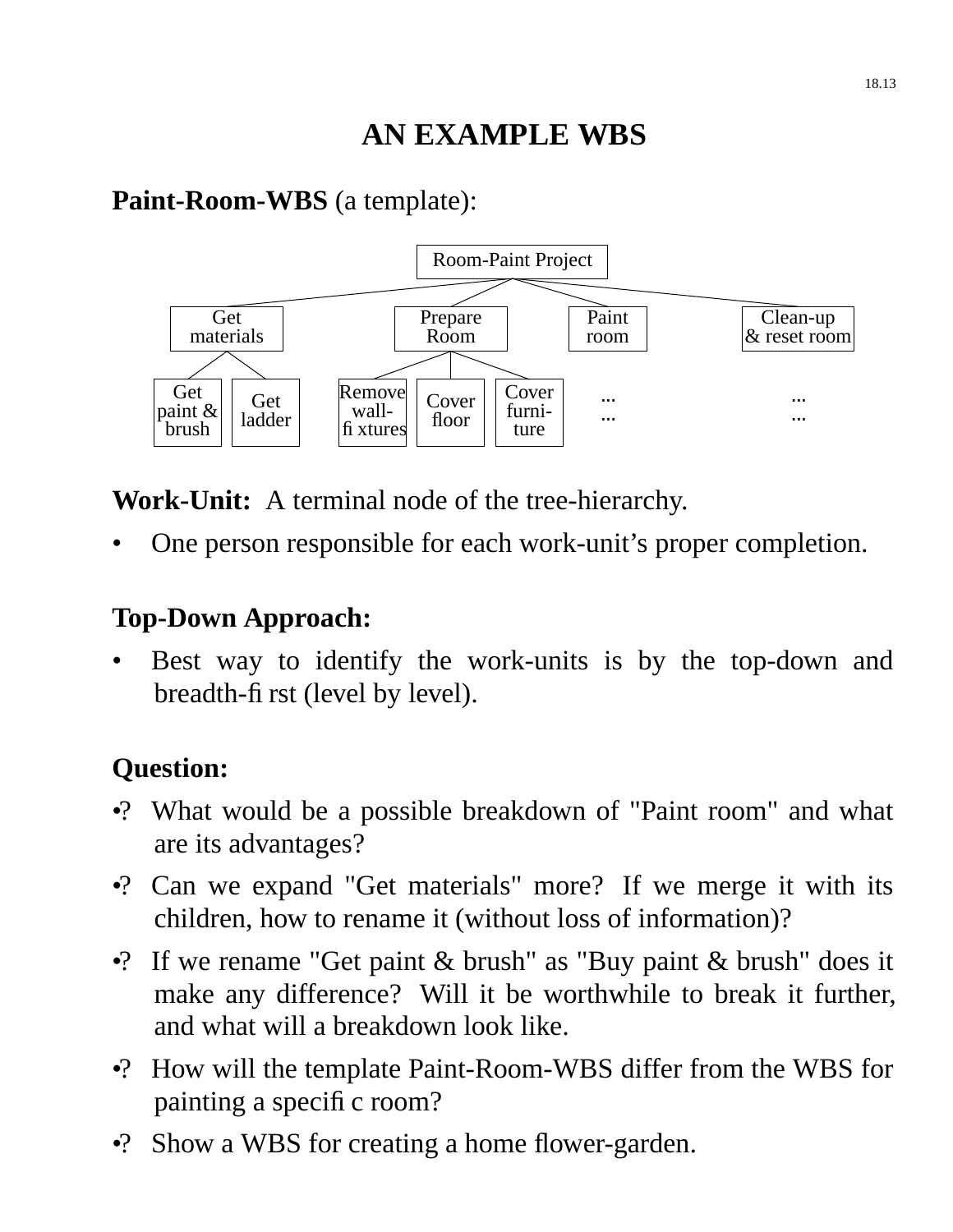# **A POOR WBS**

#### **Work-units vs. Deliverables:**

- They are not the same.
- Project deliverables are part of project requirements, and workunits are part of WBS.

#### **Example of Poor WBS:**

Does not identify the work-units to meet the deliverables.



### **Typical Work-Unit Types in a Completed Software:**

• Creating/reading input, processing input, or creating output.

- •? Name some common work-units in developing softwares.
- •? What are some work-units in an operating system and a compiler?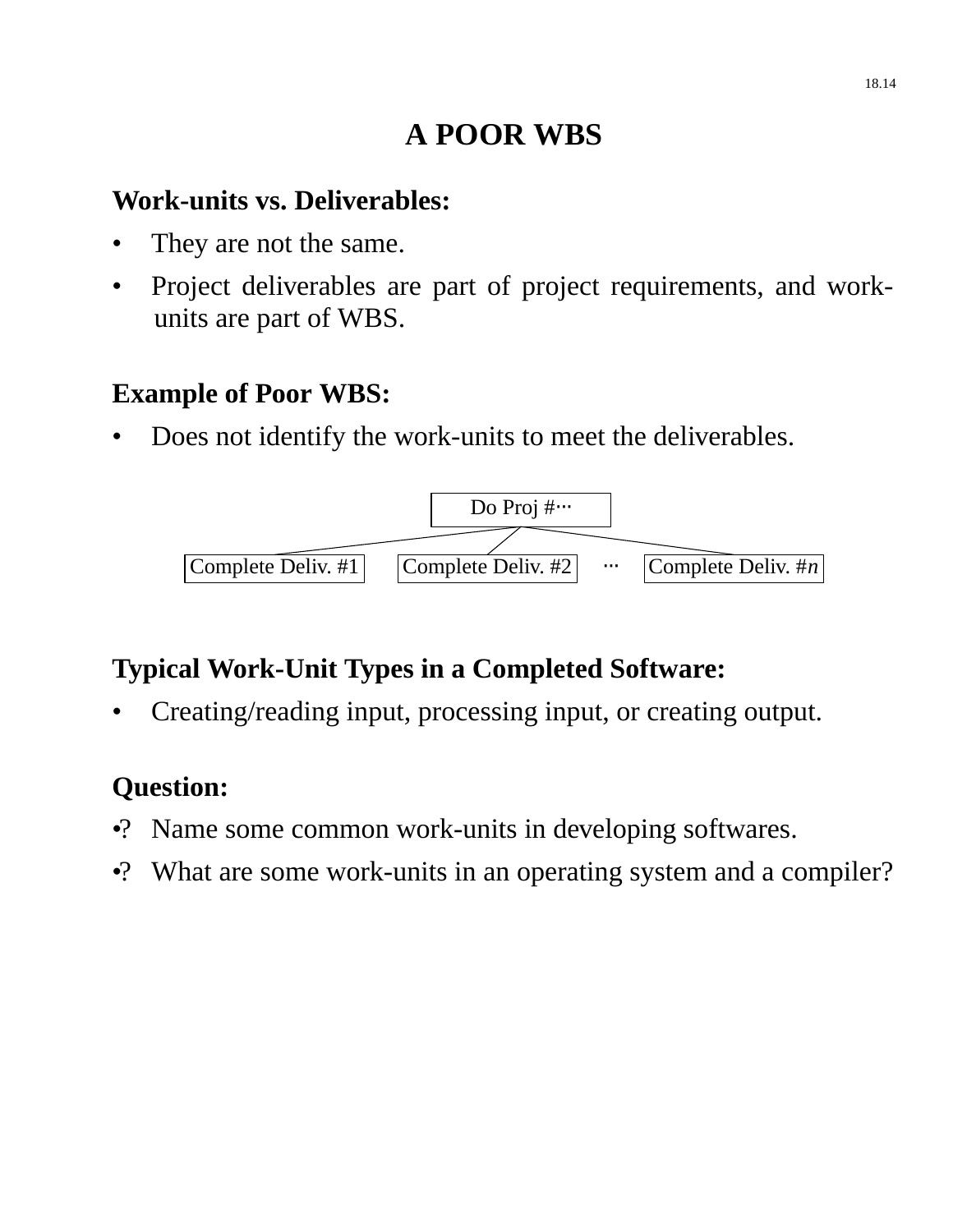# **WHAT'S IN A WBS TREE**

**Example of WBS** (for writing a particular research paper):



(The part "Definitions & Other Texts" can also be broken down further, and have Examples and Figures related to definitions.)

#### **Features of WBS-tree** (Completeness = 100% rule):

- Higher level nodes tend to be "work-types" or "work-categories" (hence common to many WBS's).
- The terminal nodes, also called *work-units*, are more project specific. They together represent the actual total work to be done (100% rule), and account for all internal and external deliverables, and all input (material/data) uses and outputs created.
- Each intermediate node is just a larger conceptual "chunk of work", the children  $(≥ 2)$  give a breakdown to smaller chunks.
- A work-unit is a small enough chunk that is measurable (can estimate resources - time, personnel, costs - needed to complete it).
- The intermediate nodes help to identify the terminal nodes.

- •? Which work-units in the above WBS are task/project specific?
- •? Any two brother nodes are *mutually exclusive* why?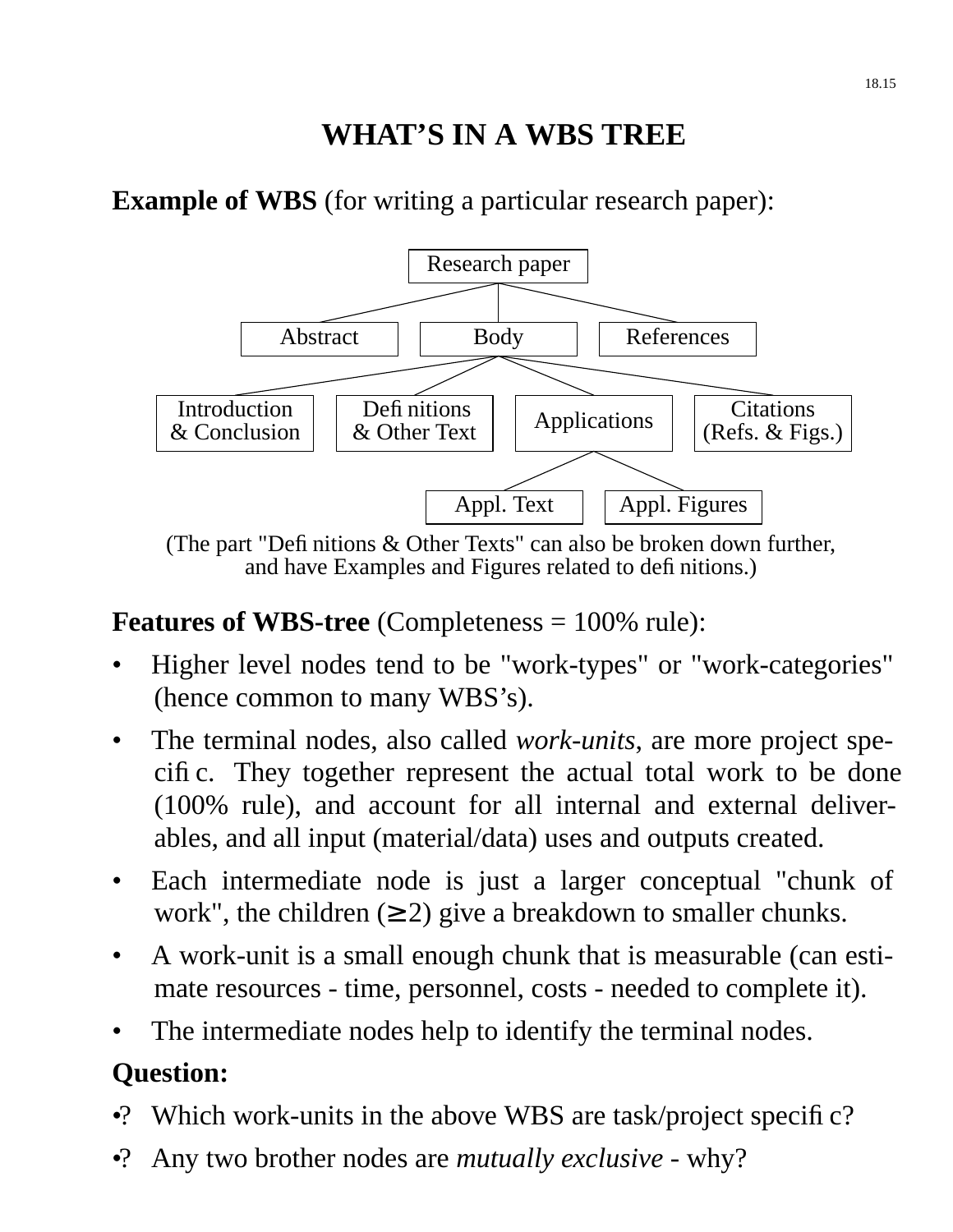# **WBS-FOR SCHEDULING A MEETING**

**Assume:** We know the goal of (topic to be discussed in) the meeting.



#### **Two Key Data Components of A Meeting:**

- The people (a kind of data!) participating/attending the meeting.
- The information/issues (also a kind of data) to be discussed or decided or distributed.

#### **Data-Consistecy Property:**

Each work-unit in a WBS for a project must relate to one or more data items associated with the project and vice-versa.

- •? Why did we assume that goal of the meeting is known?
- •? Does the "Why" of the meeting correspond to the objective, the goal, both, or none? Explain with appropriate example(s).
- •? Show a possible breakdown of "Determine meeting duration".
- •? Why "Identify seating order (arrangement)" should be a child of "Identify meeting place" instead of child of the root-node? Give an example situation where the latter might be more appropriate.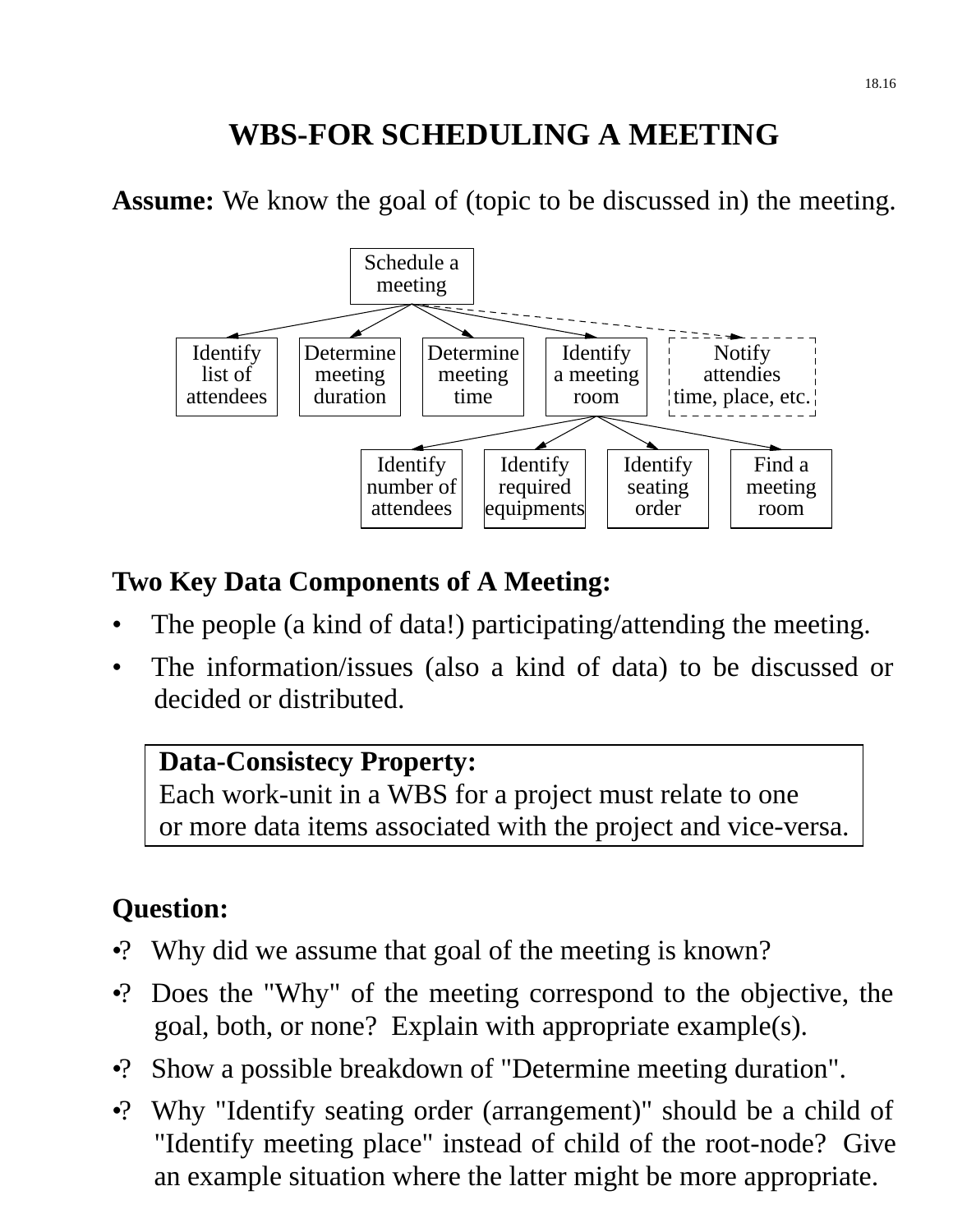### **HOW MUCH BREAKDOWN IS ENOUGH**

- 80% rule: no work-unit should represents  $\geq 80\%$  of total work.
- We should be able to
	- estimate all resources needed to complete each work-unit (and hence the subtask at each intermediate node), and
	- determine the dependency relations with other work-units (which are needed for creating activity network).

#### **WBS Document:**

- Give the root node a project name and number.
- Children of a node are numbered using decimal points.
- Provide explanation of terms as needed; include author and date.

#### **Example** (the WBS on previous page):

12: Research paper #12 12.1 Abstract 12.2 Body 12.2.1 Introduction & Conclusion 12.2.2 Definitions & Other texts 12.2.3 Applications 12.2.3.1 Appl. text 12.2.3.2 Appl. figures

12.2.4 Citations (references and figures)

12.3 References

**Question:** Are the following WBSs the same?

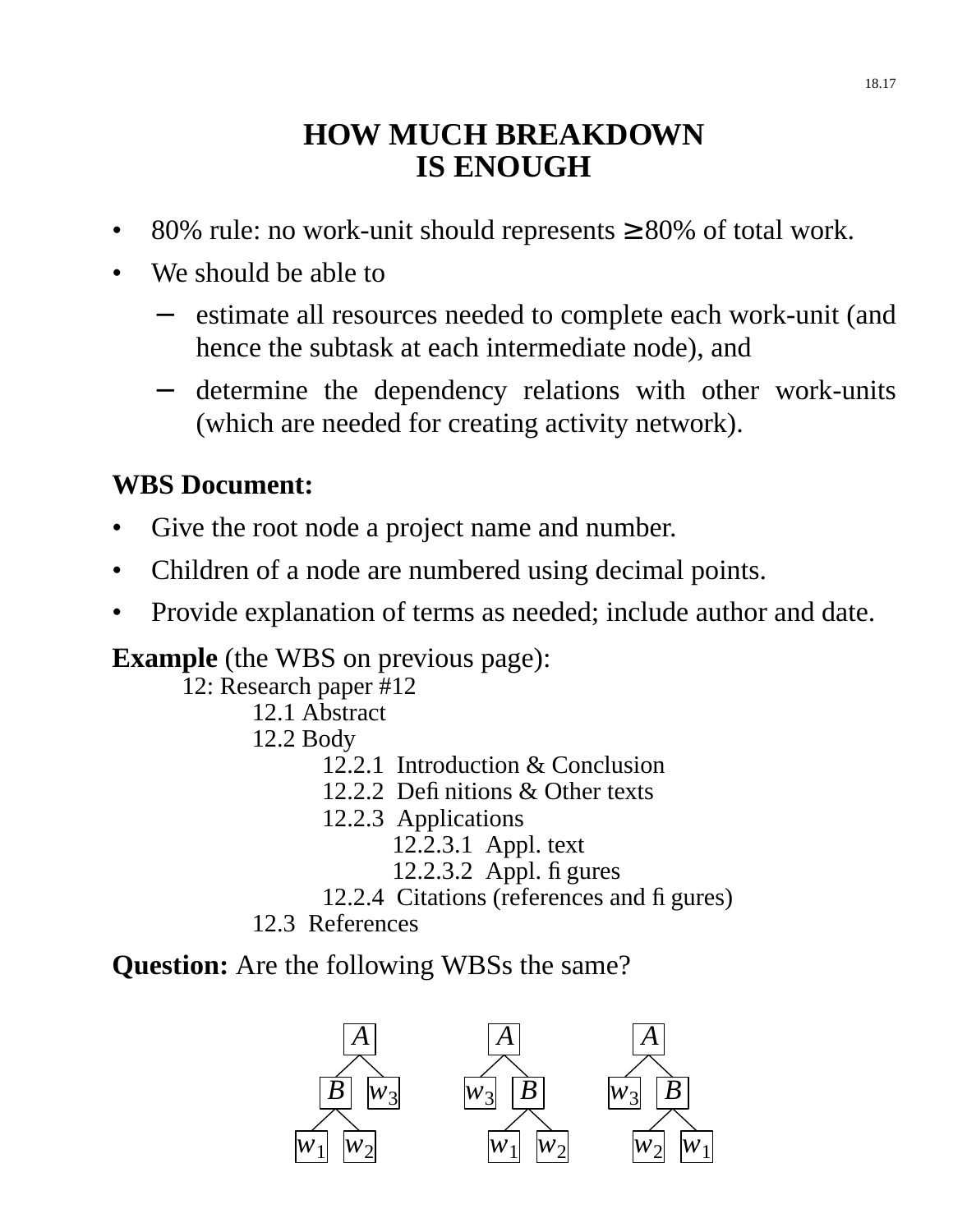# **SHAPES OF (UNORDERED) WBS TREE**

As unordered tree, there are only two different shapes (i.e., not distinguishable without node labels) of WBS tree with 3 terminal nodes as shown below.



For ordered trees, with children of each node ordered left to right, there are 3 different shapes for the case of three work-units and 6 ways of labeling the terminal nodes in each case.



#### **EXERCISE**

- 1. Show the different shapes of (unordered) WBS trees with 4 workunits  $\{w_1, w_2, w_3, w_4\}$ , and for each case show the total number of different WBSs.
- 2. Repeat Problem 1 considering the ordered trees.
- 3. What is wrong with the following WBSs?

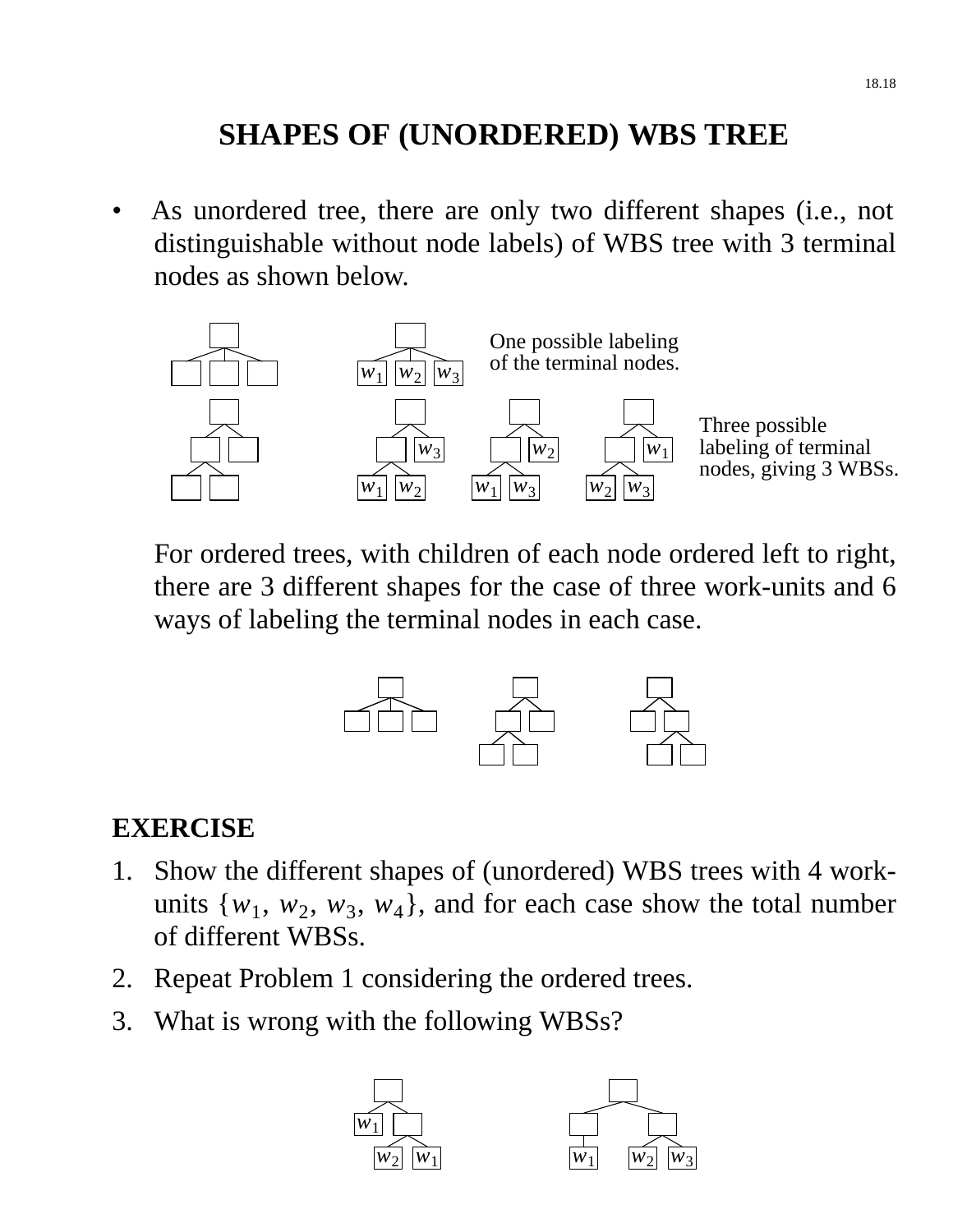### **EXERCISE**

1. Shown below is a WBS for creating a simple function which returns the average ( $\mu$ ) and standard deviation ( $\sigma$ ). The inputs consist of a data-array name and the two indicators to specify a contiguous set of array items. Assume that the inputs are errorfree (hence no need for error checking/handling operations).



- (a) Give two ways of specifying the range of data-items for which we are to compute average and std. deviation.
- (b) Show a possible breakdown of  $w_3$ .
- (c) If there were global variables aver and stdDev, how would it change the WBS?
- (d) Expand the WBS with: (i) documentation operations (and its breakdowns if any) and (ii) Input-error handling.
- (e) If  $w_1$  and  $w_5$  in the original WBS were to be merged into one work-unit, what would be a suitable name? (Note: as we will see later, this merging is not appropriate.)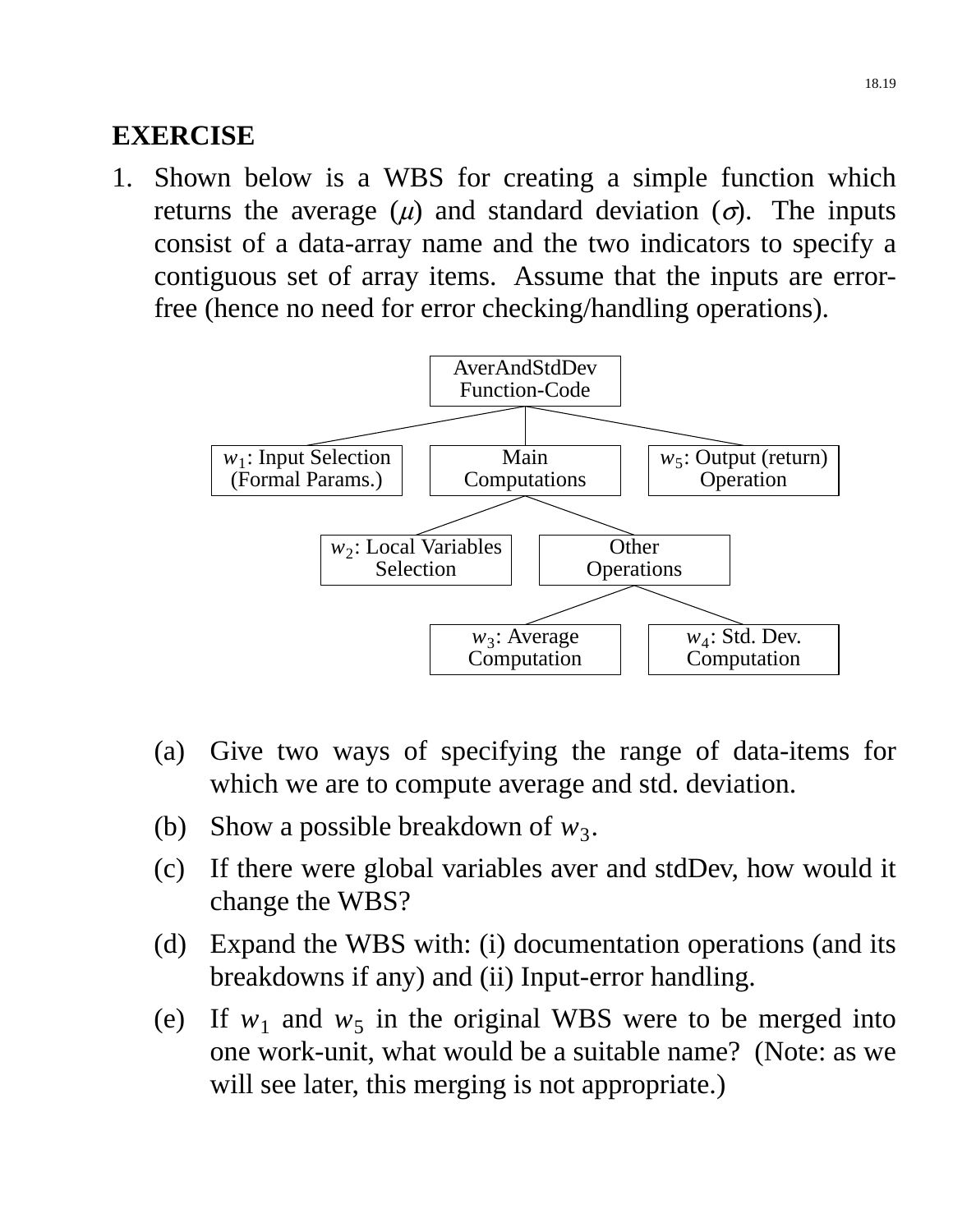### **A WBS FOR CRITICAL UNDERSTANDING OF A RESEARCH PAPER**

- Read each node as "understand ..." (e.g., root node as "understand paper"). Assume that the paper addresses just one problem.
- If the paper addresses several related problems. First, identify the simplest one, and apply the following WBS; then, take up another problem which depends on just the first one, and so on.



- •? What is a possible breakdown of the node "Relationship with  $\cdots$ "? Are there other ways to improve this?
- •? In what way does this WBS fit as you study (some aspects of) WBS itself? Indicate some content for each terminal node of the above WBS when applicable when applicable when applicable. WBS when applicable.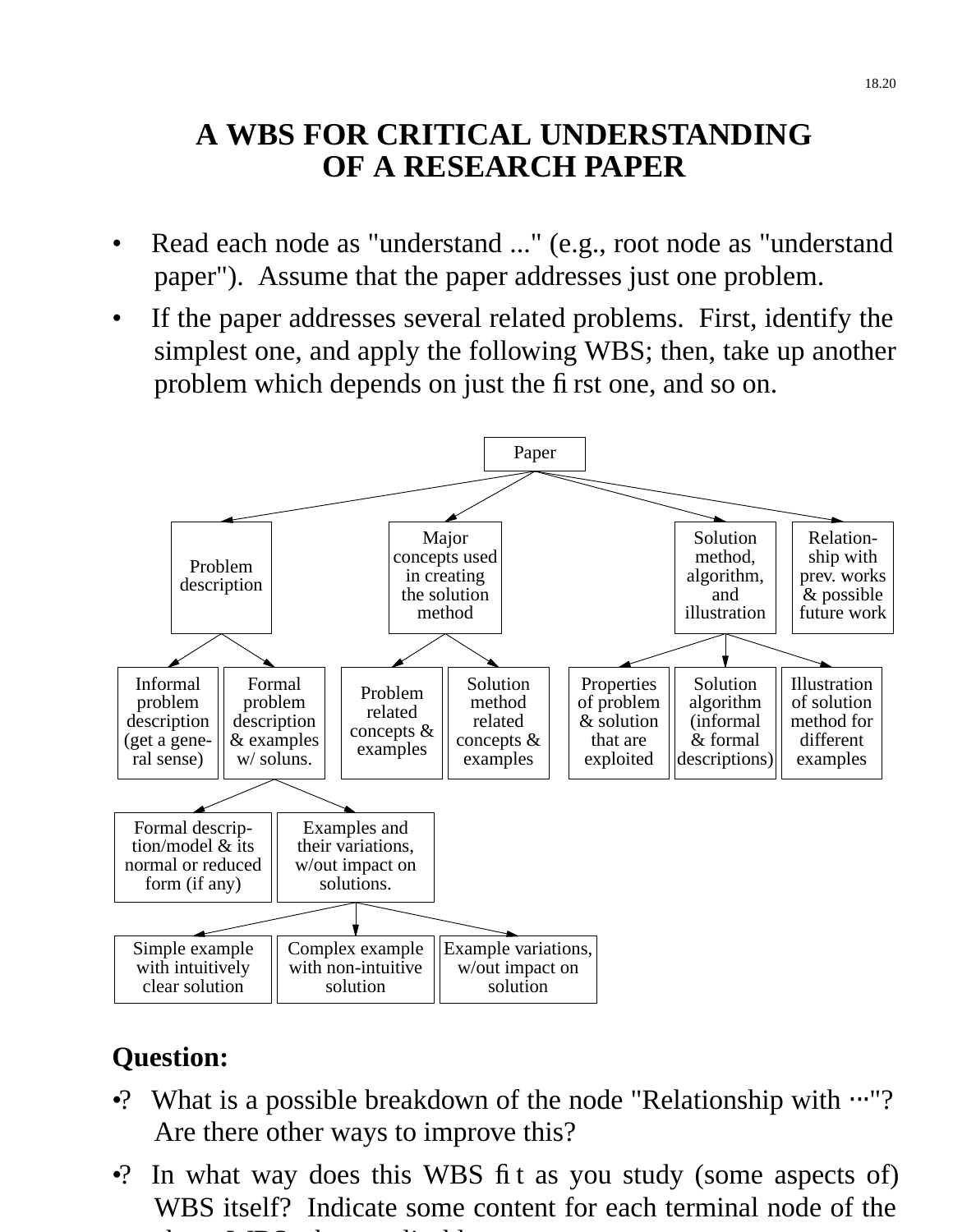# **ACTIVITY NETWORK OF A WBS**

**Task Precedence:**  $w_i < w_j$  means  $CompTime(w_i) \leq StartTime(w_j)$ .

**Completion Dependence** (weaker than Task Precedence):

- $w_i < w_j$  means CompTime( $w_i$ )  $\leq$  CompTime( $w_j$ ).
- $w_i < w_j$  implies  $w_i < w_j$ .
- Though we cannot have both  $w_i < w_j$  and  $w_j < w_i$ , we can have  $w_i \le w_j$  and  $w_j \le w_i$  giving CompTime( $w_i$ ) = CompTime( $w_j$ ); the start times of  $w_i$  and  $w_j$  may still be different.

#### **How Does**  $w_i < w_j$  **Arise:**

- *Primary:* One or more products/results from  $w_i$  are used in  $w_j$ .
- *Secondary:* People/equipment used in  $w_i$  will also be used in  $w_j$ .

#### **Activity Network** (AON = Activity On Nodes):

- Nodes are the work-units (activity on node AON)  $w_i$  in WBS.
- Links  $(w_i, w_j)$  are for the relation "<" ("< $\bullet$ " is typically not used).

**Example.** AON for the AverAndStdDev-function-code WBS before transitive reduction.

 $w_1$  = Input Selection  $w_4$  = Std. Dev. Computation  $w_2$  = Local Vars. Selection  $w_5$  = Output Operation  $w_3$  = Aver. Computation



AON-structure and the input-process-output view; all links here are of primary type.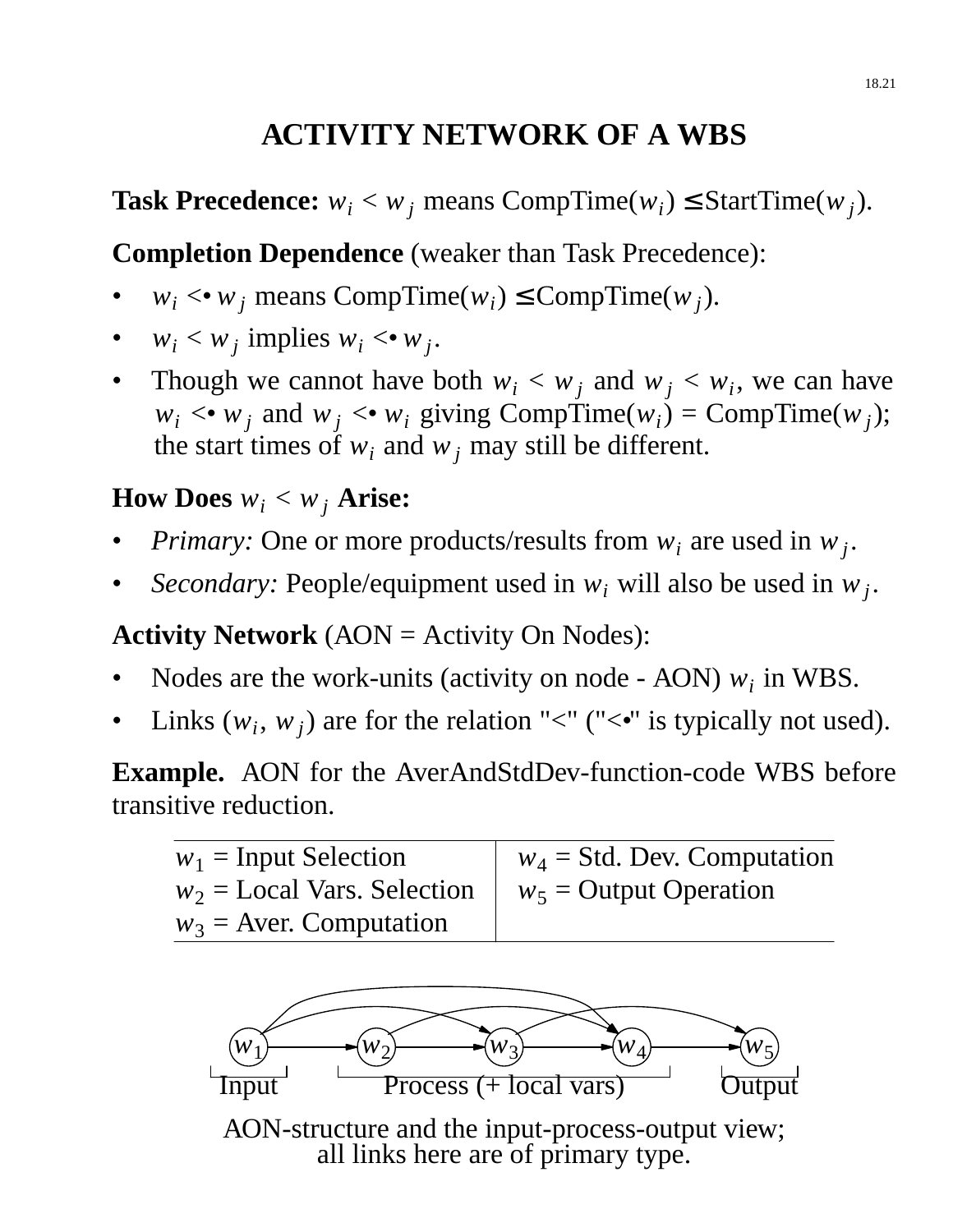### **EXERCISE**

- 1. If we decompose  $w_1$  in AverAndStdDev-function-code WBS into  $w_{1,1}$  (for input array-name) and  $w_{1,2}$  (for two indicators for contiguous part of the input array), then show the new AON.
- 2. Consider a relation *R* on work-units. It is *transitive* if *w<sup>i</sup> R w<sup>j</sup>* and  $w_j$  *R*  $w_k$  imply  $w_i$  *R*  $w_k$  for all  $w_i$ ,  $w_j$ , and  $w_k$ .

Now, consider the work-units

 $w_1$ : compute *x* and *y* (from some thing or choose randomly).  $w_2$ : compute  $u = x^2 + y^2$  and  $v = xy$ . *w*<sub>3</sub>: compute  $u' = u + 2v$  and  $v' = u - 2v$ .

and the following relationships on these  $w_i$ 's

 $w_i$  *UR*  $w_j = w_i$  makes-use-of-the-results of  $w_j$  $w_i$  *DR*  $w_j$  = results of  $w_i$  depends on (can be derived from) those of *w<sup>j</sup>* .

(Note: *DR* is based on logical/functional relationship of the dataitems computed but *UR* is based on specific algorithms used in a computation. In particular, different algorithms for a computation may use/exploit different parts of the *DR*-relationship among the data-items involved and thus may have different *UR*.)

Show the pairs  $\{(w_i, w_j): w_i X w_j\}$  for  $X = UR$  and for  $X = DR$ using  $\{w_1, w_2, w_3\}$  as above. Which of *UR* and *DR* is transitive? Show the results when we modify  $w_2$  and  $w_3$  by letting  $u = x + y$ ,  $v = x - y$ ,  $u' = u^2$ , and  $v' = v^2$ . (This is just a different algorithm for computing the values  $x^2 + y^2 + 2xy$  and  $x^2 + y^2 - 2xy$ .)

- 3. Which of *UR* and *DR* is transitive in general? Which of the relationships *UR* and *DR* is stronger than the other? (For numbers, *x*  $y$  implies  $x \leq y$  and hence " $\lt$ " is stronger than " $\leq$ ".)
- 4. Which of *UR* and *DR* should be then used in an AON (and why)?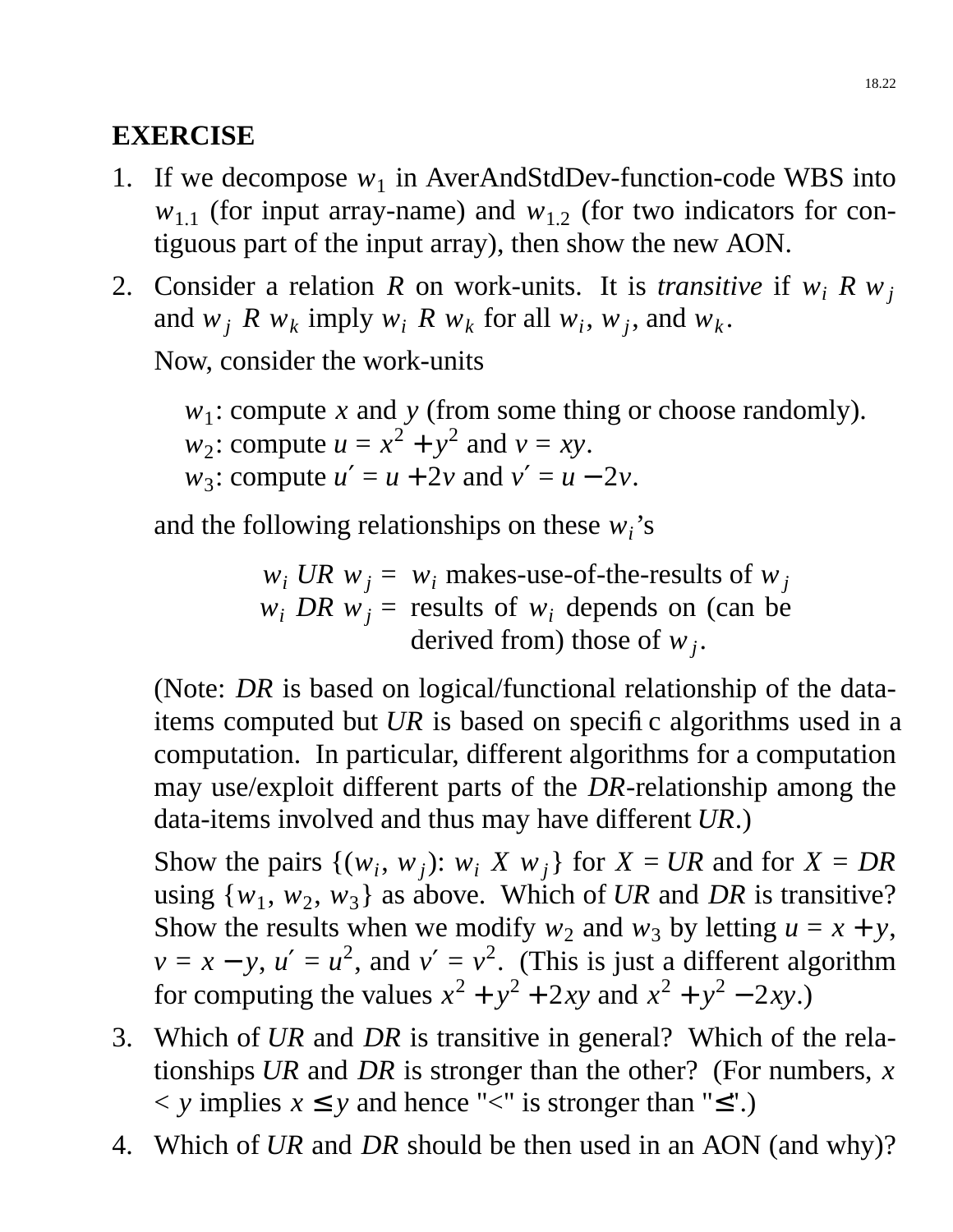### **AN ALTERNATIVE WBS FOR AverAndStdDev FUNCTION-CODE**

#### **Original AON:**



#### **After Transitive Reduction:**



### **Alternative WBS:**



Variables-Process-Output view of software developer vs. Input-Process-Output view of software user.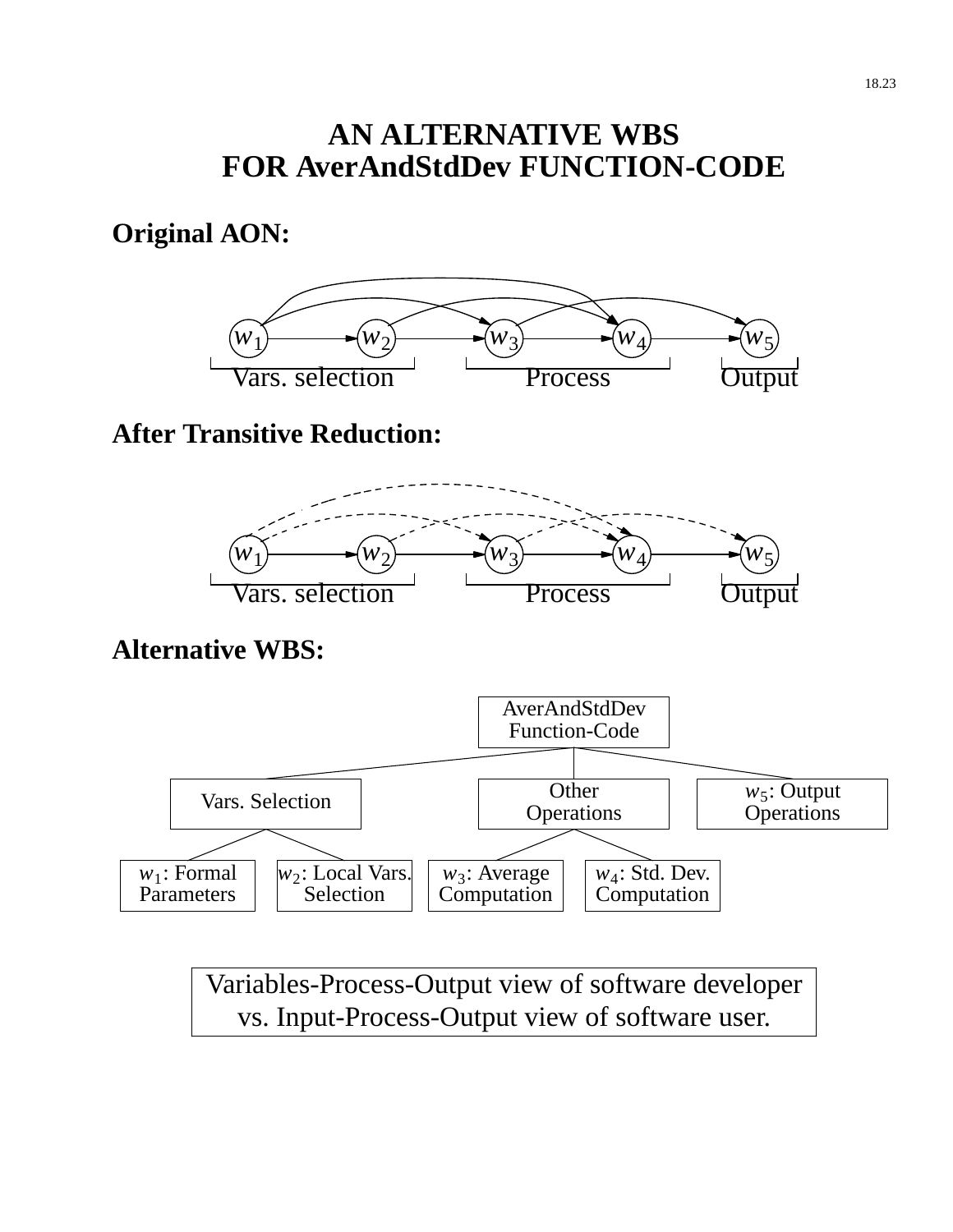### **SAMPLE PROGRAM CODES RELATED TO THE ACTIVITY NETWORK**

#### **Code Corresponding Closely to the Activity Network:**

```
01. doublePair AverAndStdDev(int *dataArray, int startIndx, int endIndx)
02. { int i;
03. double average=0.0, //initially sum of data-items
04. stdDev=0.0; //initially sum of squares of data-items
05. doublePair output;
06. //w307. for (i=startIndx; i<=endIndx, i++)
08. average += dataArray[i];
09. average / = (endIndx - startIndx + 1);
10. //w4
11. for (i=startIndx; i<=endIndx, i++)
12. stdDev += dataArray[i] * dataArray[i];
13. stdDev / = (endIndx - startIndx + 1);
14. stdDev = sqrt(stdDev) - average * average;
15. //w5
16. output.first = average; output.second = stdDev;
17. return(output);
18. }
```
### **Question:** Show the line(s) of code that justify each link in the AON.

#### **A Variation of Above Code** (no clear separation of w3 and w4):

```
doublePair AverAndStdDev(int *dataArray, int startIndx, int endIndx)
\{ int i;
  double average=0.0, //initially sum of data-items
         stdDev=0.0; //initially sum of squares of data-items
  doublePair output;
  //w3 + w4 (w4 consists of the bold parts; added after w3 is done)
  for (i=startIndex; i<=endIndex, i++) {
      average += dataArray[i];
      stdDev += dataArray[i] * dataArray[i];
  }
  average / = (endIndx - startIndx + 1);
  stdDev /= (endIndx - startIndx + 1);stdDev=sqrt(stdDev) - average * average;
  //w5
  output.first = average; output.second = stdDev;
  return(output);
}
```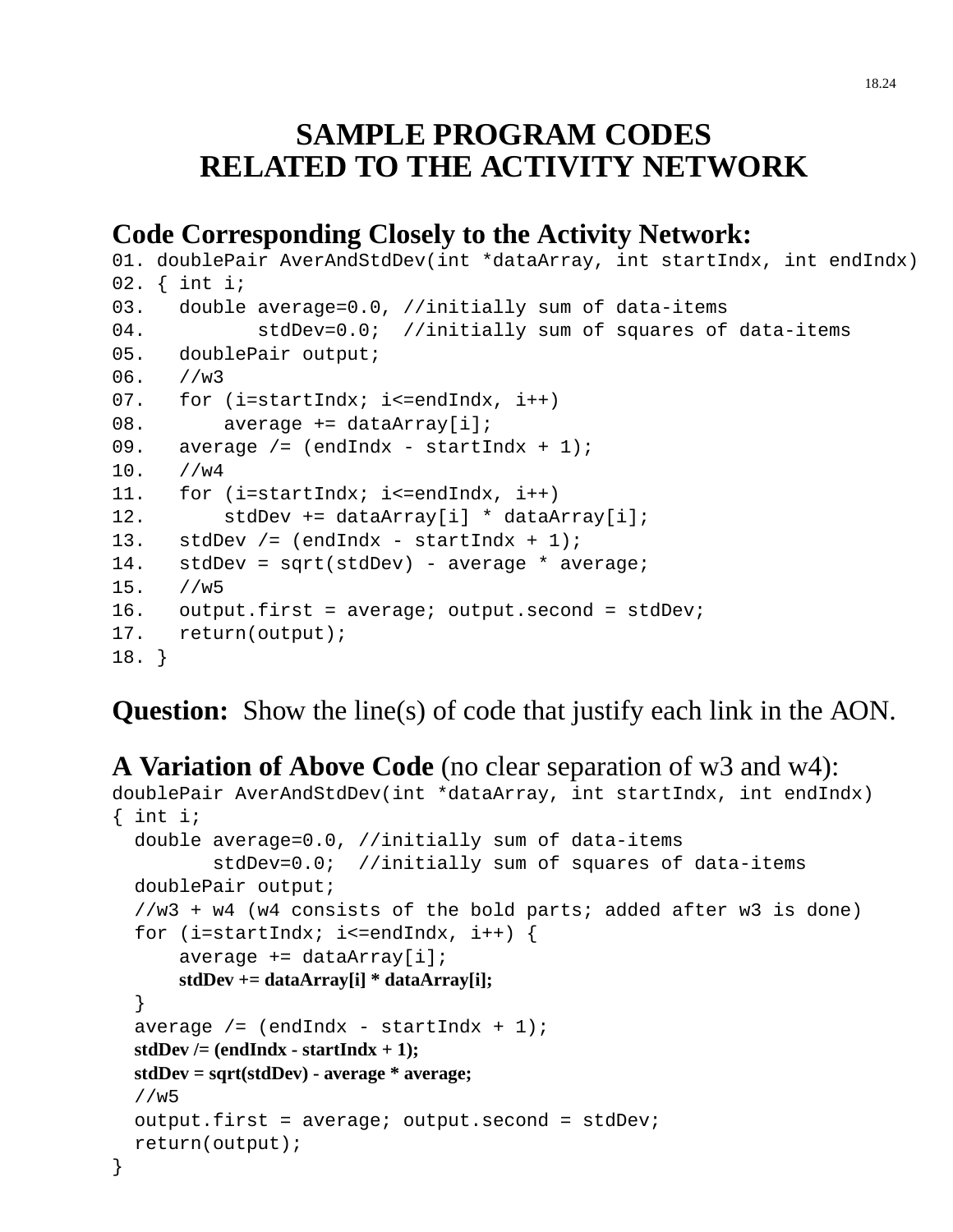### **SOME NOT SO GOOD WBS FOR AverAndStdDev-FUNCTION-CODE**

#### **Reorganizing Same Work-Units:**



- It has same AON as before (no change in the work-units).
- From the *designer viewpoint*, some may prefer to have the node "External Interface", but from AON viewpoint this is not a good idea (will not be a "proper WBS", to be defined shortly).
	- *Solution*: Keep input and output interfaces separated at a higher level.
- **A Bad Innovation:** Merge  $w_1$  and  $w_5$  (creates a cycle in AON).

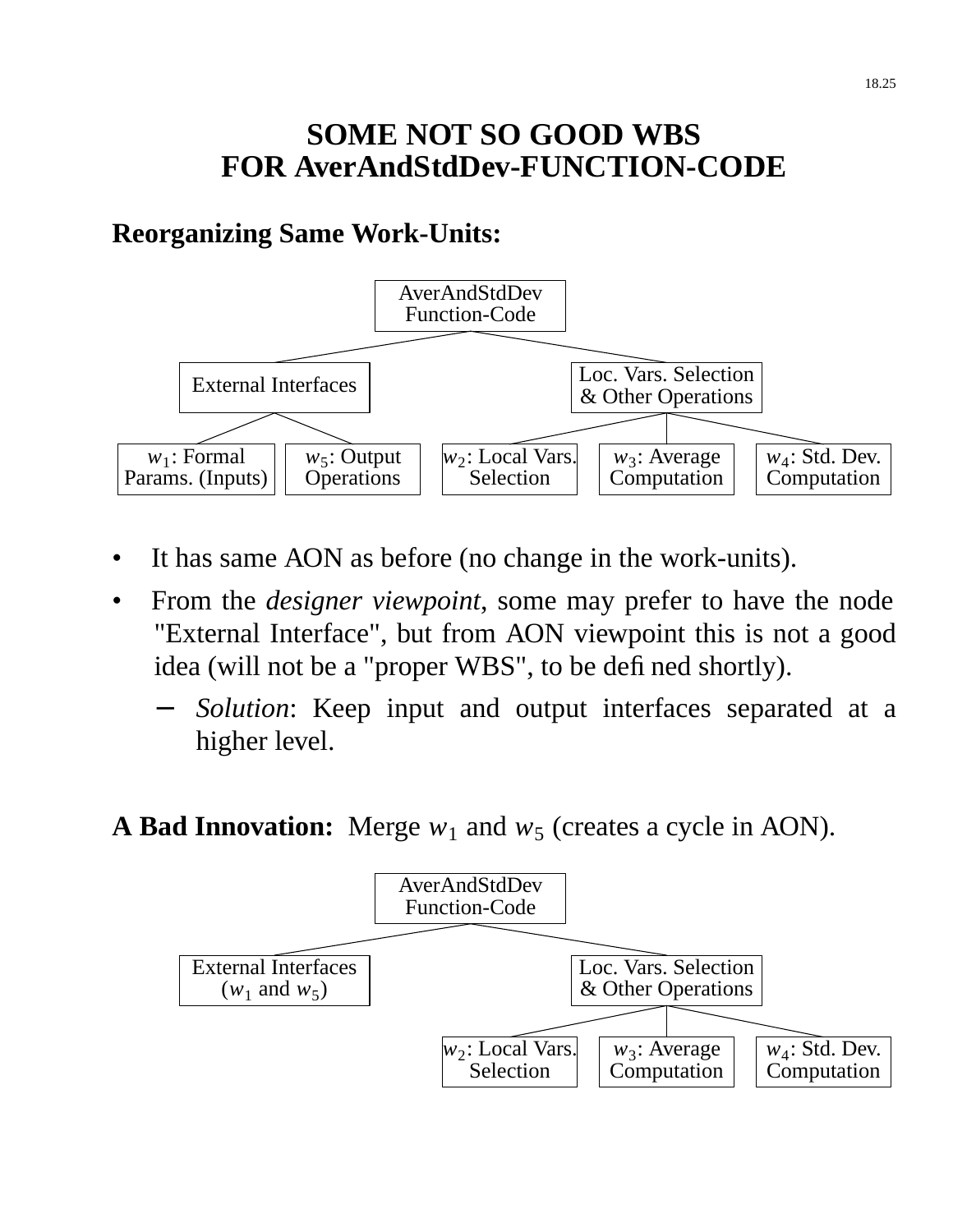# **WHEN TO DECOMPOSE A NODE**

#### **Decompose:**

- Break up cycles in activity network; the new component nodes may or maynot have links between them.
- Better resource allocation.
- Better activity-monitoring by early detection of potential delays in the project completion by keeping an eye on the critical paths and putting additional resources as the need arises.
- Reorganize the WBS for better structure with respect to the activity network.

### **Merging Nodes:**

• Eliminate a cycle by merging all nodes in the cycle (more generally, in the strong component containing the cycle).

This can be done only if they have a common parent (and for that to happen we may need to reorganize the WBS hierarchy).

### **Equivalent Work-Units:**

- Let  $In(w_j) = \{w_i: (w_i, w_j) \text{ is a link in the AON}\}.$ Likewise, let  $Out(w_j) = \{w_k : (w_j, w_k) \text{ is a link in the AON} \}.$
- Work-units  $w_i$  and  $w_j$  are *link-equivalent* (in short,  $w_i \approx w_j$ ) if  $In(w_i) = In(w_j)$  and  $Out(w_i) = Out(w_j)$ .

### **Merge Link-Equivalent Work-units:**

This simplifies the activity network and the WBS.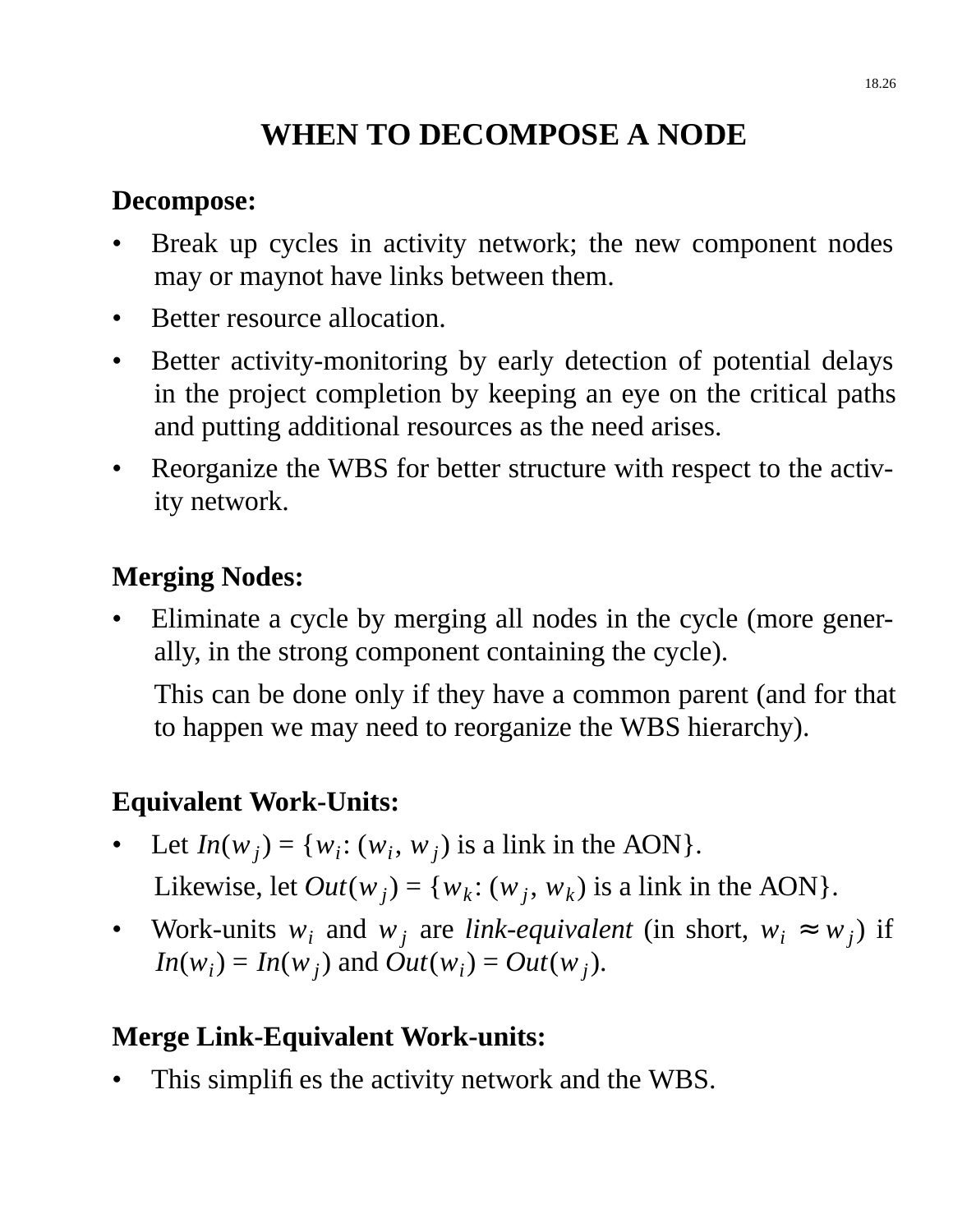#### **EFFECT ON SCHEDULES FROM MERGING EQUIVALENT WORK-UNITS**

**Equivalent Work-Units:**  $w_i$  and  $w_j$ .

**A Schedule:**

 $\cdots$ ,  $w_i$ ,  $w_{k_1}$ ,  $w_{k_2}$ ,  $\cdots$ ,  $w_{k_n}$ ,  $w_j$ ,  $\cdots$ 

**New Schedules:**  $w_{ij}$  is the merged work-unit.

The part between  $w_i$  and  $w_j$  can be split into two parts ( $0 \le m \le$ *n*), with the left part moved before  $w_i$  and the right part moved after  $w_j$ , as shown below.

 $\cdots$ ,  $w_{k_1}$ ,  $\cdots$ ,  $w_{k_m}$ ,  $w_{ij}$ ,  $w_{k_{m+1}}$ ,  $\cdots$ ,  $w_{k_n}$ ,  $\cdots$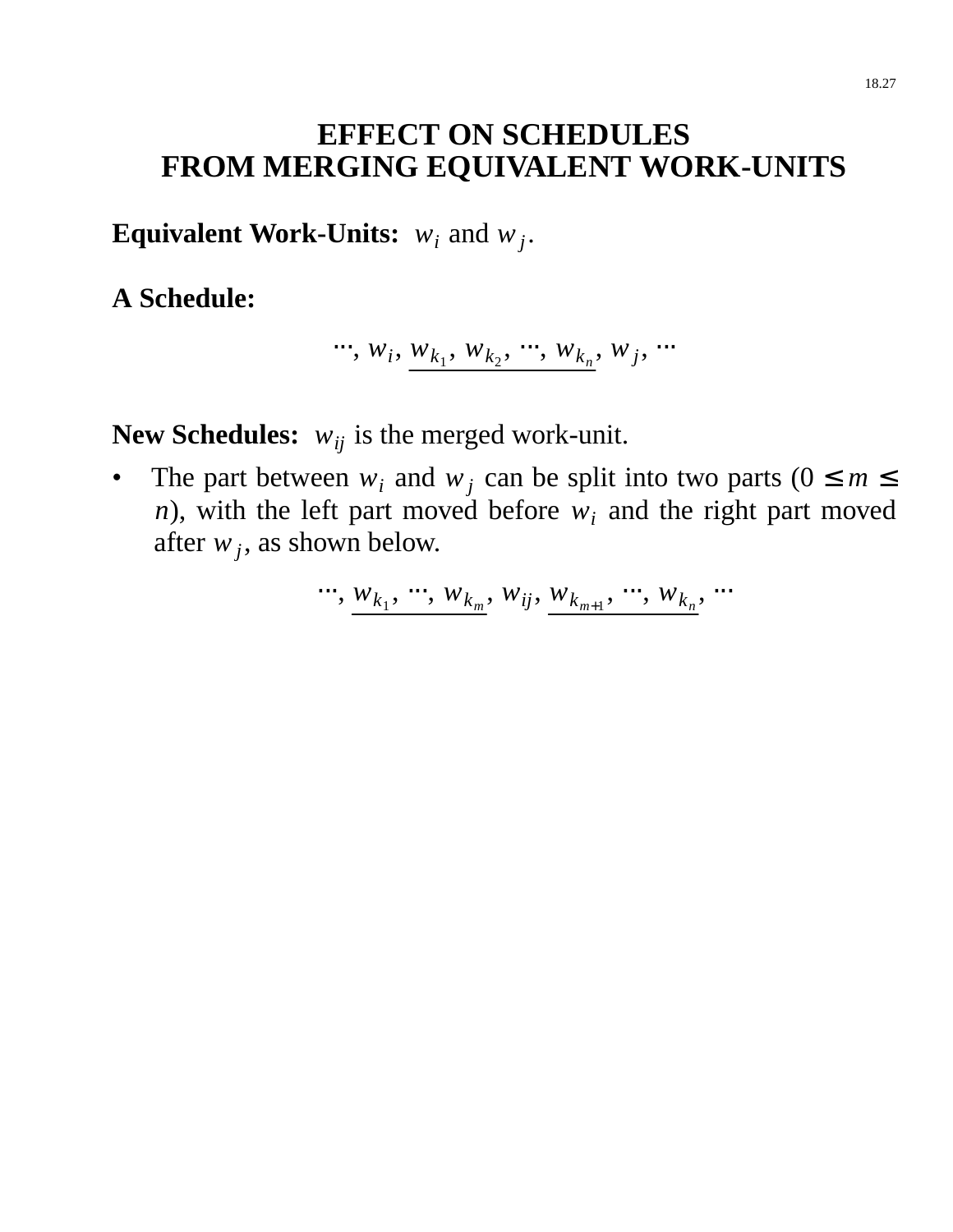### **THREE KEY PROPERTIES OF AON**

### **Acyclicity**

There should not be any cycle in an AON.

### **No Transitive Links:**

- There should be any transitive link  $(w_i, w_k)$  if there are links  $(w_i, w_j)$  and  $(w_j, w_k)$ .
- More generally, if there are links  $(w_{i_1}, w_{i_2}), (w_{i_2}, w_{i_3}), \dots$  $(w_{i_k}, w_{i_{k+1}})$ , then the link  $(w_{i_1}, w_{i_{k+1}})$  should not be there.

**Connectedness** (as an undirected graph):

• Deletion of the dashed links below splits the AON into two disconnected parts  $\{w_1, w_2, \dots, w_5\}$  and  $\{w_6, w_7\}$ , and we can consider this to represent two disjoint projects with the above sets of work-units for them.



### **Question:**

•? List all implicit or explicit precedence constraints among the work-units in the above AON that have to be removed in order to be able to delete the links  $(w_3, w_6)$  and  $(w_5, w_6)$ ?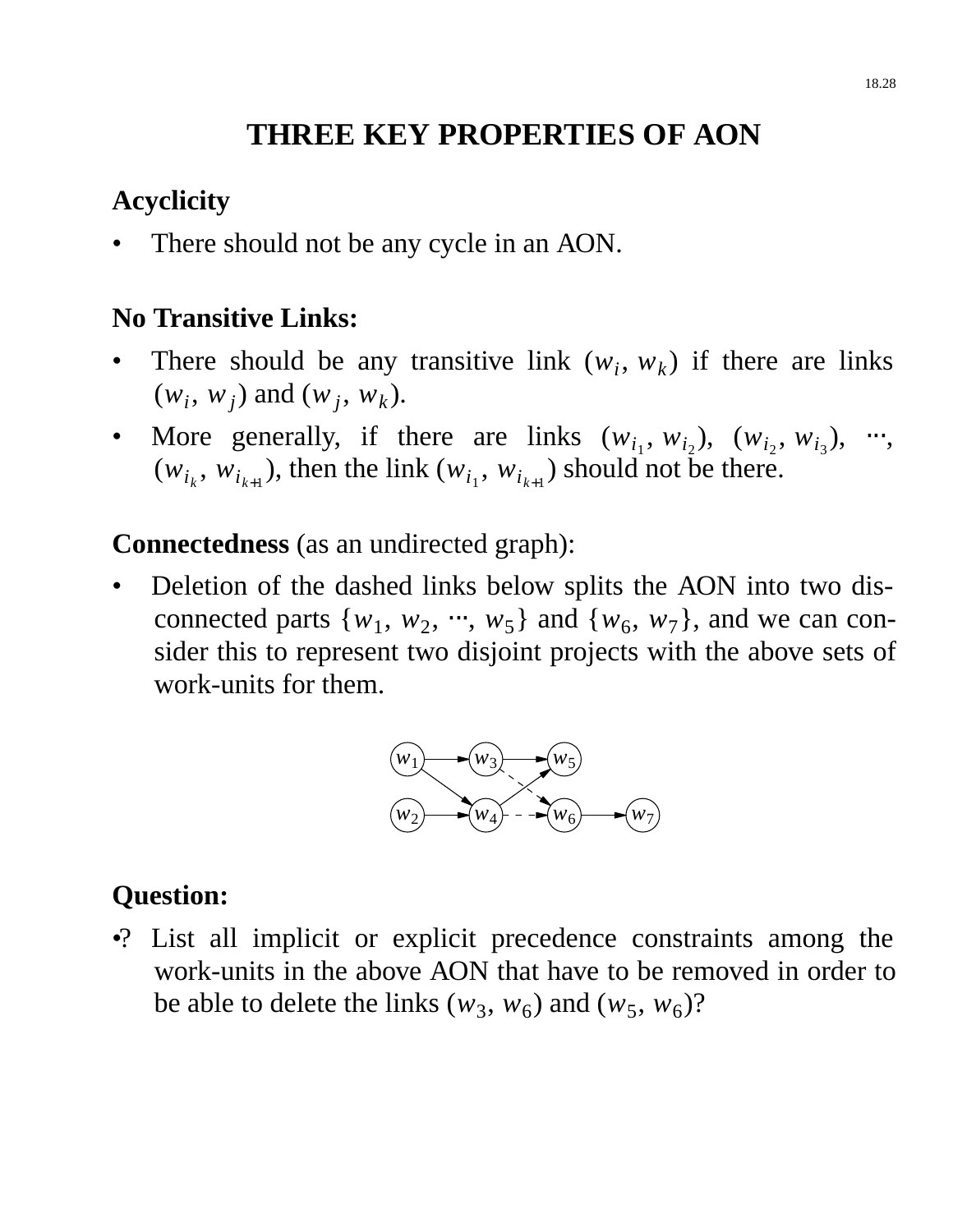#### **EXERCISE**

1. If we have to merge the terminal nodes  $w_2$  and  $w_4$  in the WBS below, then some other non-terminal nodes have to be also merged. What are they, and show the new WBS after the merging.



2. If we know the precedence  $w_1 < w_3$ , then which of the following representation of the WBS is preferred?



3. If we know  $w_1 < w_2 < w_3 < w_4$ , show all possible proper representations of a WBS on  $\{w_1, w_2, w_3, w_4\}$ .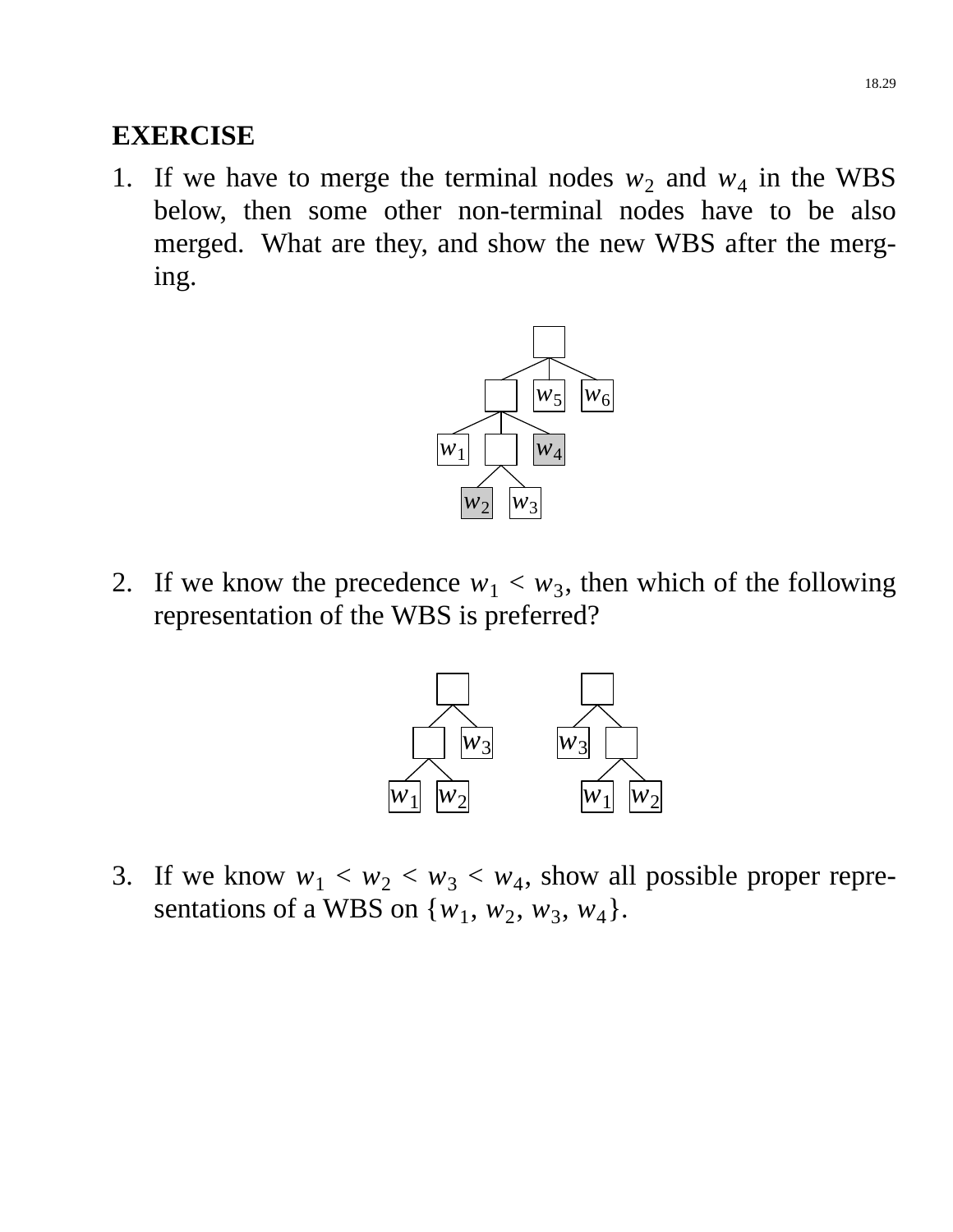### **PATH-CLOSED PROPERTY AND A PROPER WBS**

### **Path-Closed Property:**

- A subset of nodes *S* in an activity network is *path-closed* if for each  $w_i$ ,  $w_j \in S$  and each path  $\pi_{i,j}$  from  $w_i$  to  $w_j$ ,  $\pi_{i,j} \subseteq S$ .
- The presence or absence of transitive does not affect path-closedness of *S*.
- **Example.** The dark nodes in the AON below form a path-closed subset; the complement set  $\{a, b, c, d\}$  does not (why?).



### **Proper WBS:**

- For each non-terminal node  $x \in WBS$ , the set  $W(x) = \{w_i : w_i$  is a descendent of *x*} is connected and path-closed.
- The activity network is weakly connected, i.e., for any two  $w_i$  and  $w_j \neq w_i$ , there is an undirected path connecting them.
- **Example.** There are four possible WBS with 3 terminal nodes; all are proper if we delete link  $(w_1, w_2)$  in (i).



(i) A small activity network.



(ii) The first, second, and fourth are proper; the 2nd and 4th maybe considered better than 1st.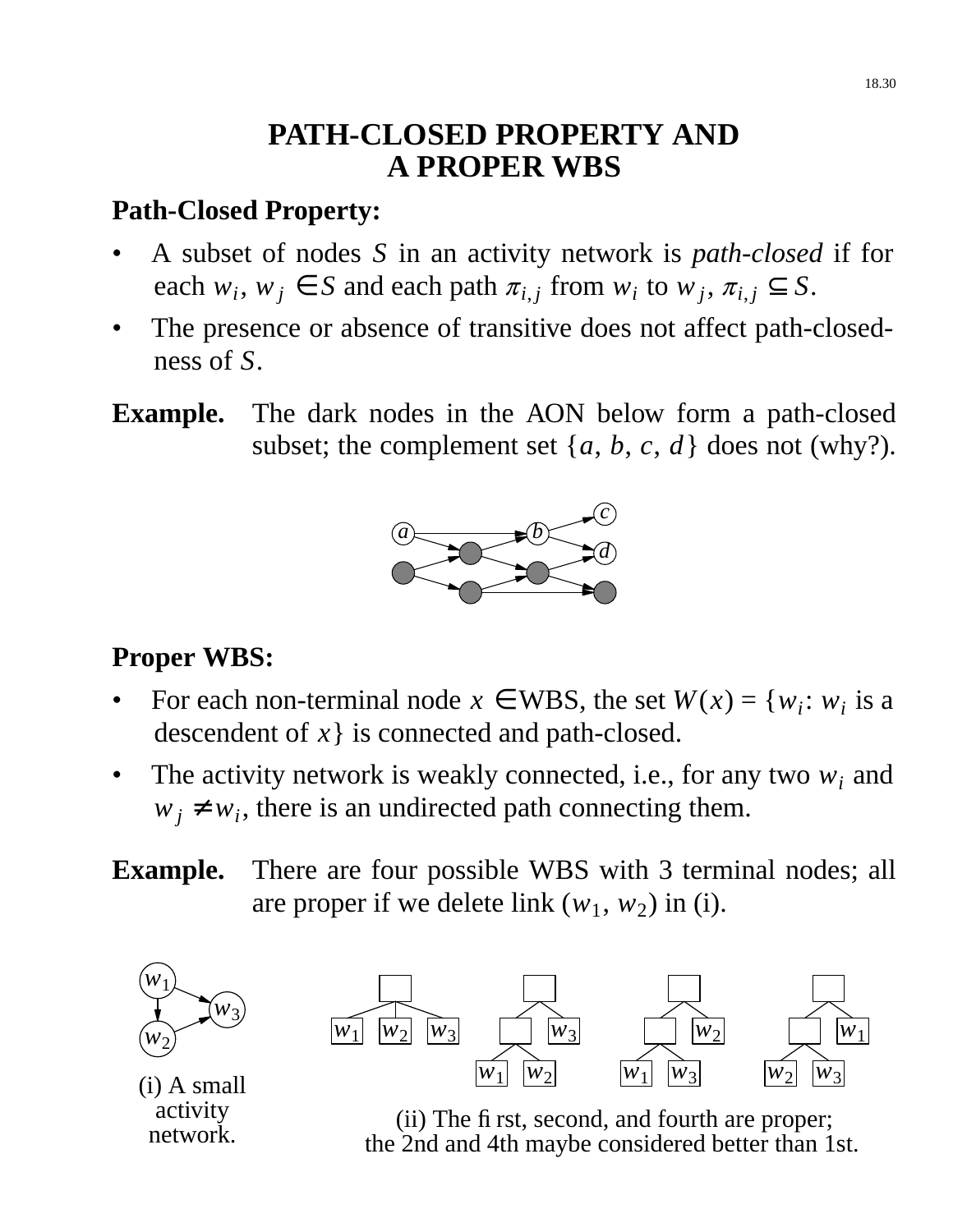### **EXERCISE**

- 1. If  $S_1$  and  $S_2$  two path-closed sets, then  $S_1 \cap S_2$  is also path-closed (if it is not empty).
- 2. For any  $w_i$  and  $w_j$ , show that the set  $W(w_i, w_j) = \{w_k : w_k \text{ is on } j \}$ some path from  $w_i$  to  $w_j$  is the smallest path-closed set containing  $\{w_i, w_j\}$  if it is not empty.
- 3. Suppose  $\langle w_1, w_2, ..., w_N \rangle$  is an arbitrary topological ordering of an AON. Show that each  $W_{i,j} = \langle w_i, w_{i+1}, \dots, w_j \rangle$ ,  $1 \le i \le j \le N$ , is a path-closed set. (Thus, there is a proper WBS of each different shape; we just need to assign *w<sup>i</sup>* 's properly to the terminal nodes; see the example above.)
- 4. Define the transitive closure  $\bar{N}$  of an activity network N by
	- *N* has the same nodes  $w_i$  as *N* (including the required time  $R(w_i)$  for completion of  $w_i$ ).
	- There is a link  $(w_i, w_j) \in \overline{N}$  iff there is a path from  $w_i$  to  $w_j$ .

Prove that a subset of nodes *S* is path-closed in *N* if and only it is path-closed in  $\overline{N}$ . (In fact, for any *N'* such that  $N \subseteq N' \subseteq \overline{N}$ ,  $N'$ has the same path-closed subsets *S* as *N*. Also, the critical paths, schedules, and milestones are the same for *N*, *N*′, and *N*. This shows that we can ignore transitive links in analysis of AON.)

- 5. How would you generate a random AON (not necessarily, weakly connected) on a given number of nodes so that each link has the same probability of *p* being chosen. How will the algorithm change if we want the network to be free of transitive links (or to be weakly connected)?
- 6. If  $S_1 \subset S_2$  and  $S_1$  is path-closed in the subnetwork  $N(S_2)$  of N restricted to  $S_2$ . Show that (1) if  $S_2$  is path-closed in *N*, then  $S_1$  is path-closed in *N*, and (2) if  $S_2$  is not path-closed in *N*, then  $S_1$ need not be path-closed in *N*. (This makes testing the pathclosedness of  $S_1$  easier if we know a path-closed  $S_2 \supset S_1$ .)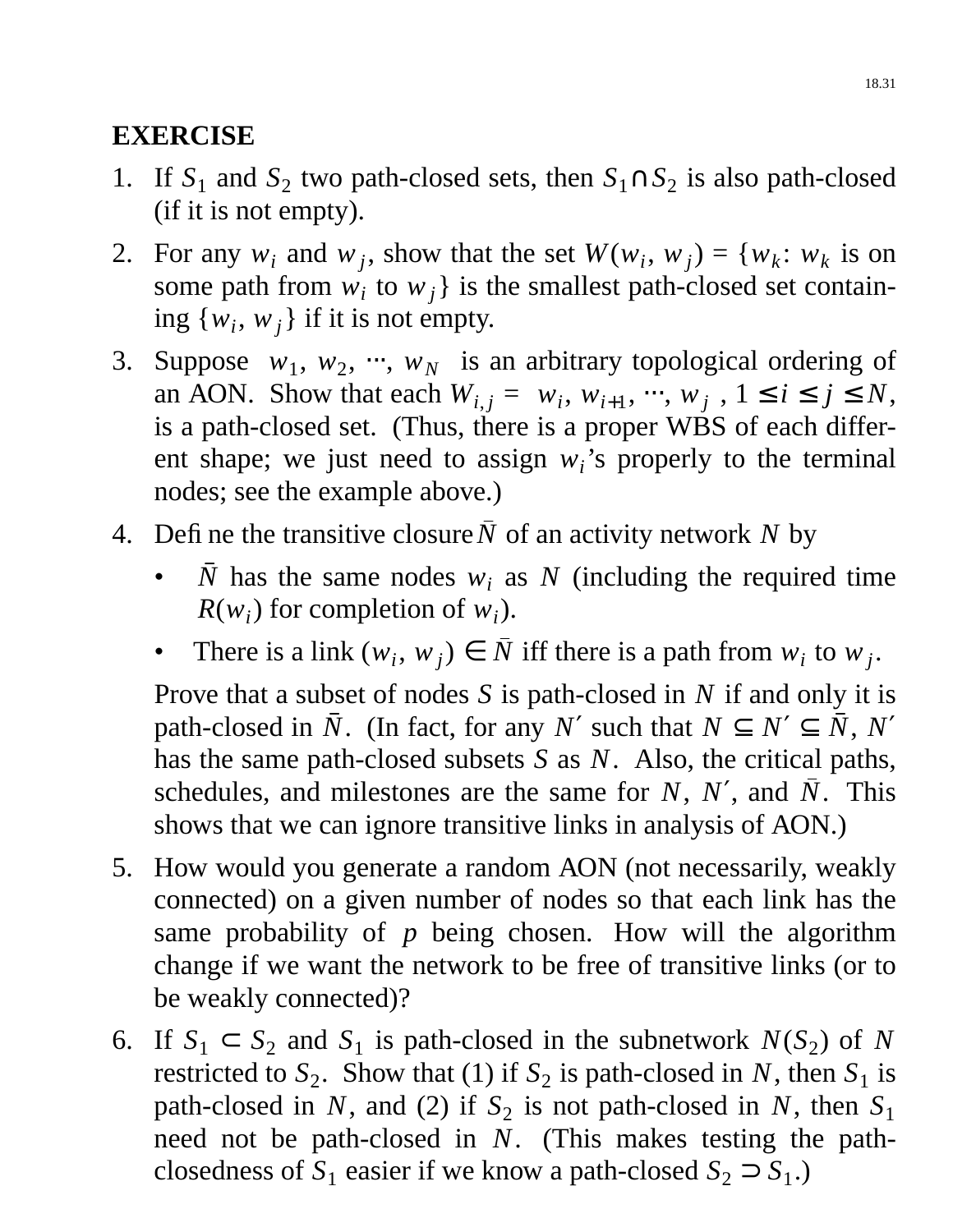## **TESTING PATH-CLOSEDNESS**

### **Algorithm:** Complexity  $O(|V| + |E|)$ .

*Input:* An acyclic digraph  $\vec{G} = (V, E)$  and a node-subset  $S \subseteq V$ . *Output:* Yes/no.

- 1. Successively delete nodes  $y \notin S$  with indeg( $y$ ) = 0 or outdeg( $y$ ) = 0. In the first case, delete all links (*y*, *z*) from *y* and reduce each indeg(*z*) by 1; in the second case, delete all links  $(x, y)$  to  $y$  and reduce each outdeg $(x)$  by 1.
- 2. If there are no nodes left outside *S*, then *S* is path-closed, else *S* is not path-closed.
- **Example.** Top: the dark nodes form a path-closed subset. Bottom: the dark nodes *do not* form a path-closed subset.



The nodes *a*, *c*, *d*, *b* can be deleted in that order.



The nodes *a* and *c* can be deleted but not node *b*.

After deletion of  $\{a, c, d, b\}$ .



After deletion of {*a*, *c*}.

**Question:** Generalize the algorithm when there are cycles.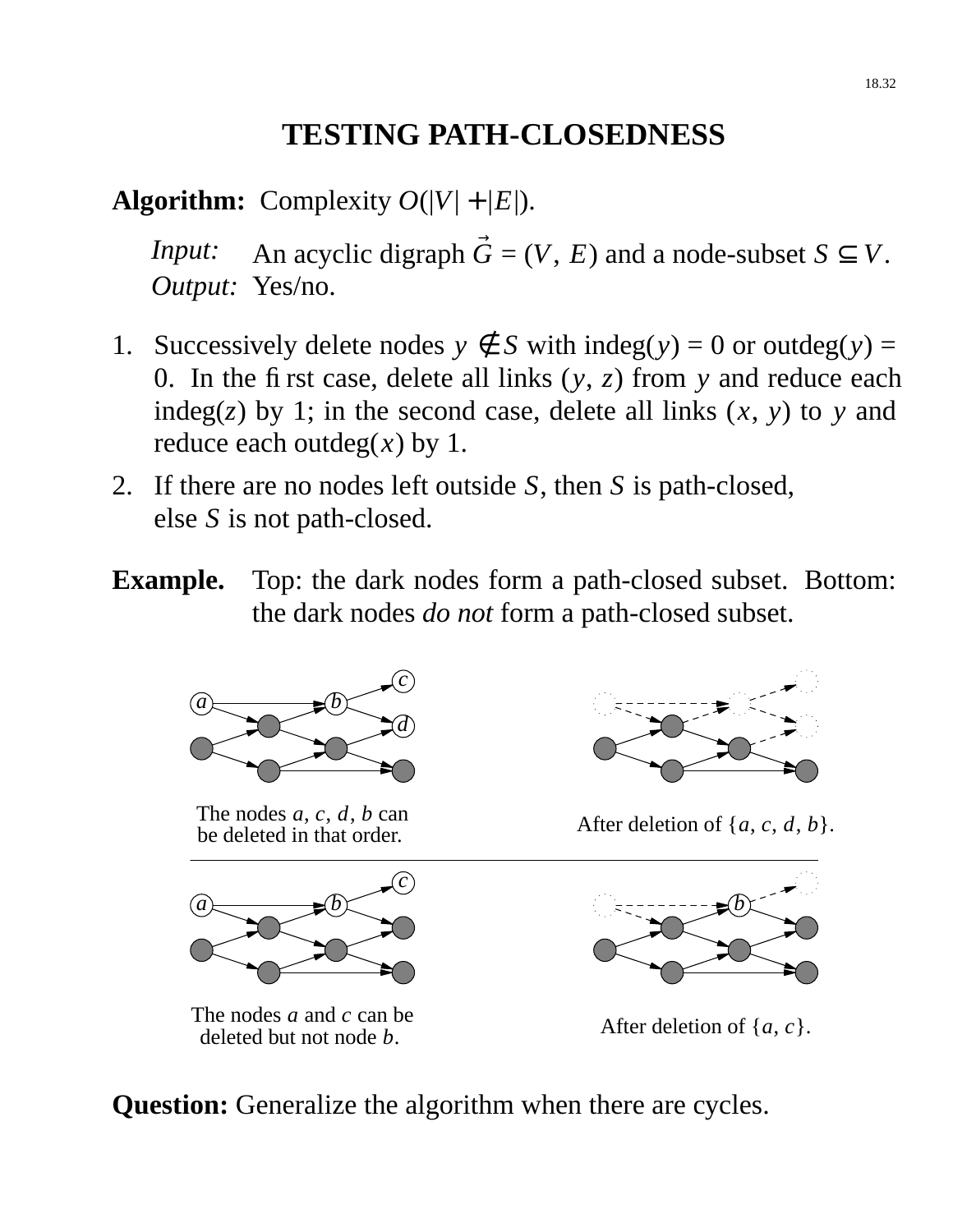### **A PARTIAL ORDERING ON THE NODES OF WBS**

#### **Ordering Two Arbitrary Nodes:**

- Consider two nodes x and y such that neither is a descendent of the other.
- If for some  $w_i \in W(x)$  and some  $w_j \in W(y)$  we have  $w_i < w_j$ , then we say  $x < y$ .

### **Question:**

- •? Prove that  $x < y$  implies that  $y \nless x$ .
- •? Prove that if we merge the nodes in  $W(x_i)$  for one or more nonterminal nodes  $x_i$  in a proper WBS (we may assume that no two  $x_i$  have descendent-ancestor relation between them), then the resulting AON is still acyclic.

#### **Convention on Arranging Children of A Node:**

• Order the children of each node in WBS in the left to right order consistent with "<".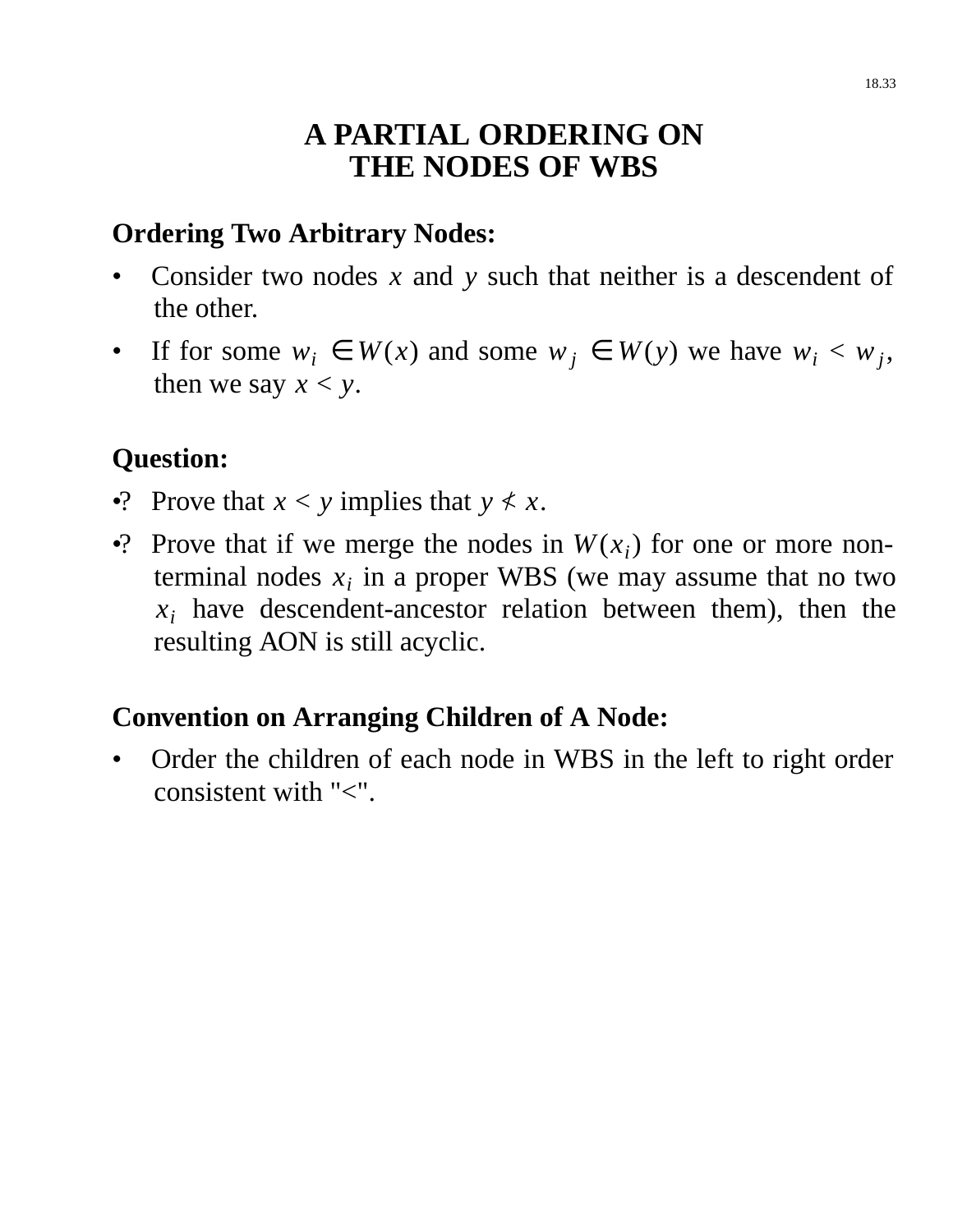### **WHAT MAKES CREATING A WBS A NON-TRIVIAL TASK**

#### **Different WBS for The Same Task:**

- Two WBS at the same level of detail may have a different set of work-units (and hence perhaps a different activity network).
	- The choice of the work-units represents the steps of a specific *solution approach* (but possibly not of a solution algorithm) for the original task.
	- − This is what makes creating a WBS a non-trivial task.
	- − The AON is determined by the work-units; it represents a less abstract form of a solution algorithm than the WBS.
- The notion of path-closed subsets helps us to select a better WBS among the many possible WBS having the same AON.
- **Example.** Shown here are two different WBS for the task "Compute the average of *x* and *y*" (no work-unit for choosing inputs.) In the first case, there are two algorithms (what are they?). The two WBSs give different algorithms for computing  $(x + y)/2$ .



### **Question:**

•? Why is it that a WBS may not truly represent a software, even if the AON is linear (after transitive reduction)?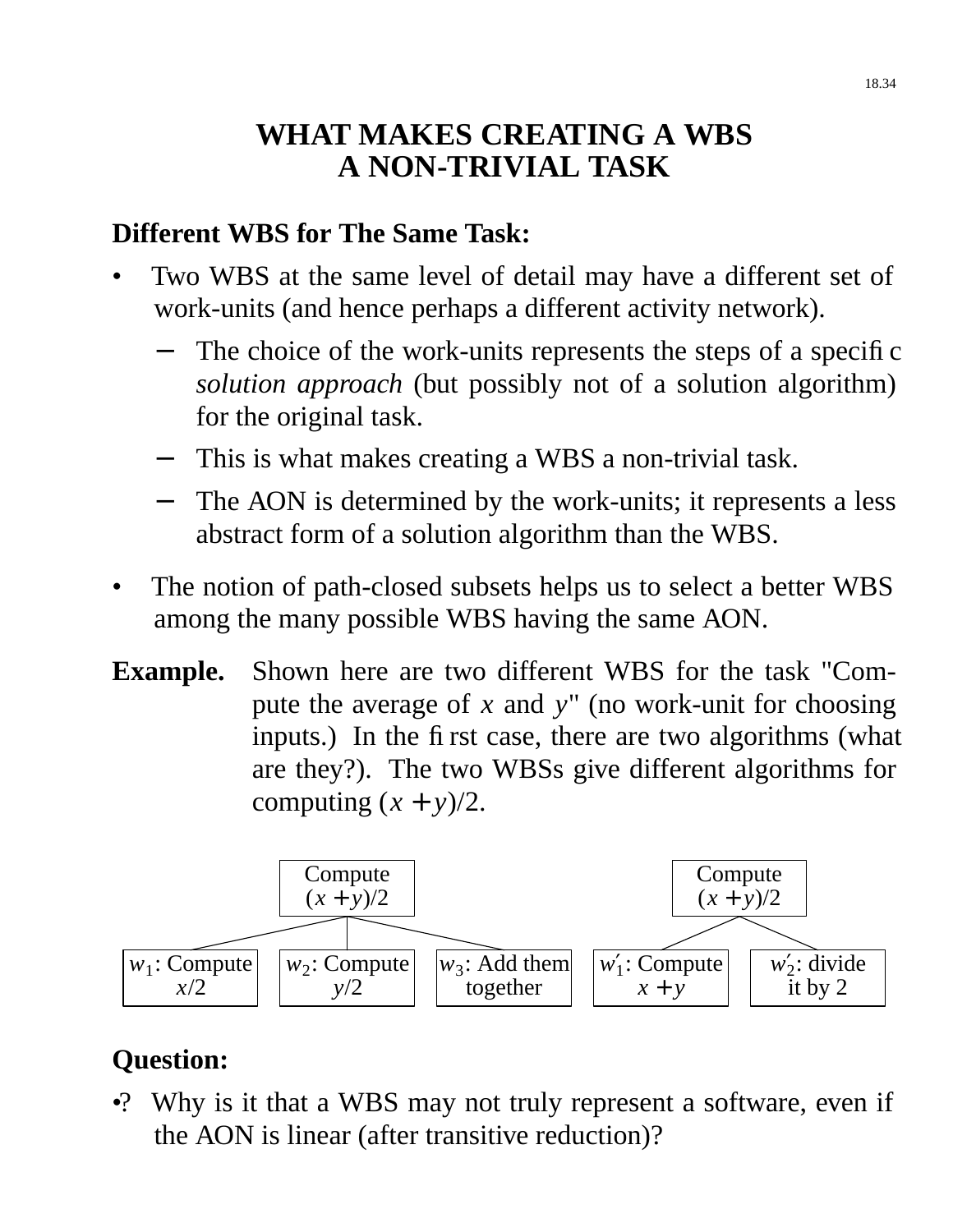#### **EXERCISE**

- 1. Consider the WBS in Fig. 1 below.
	- (a) Show an appropriate activity network and use it for analyzing the goodness of the WBS.
	- (b) What would justify decomposing the node "List lecture goals/summary" in Fig. 1 as shown in Fig. 2? Does it suggest useful decompositions of  $w_4 - w_5$  and  $w_7 - w_9$ ; show such decompositions.
	- (c) Should we reorganize WBS in Fig. 1 by distributing these decomposed parts under "List Prob #1 solved" and "List Prob #2 solved"?



Figure 1. A suggested WBS for the task "Create lecture slides."



Figure 2. An alternate decomposition of the task "List lecture goals/summary."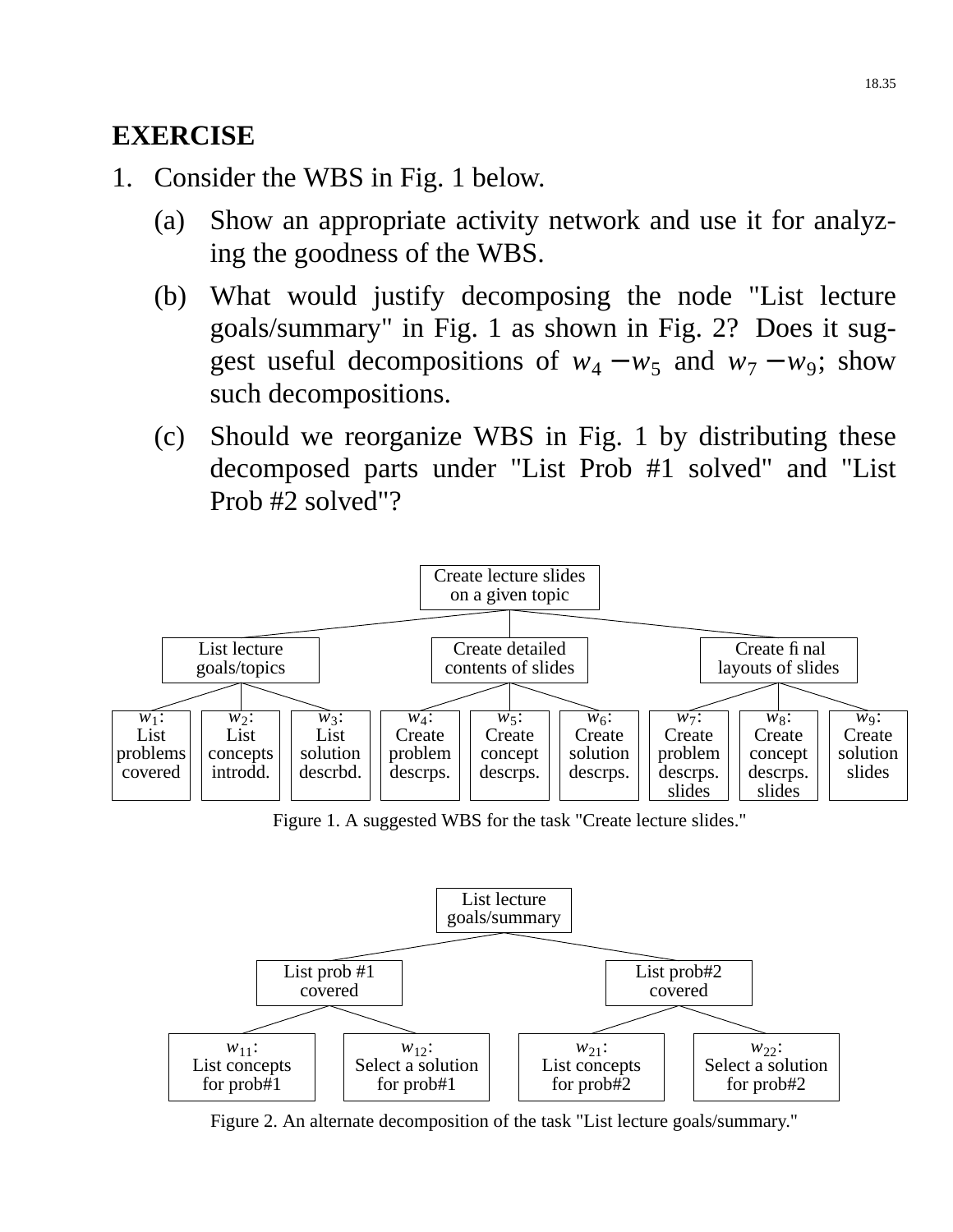### **EXERCISE (Contd.)**

2. Shown below is a WBS that combines the ideas from both Fig. 1 and Fig. 2. In what way this is better/worse than both of those?



Figure 3. A WBS which combines ideas from Figs. 1 and 2.

- 3. Is it worthwhile to improve the task-descriptions for  $w_3$  to  $w_5$  and  $w_7$  to  $w_9$  in the WBS in Fig. 3 by adding "allocate time" for each of them? Justify yor answer.
- 4. Show the activity network for WBS in Fig. 3. Is there any good reason to merge  $w_1$  and  $w_2$  (because the sum of lecture-time allocated to Prob#1 and Prob#2 must add to the total lecture time  $=$ 50 minutes, say), and if so show the new WBS and the description of the merged task  $w_{12}$  (without loss of information). If we must keep  $w_1$  and  $w_2$  separate, then how do we change these tasks (you can introduce another task or work-unit, if needed)? Is there any need to do similar modifications for the other parts of the WBS?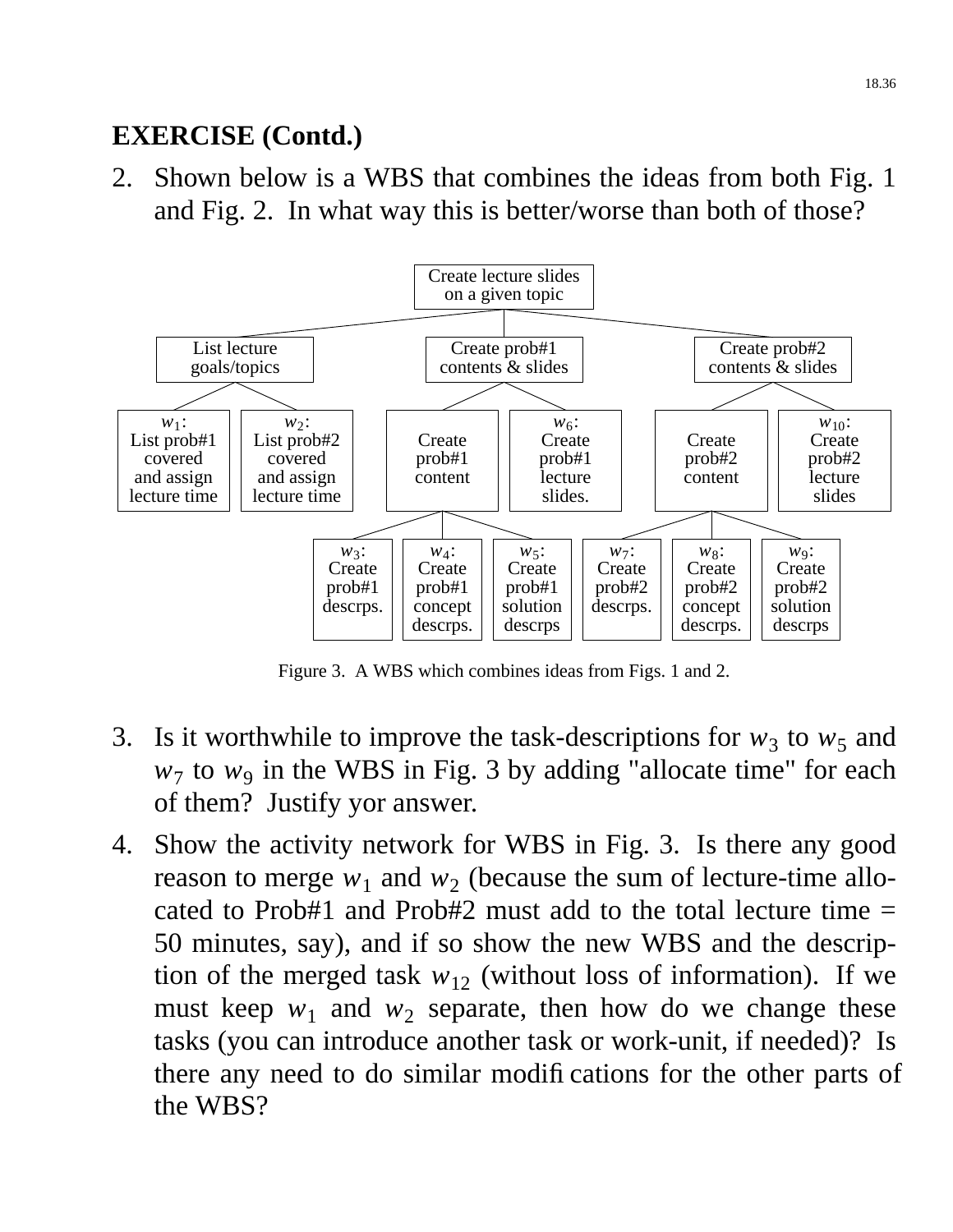#### **ACTIVITY NETWORK WITH ACTIVITY-ON-LINK**



#### **Question:**

- •? What does node *C* here say about the project's state?
- •? Why is it that we can always assume there is a unique sourcenode and a unique sink-node (unlike an AON)?
- •? Can we assume that there is no transitive link?

### **Conversion to Standard AON Form:** Nodes for work-units.



### **Algorithm for AOL-to-AON Conversion:**

- 1. Create a node for each  $w_i$ .
- 2. Add the link  $(w_i, w_j)$  to AON if in the AOL the head of the link *w<sup>i</sup>* equals the tail of the link *w<sup>j</sup>* .

### **Question:**

•? Formulate a recursive form of the algorithm (based on deletion of an appropriate link to reduce the problem size).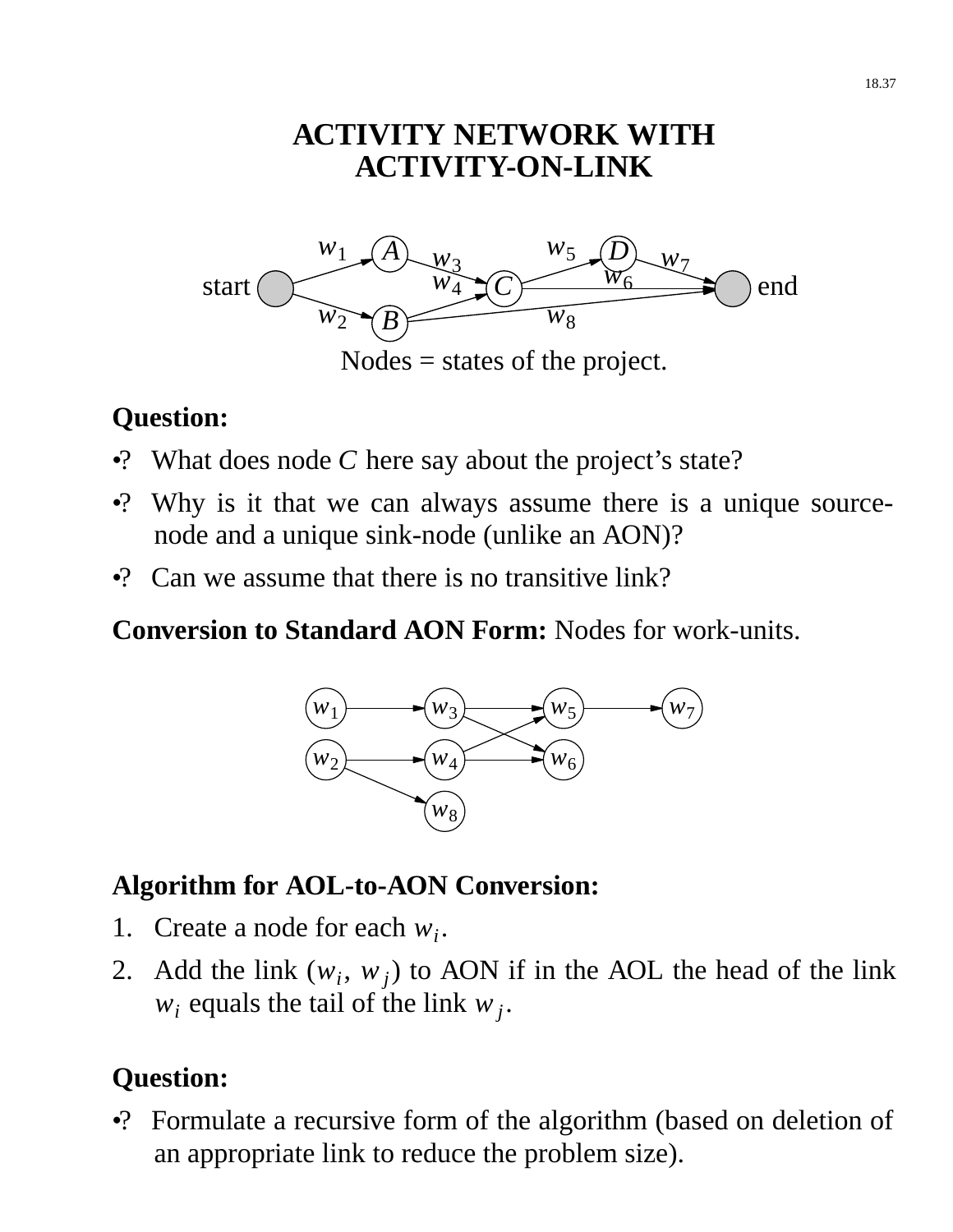### **LIMITATIONS OF THE ACTIVITY-ON-LINK FORM**

### **Both Forms Work Well for the Simplest Networks:**



#### **AOL-Representation Does not Always Work:**

The following AOL has no AOL-representation. (Removing the transitive link  $(w_3, w_6)$  is of no help.)



#### **Question:**

- •? What are some minimal changes (addition or deletion of some links) to the AON that will allow a AOL-representation?
- •? Give a necessary and sufficient condition for an AON being representable by an AOL. Does this condition imply that the AON has no transitive link?

### **Algorithm for AON-to-AOL Conversion:**

- 1. Remove a source-node  $w_i$  from the AON and obtain an AOL representation for the reduced AON.
- 2. Add a new node to the AOL and add a link from this node to another node in the AOL to accommodate the links from  $w_i$  in AON; label the new link in AOL *w<sup>i</sup>* .
- **Note:** Step (2) cannot be always done; when can we do it?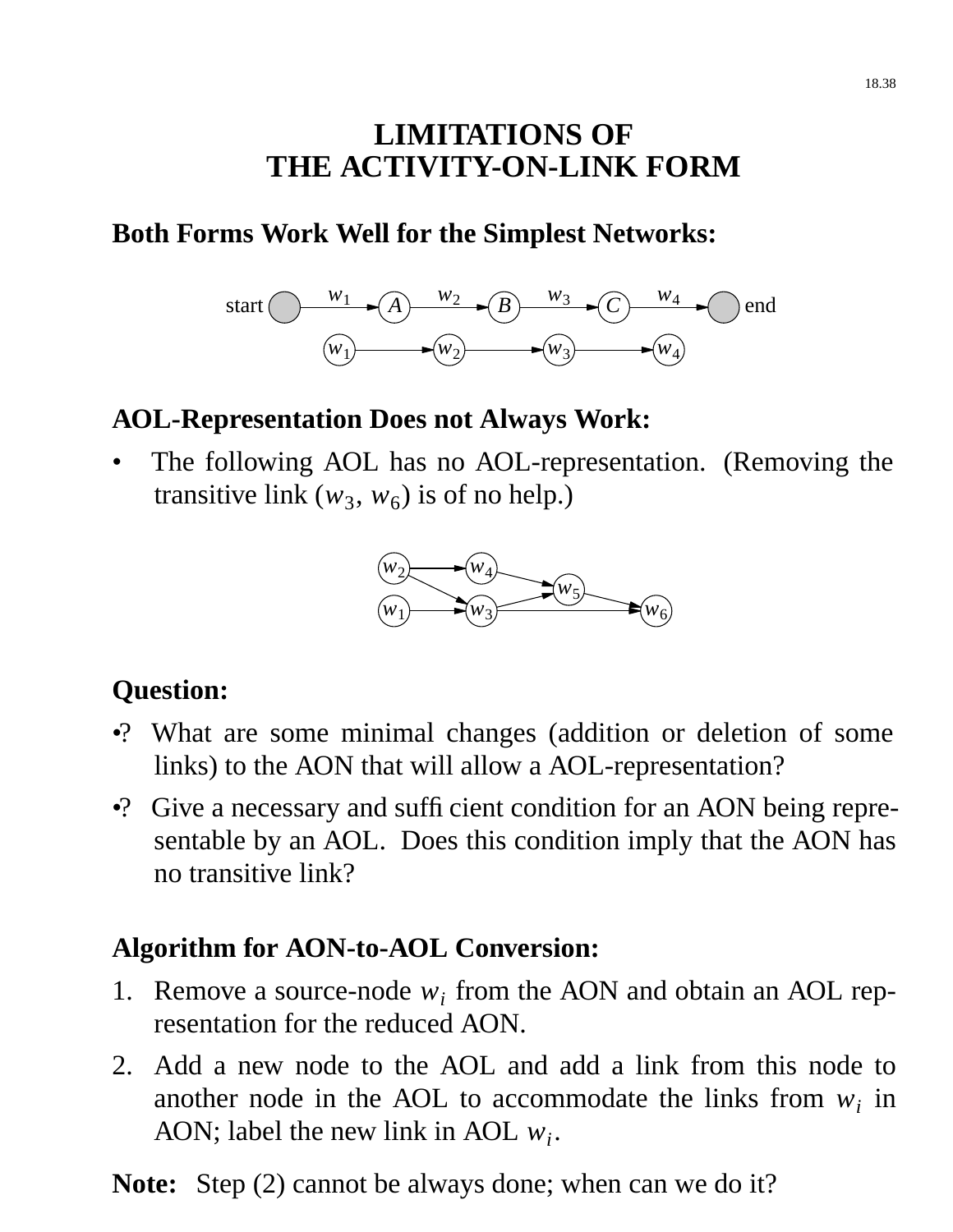## **CRITICAL-PATH ANALYSIS**



- The number next to each node is the time to complete it. •
- $(D, G)$  is a transitive link. •

**Earliest and Latest Start-Times** (without causing project-delay):

- $R(w_i)$  = Time required to complete the work  $w_i$ .
- $E(w_i)$  = The earliest time to start  $w_i$ .
- $L(w_i)$  = The latest start-time of  $w_i$ .
- $S(w_i)$  = The slack-time for  $w_i = L(w_i) E(w_i)$ .

**Critical-Path:** A longest-path from "start" to "end".



The two numbers below the bar at each node are  $E(w_i)$  and  $L(w_i)$ .  $L(D) = \min \{L(F), L(G)\} - R(D) = \min \{11, 16\} - 1 = 10.$ 

- All tasks  $\{B, E, F, G\}$  on critical path(s) have  $S(w_i) = 0$ ; any delay in their completion will cause the whole project delayed.
- The presence of transitive link does not affect the critical path, but it increases computation time of  $E(w_i)$  and  $L(w_i)$ .
- If  $(w_i, w_j)$  is a critical-link, i.e.,  $E(w_i) + R(w_i) = E(w_j)$ , then it is not a transitive link. (Links on critical paths are critical links.)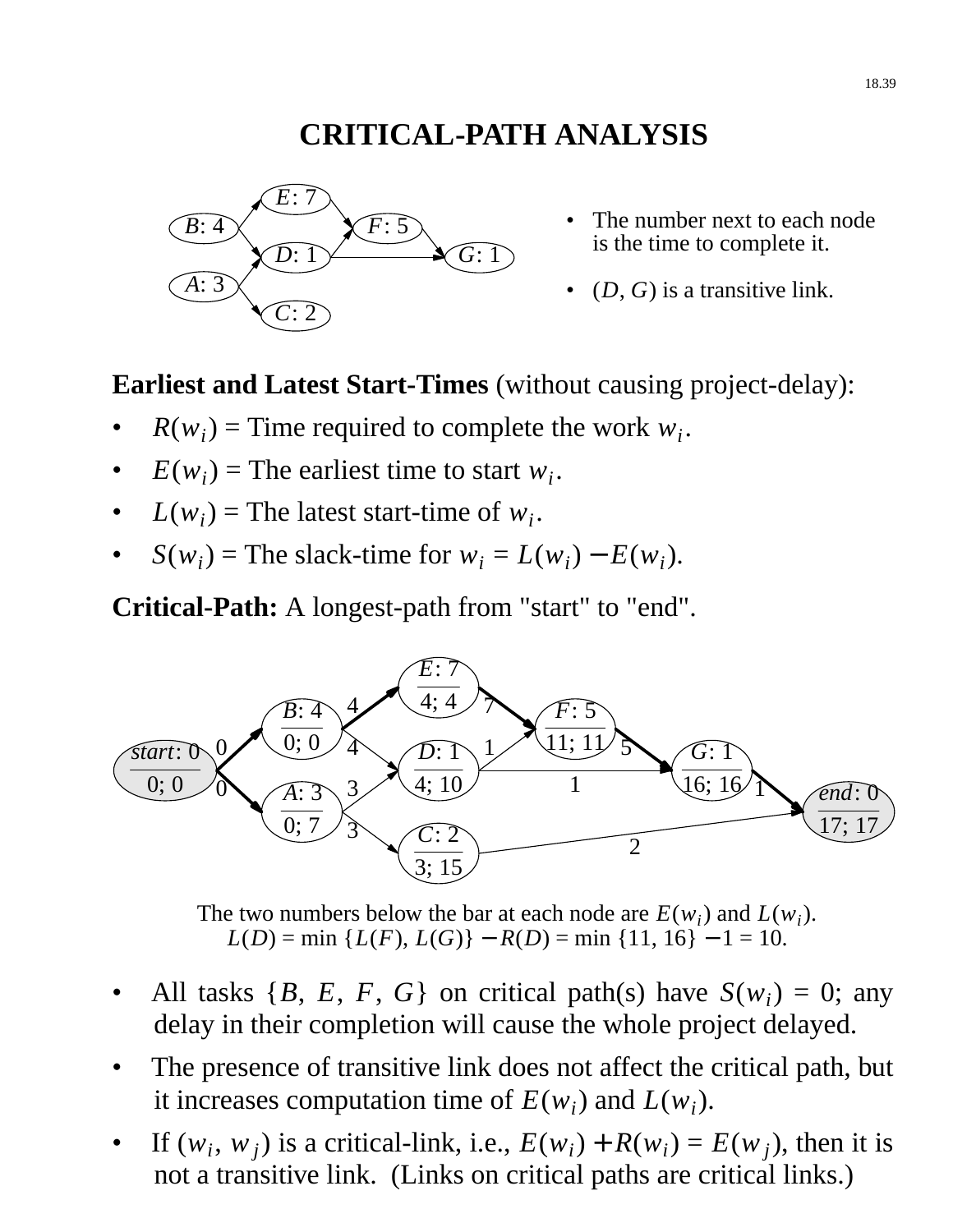### **GANTT CHART**



• To reduce project duration, we must reduce  $R(w_i)$  for some  $w_i$  on each critical path, by allocating more resources (man-power, etc).



(ii) A better scheduling based on  $L(w_i)$ , with full use of slack-time; the lower degree of parallelism 2 puts less demand on manpower.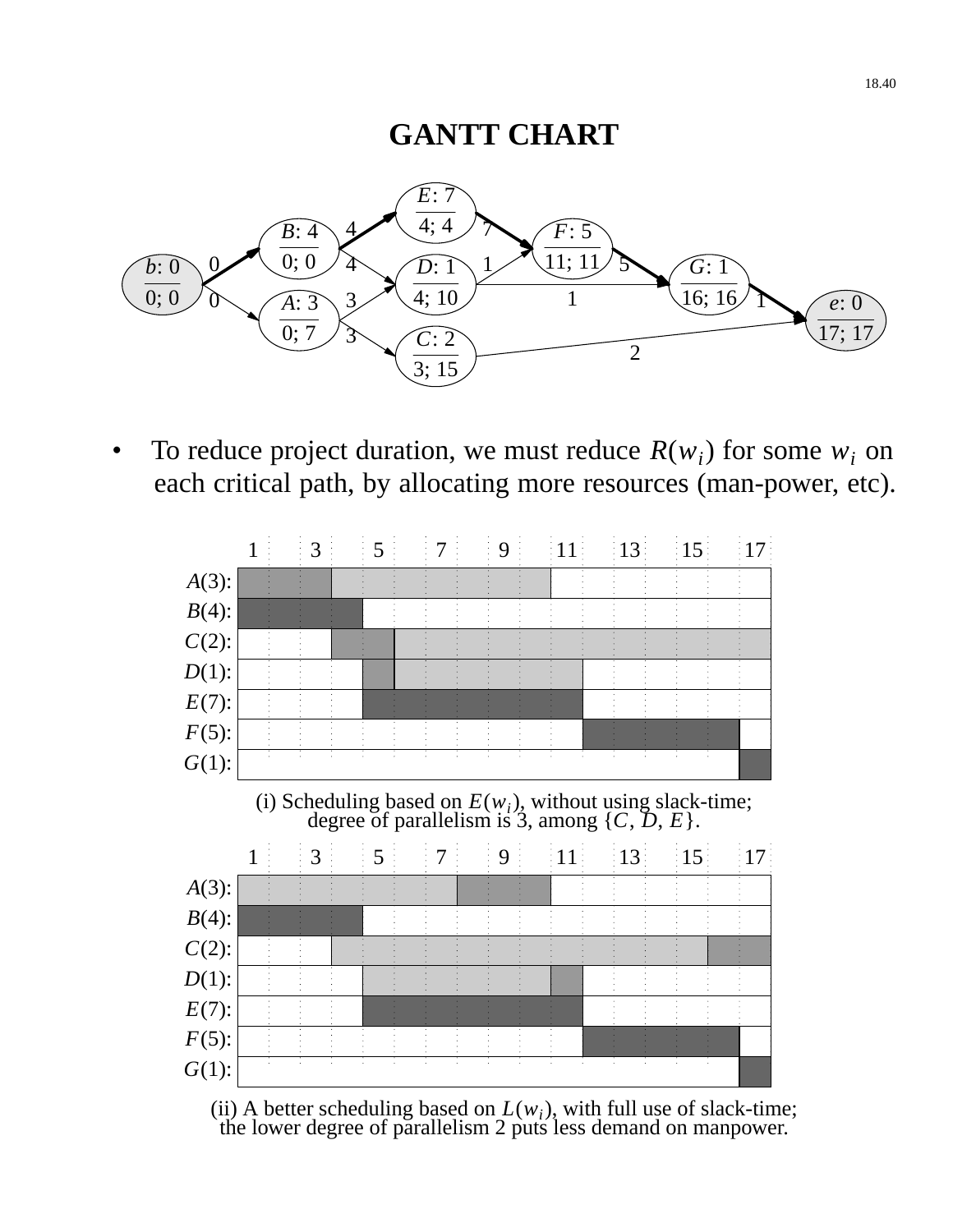### **A MORE DETAILED WORK-BREAKDOWN MAY LEAD TO A BETTER SCHEDULE**



- •? Show all other activity networks that can result due to breaking of *B*:4 into  $B_1$ :2 and  $B_2$ :2. Show their optimal schedules. Which one does not reduce the completion time?
- •? Can a more detailed work-breadown ever lead to an worse optimal schedule? If so, give an example.
- •? Why is it that a breakdown of *A* (without that of *B*) does not help to reduce the completion time?
- •? Will a breadown of *C* reduce the completion time?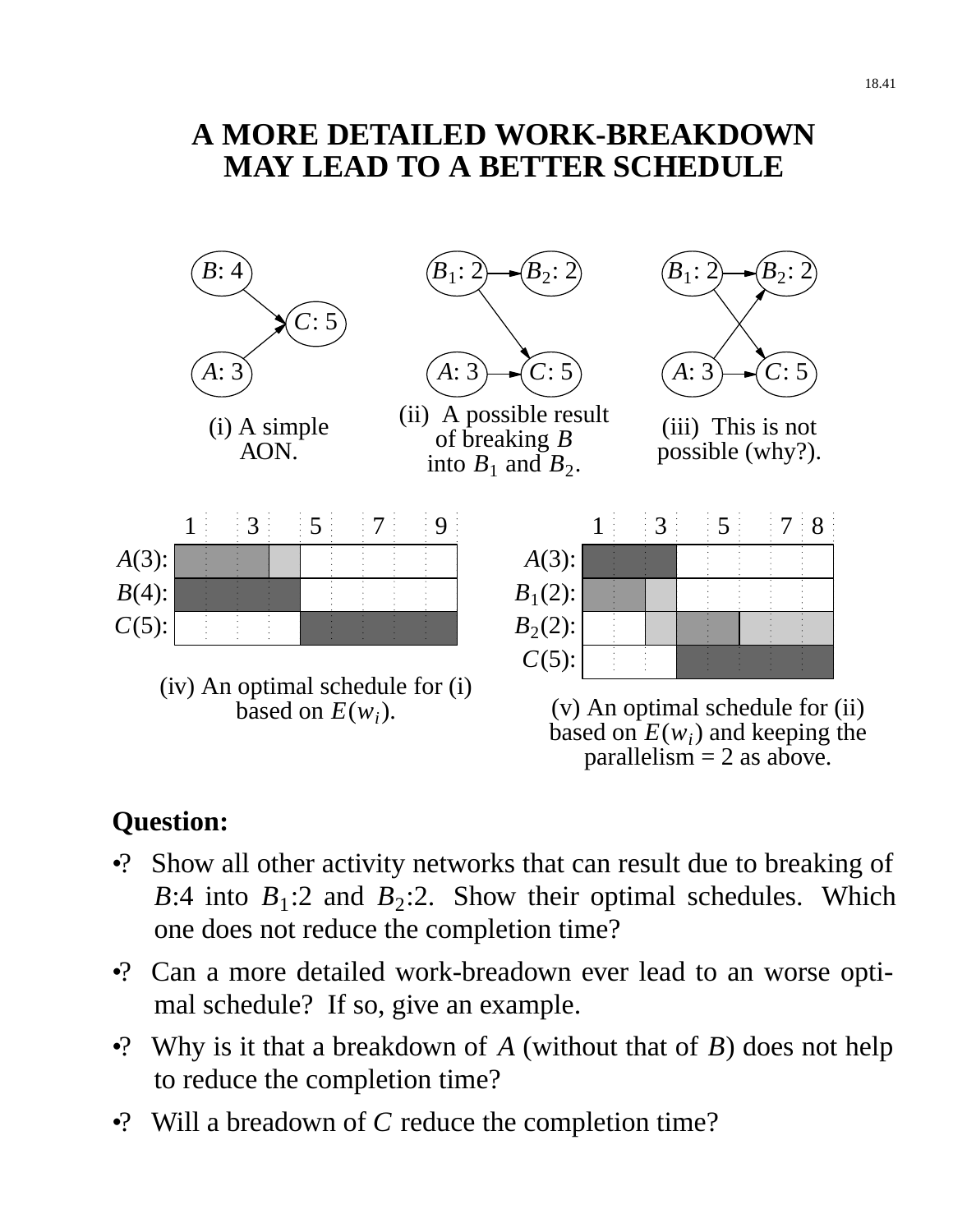# **COMPUTING**  $E(w_j)$  **AND**  $L(w_j)$



The two numbers below the bar at each node are  $E(w_i)$  and  $L(w_i)$ .

### **Property of**  $E(w_j)$ :

•  $E(w_j) =$  $\vert$  $\big\{$  $\lfloor$ 0, if there are no links  $(w_i, w_j)$  to  $w_j$ , and otherwise max  $\{E(w_i) + R(w_i): (w_i, w_j)$  is a link in AON $\}$ 

#### **Example:**

 $E(D) = \max \{E(A) + R(A), E(B) + R(B)\} = \{0+3, 0+4\} = 4.$  $E(G) = \max \{ E(D) + R(D), E(F) + R(F) \} = \{ 11+5, 4+1 \} = 16.$ 

### **Top-Down Computation of**  $E(w_j)$ 's:

•  $E(w_j)$  must be computed in top-down (left to right) fashion, starting with nodes that have no incoming link. (Acyclicity of AON assures that there is always such a node.)

- •? State a similar property of  $L(w_j)$ , and give the computation method for  $L(w_j)$ 's. How does it differ from that of  $E(w_j)$ 's?
- •? Call a link  $(w_i, w_j)$  super-critical if  $L(w_j) = E(w_i) + R(w_i)$ . State the connection among critical paths, critical links, and super-critical links.
- •? What is the maximum *R(D)* possible for project duration 17?
- •? How does node merging impact critical paths and project-duration?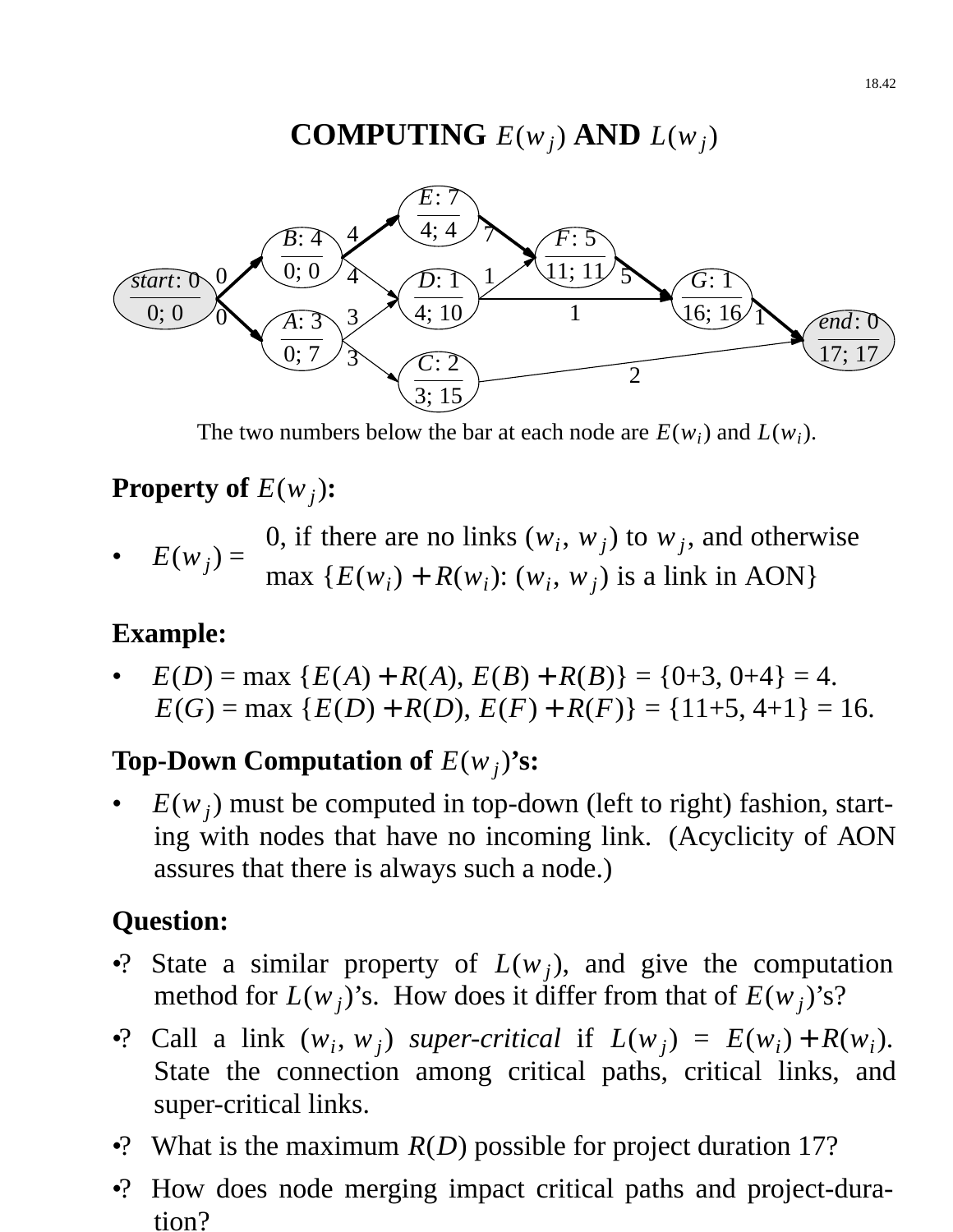# **A BRIEF REVIEW OF WBS**

- Create initial WBS to identify work-units.
- Identify the precedence relationships and determine AON.
- First Analysis of AON:
	- − Check acyclicity (and modify WBS, if necessary, by decomposing or merging nodes).
	- Reorganize the structure and/or labeling of intermediate nodes of WBS (not work-units) so that each *W*(*x*) is path-closed.
	- Make WBS an ordered-tree based on the relationship " $x < y$ " for all (terminal and non-terminal) nodes.
- Second Analysis of AON:
	- − Find *R*(*w<sup>i</sup>* ), *E*(*w<sup>i</sup>* ), *L*(*w<sup>i</sup>* ), and the critical paths.
	- Find schedules and milestones.
	- − (Yet to cover) Decompose work-units, if needed, to provide more milestones and better distribution of workloads.

- •? A work-unit  $w_j$  is called critical if  $E(w_j) = L(w_j)$ . Justify your yes/no answer for each of the following.
	- − For each link  $(w_i, w_j)$  in AON,  $E(w_i) + R(w_i) \le E(w_j)$ .
	- − For each link  $(w_i, w_j)$  in AON,  $L(w_i) + R(w_i) \le L(w_j)$ .
	- − If *w<sup>j</sup>* is critical then there is at least one link (*w<sup>i</sup>* , *w<sup>j</sup>* ) such that  $w_i$  is also critical.
	- − If *w<sup>i</sup>* is critical then there is at least one link (*w<sup>i</sup>* , *w<sup>j</sup>* ) such that *wj* is also critical.
	- − If both *w<sup>i</sup>* and *w<sup>j</sup>* are critical and (*w<sup>i</sup>* , *w<sup>j</sup>* ) isalink in AON (no transitive link), then  $E(w_i) + R(w_i) = E(w_j)$  and  $L(w_i) +$  $R(w_i) = L(w_j).$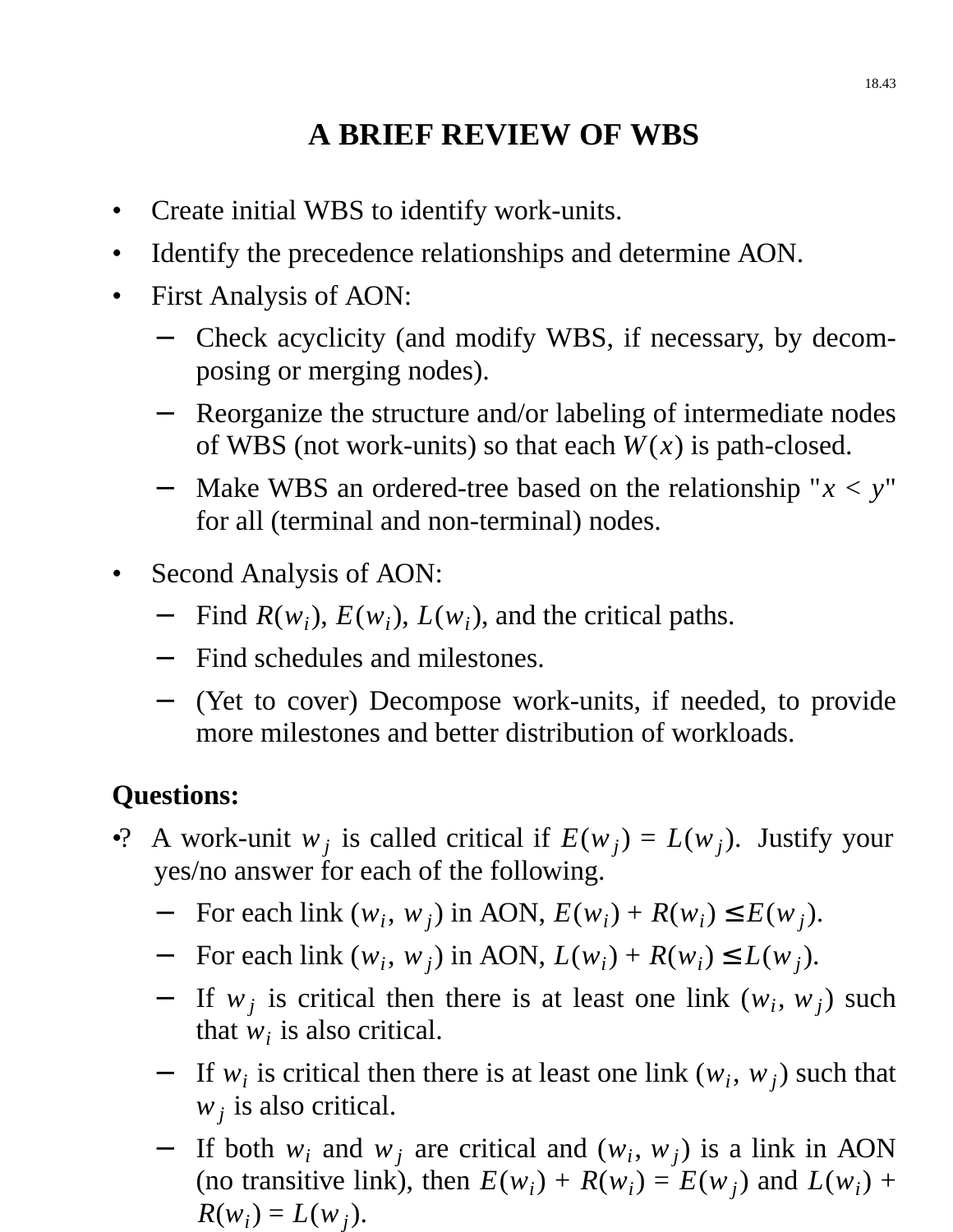### **MILESTONES: SPECIAL TIME POINTS IN A SCHEDULE**

**Milestone** *t<sup>i</sup>* **:** Each task which starts before  $t_i$  ends before  $t_i$ .

#### **Better Schedule:**

- Minimize parallelism-degree, without increasing total duration.
- Reduce the impact of errors on project-completion time by minimizing the Milestone Distribution Measure  $MDM = \sum (t_{i+1} - t_i)^2$ .

*A*(3): *B*(4): *C*(2): *D*(1): *E*(7): *F*(5): *G*(1): 1 3 5 7 9 11 13 15 17 *A*(3): *B*(4): *C*(2): *D*(1): *E*(7): *F*(5): *G*(1):  $\mathbf{1} \vdash \exists \; \mathbf{3} \vdash \; \exists \; \mathbf{5} \vdash \exists \; \mathbf{7} \vdash \exists \; \mathbf{9} \vdash \exists \; \mathbf{11} \vdash \exists \; \mathbf{13} \vdash \exists \; \mathbf{15} \vdash \exists \; \mathbf{17}$ 

**Example.** The second schedule has a lower *MDM* and is better.

- •? Modify the second schedule to lower *MDM* even more.
- •? Obtain an algorithm to create a schedule with minimum *MDM*.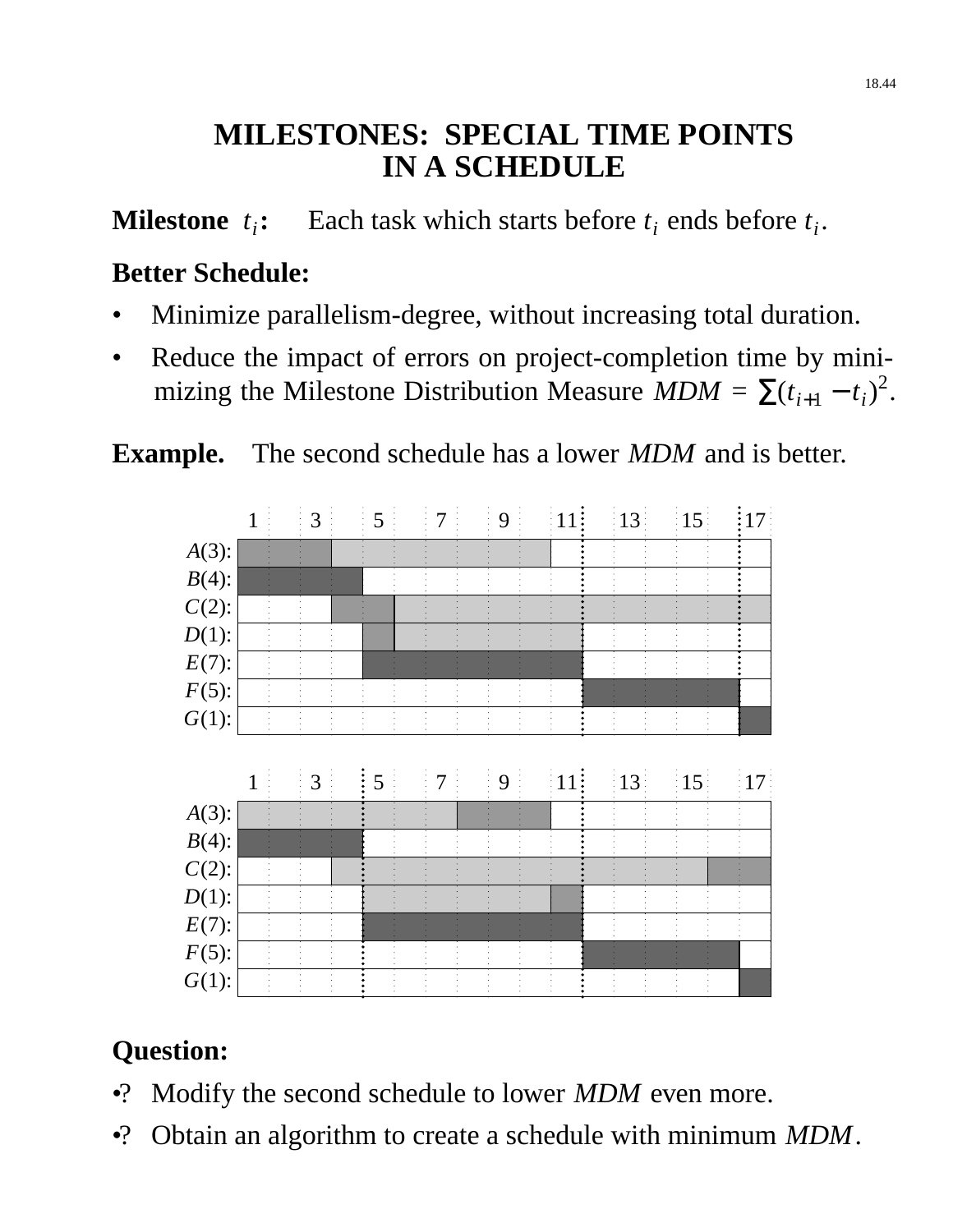#### **EXERCISE**

1. For the AON below, find the critical paths and the milestones (use the best schedule that minimizes MDM, without increasing project duration). Shown next to each node is  $R(w_i)$ .



- (a) How do these things change if we add the link  $(w_2, w_5)$ ?
- (b) How about if we add the link  $(w_3, w_4)$ ?
- (c) How about if we add both the links  $(w_2, w_3)$  and  $(w_3, w_4)$ ?
- (d) Why shouldn't we merge  $w_2$  and  $w_3$  into a single work-unit  $w_{23}$ ? What would go wrong if we did?
- (e) How about merging  $w_2$  and  $w_4$  into a single work-unit  $w_{24}$ ?
- 2. If we want to break up a work-unit  $w_i$  in Problem 1 into 2 pieces  $w_{i,1}$  and  $w_{i,2}$ , which  $w_i$  would it be in order to provide maximum advantage in some sense (and what would be the best break-up)?
- 3. Give a necessary and sufficient condition for a unique schedule.
- 4. Is it reasonable to require that the set of work-units in a milestone range equals the union of one or more  $W(x)$ 's? How about requiring that each  $W(x)$  equals the union of work-units in one or more milestone-ranges?
- 5. What do the observations in Problem 4 say about a proper WBS for the original AON?
- 6. Argue that if  $w_i$  and  $w_j$  are in a milestone's range, then all the work-units in  $W(w_i, w_j)$  are in that milestone's range.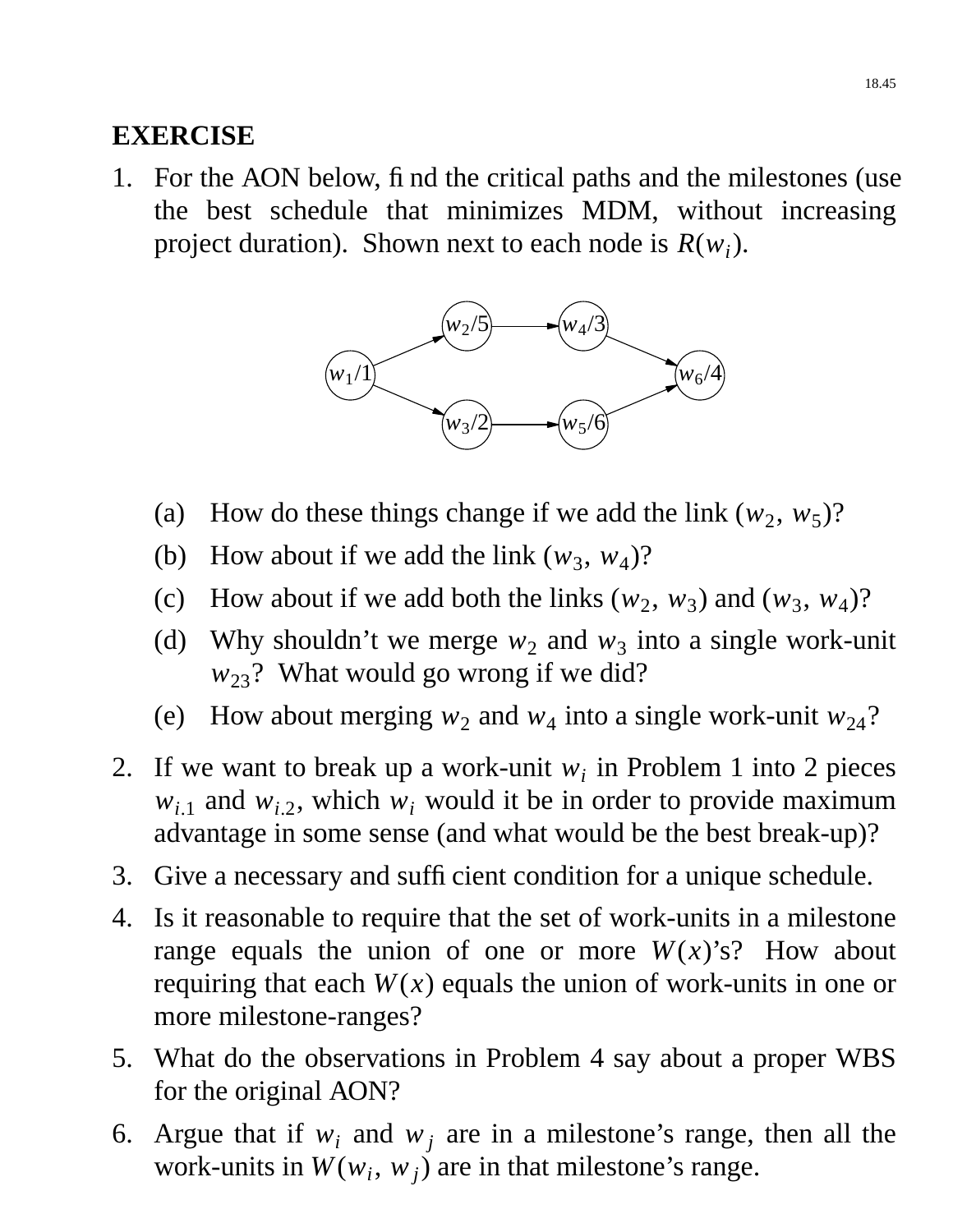7. Modify *R*(*D*) in the AON below, without increasing the length of the critical path, to show that the scheduling based on  $L(w_i)$  need not be better than that based on  $E(w_i)$  in terms of MDM. What is the maximum possible value of *R*(*D*)?



The number next to each node is the time to complete it.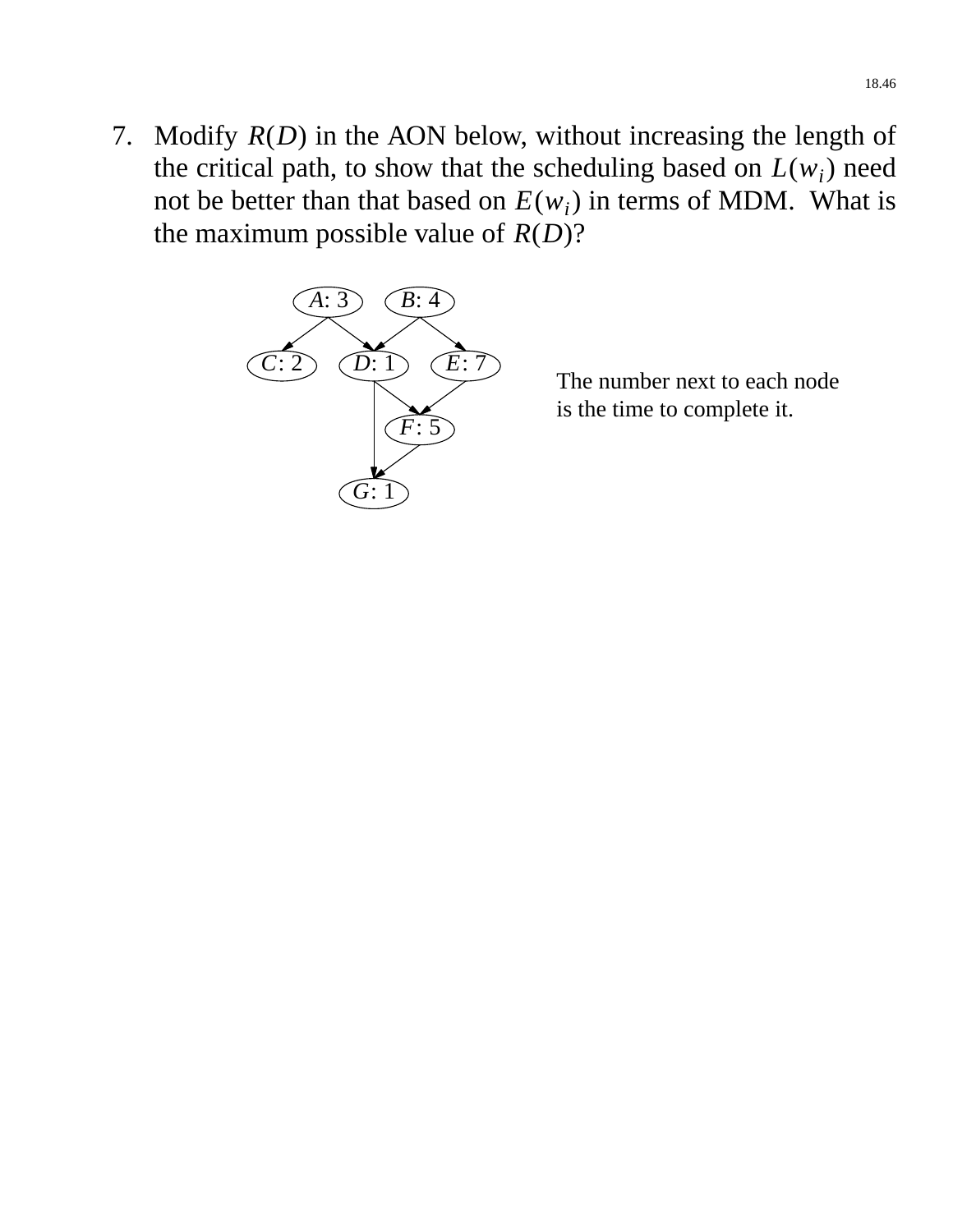### **NUMBER OF ATTEMPTS NEEDED TO DO SOMETHING RIGHT**

**Error Probability:**  $p > 0$ .

Probability of no error =  $1 - p = q < 1$ .



#### **Av erage #(attempts to successful completion):**

- $E = 1.q + 2.pq + 3.p^2q + \cdots = q(1 + 2p + 3p^2 + \cdots)$  $=q(1-p)^{-2}=qq^{-2}=1/q.$
- For  $q = 0.1, E = 10$ .

#### **Alternate Approach to Derivation of** *E***:**



 $E = 1. q + p(1 + E) = q + p + p$ .  $E = 1 + p$ .  $E$ , hence  $E = 1/q$ .

**Question:** How to determine *E* for a multi-step task?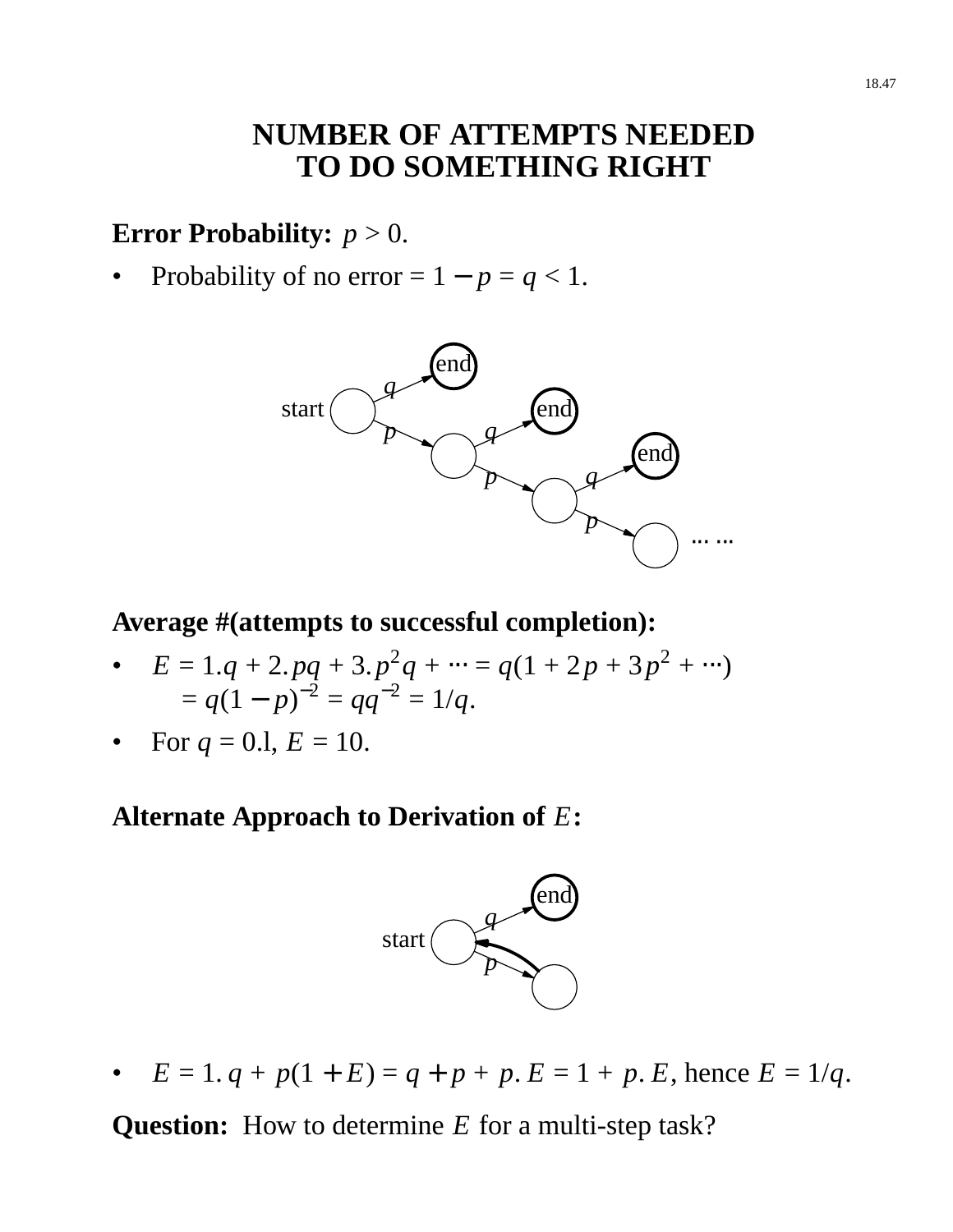# **TWO KINDS OF ERRORS**

**Non-Propagating Error:** loosely-coupled case.

- Independent placement of brick (not of same size perhaps).
- Error (rotation) is localized; simple error-impact.



**Propagating Error:** tightly-coupled case.

- Closely aligned (touching) placement of *n* bricks of equal width.
- Error is not localized; complex error-impact.
- All bricks starting with the first error have to be reworked to correct the problem.



- •? Can we detect (or identify) an error from the last brick's position?
- •? Assume the only error is a rotation by  $\pm \theta$ . Which error-patterns put the *n*th brick back on the line? Give a condition on brick's length/width so that the *n*th brick will still be in its proper place.
- •? Give an example of assembly of some kind of pieces so that every thing has to be redone if any error occurs.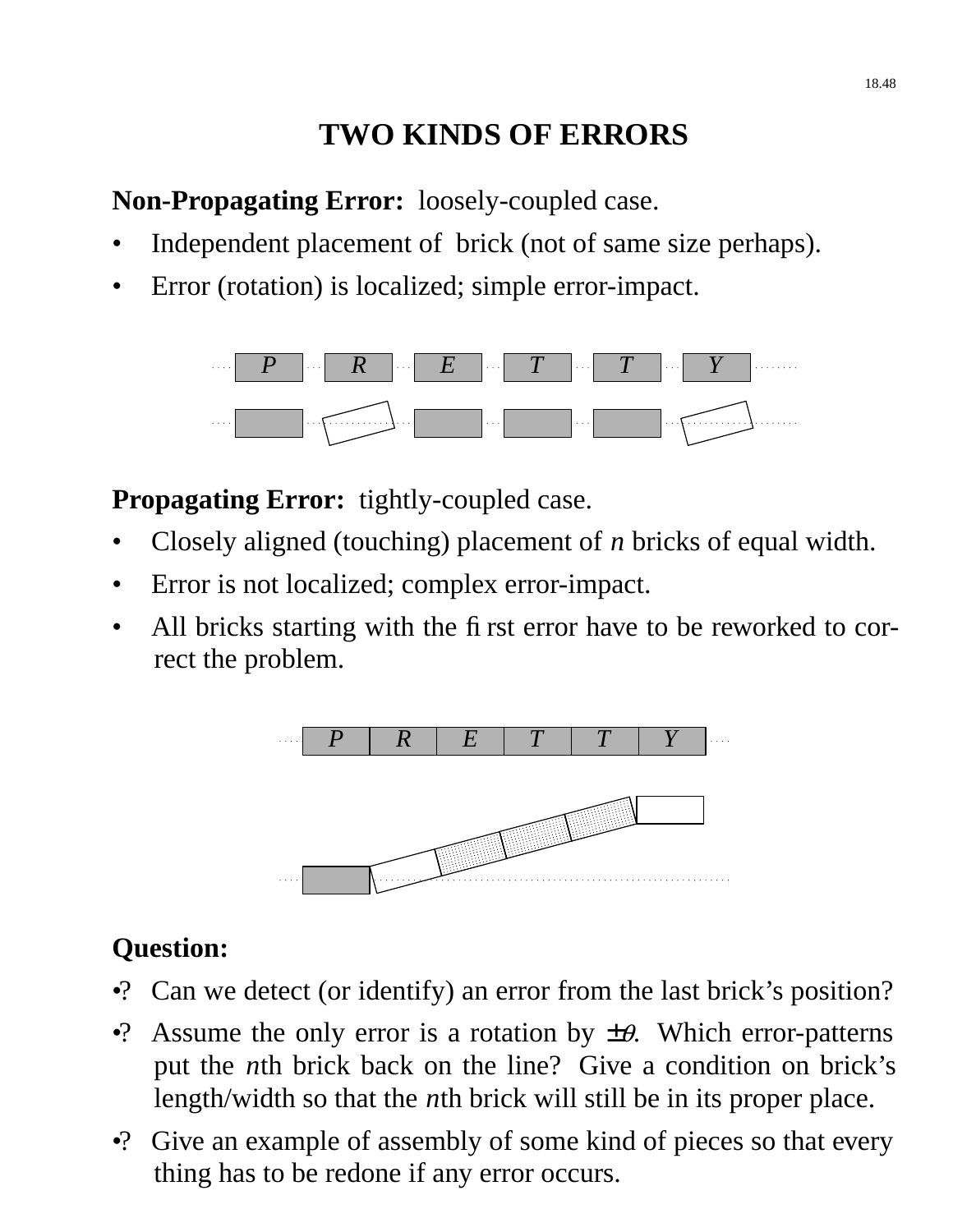### **THE MEASURE** *MDM*

#### **A Simplistic Model:**

- An work-unit *w* of length  $n = R(w)$  is broken into *n* pieces of unit-effort (time)  $w_i$ ,  $1 \le i \le n$ .
- Probability  $0 < p \le 1$  for error at any of  $w_i$ .
- Inspection for errors occurs only at the end of  $w_n$ .
- The effect of error at  $w_i$  is not overshadowed by any  $w_j$ ,  $j > i$ .
- If the first error occurs at  $w_i$ , then we must rework each  $w_j$ ,  $j \ge i$ .

### Average duration for error-free completion of  $w$ :  $E_n$ .



Alternative execution-paths of  $w_i$ 's for  $n = 3$ .

**Case**  $n=3$ :  $E_3 = p[3 + E_3] + qp[3 + E_2] + q^2p[3 + E_1] + q^3.3$ 

**General Case:** Prob(1st error at  $w_i$ ) =  $q^{i-1}p$ .

• 
$$
E_n = p[n+E_n] + qp[n+E_{n-1}] + q^2p[n+E_{n-2}] + \cdots
$$
  
+  $q^{n-1}p[n+E_1] + q^n[n]$ .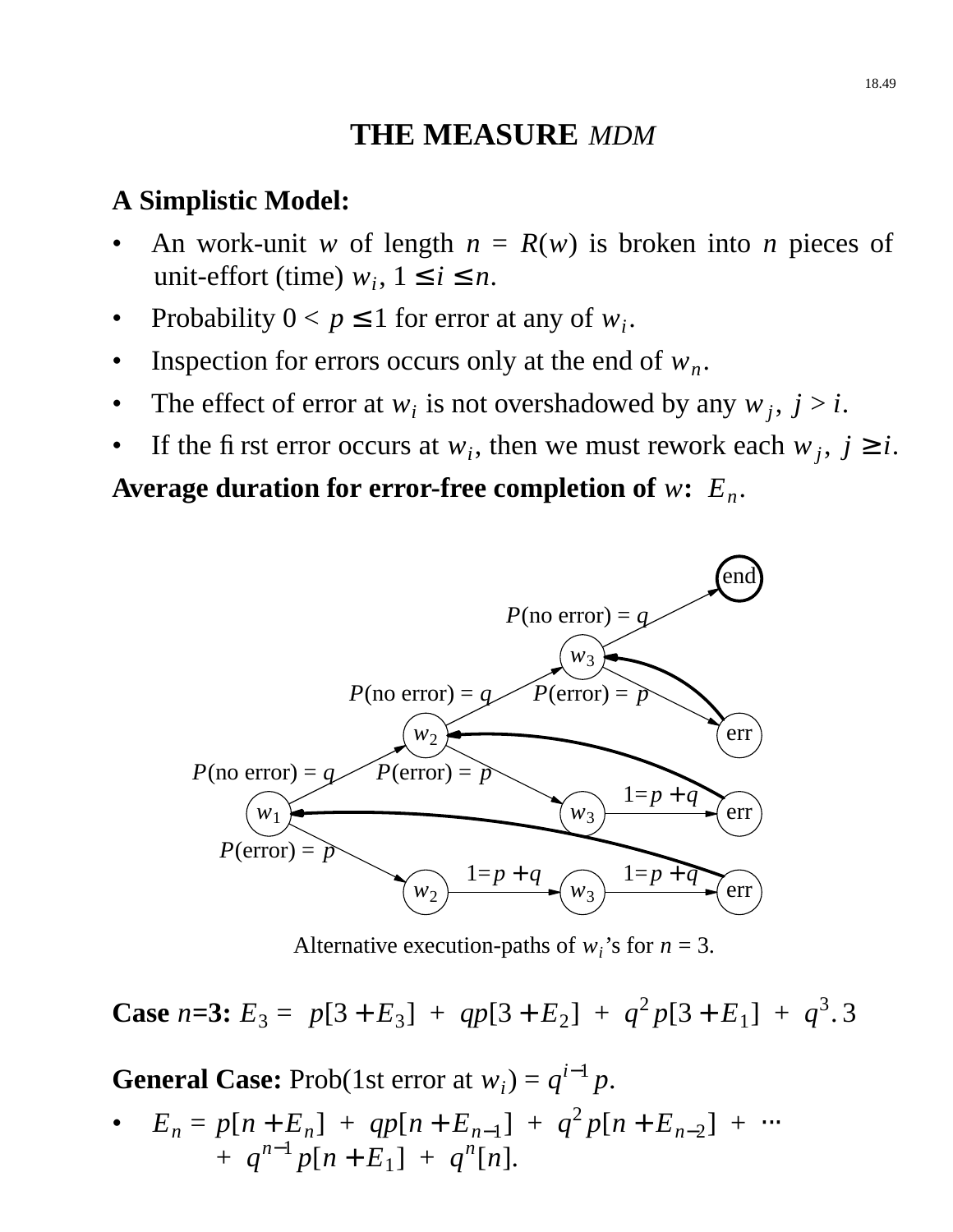### **SOLVING THE EQUATION FOR** *E<sup>n</sup>*

### **Equation for** *E<sup>n</sup>* **:**

• 
$$
E_n = p[n+E_n] + qp[n+E_{n-1}] + q^2p[n+E_{n-2}] + \cdots
$$
  
+  $q^{n-1}p[n+E_1] + q^n[n]$ .

Solving Successively  $E_1, E_2, ..., E_n$ :

• 
$$
E_1 = p[1 + E_1] + q
$$
. This gives  $E_1 = 1/(1 - p) = 1/q > 1$ .

• 
$$
E_2 = p[2 + E_2] + qp[2 + E_1] + 2q^2
$$
.  
This gives  $E_2 = (2p + 2qp + p + 2q^2)/q = (2 + p)/q > 2$ .

#### **EXERCISE**

- 1. Show that  $E_3 = (3 + 3p)/q$  and  $E_4 = (4 + 6p)/q$ .
- 2. Show that  $E_n = \frac{n + p}{n(n-1)/2}$  /*q* > *n*. How does this justify  $(t_{i+1} - t_i)^2$  as *MDM* if we assume that there is only one critical path? If there are multiple critical paths, then should we multiply  $(t_{i+1} - t_i)^2$  by the *parallelism-degree of critical jobs* within the milestone (give examples to illustrates your argument)?
- 3. Suppose we break up the inspection period *n* into two parts  $n_1$ and  $n_2$ , where  $n = n_1 + n_2$ . Compute  $E_n - (E_{n_1} + E_{n_2})$  and find the best choice of  $n_1$  and  $n_2$ .
- 4. Let  $E'_n$  = Average duration for error-free completion of *w* if we cannot detect from the inspection after completion of  $w_n$  the  $w_i$ where the first error occurred (i.e., we must rework each of  $w_1$ ,  $w_2, \dots, w_n$ ). Show the equation for  $E'_n$  and that  $E'_n = n/(q^n)$ .
- 5. Show that  $E'_n > 2.E_n$  for  $n > 1$ .
- 6. Argue that even in this new model, breaking an inspection period *n* into two parts  $n_1$  and  $n_2$ , where  $n = n_1 + n_2$ , is better, i.e.,  $E'_{n_1}$  +  $E'_{n_2}$  <  $E'_n$ . What is the optimal choice of  $n_1$  and  $n_2$ ?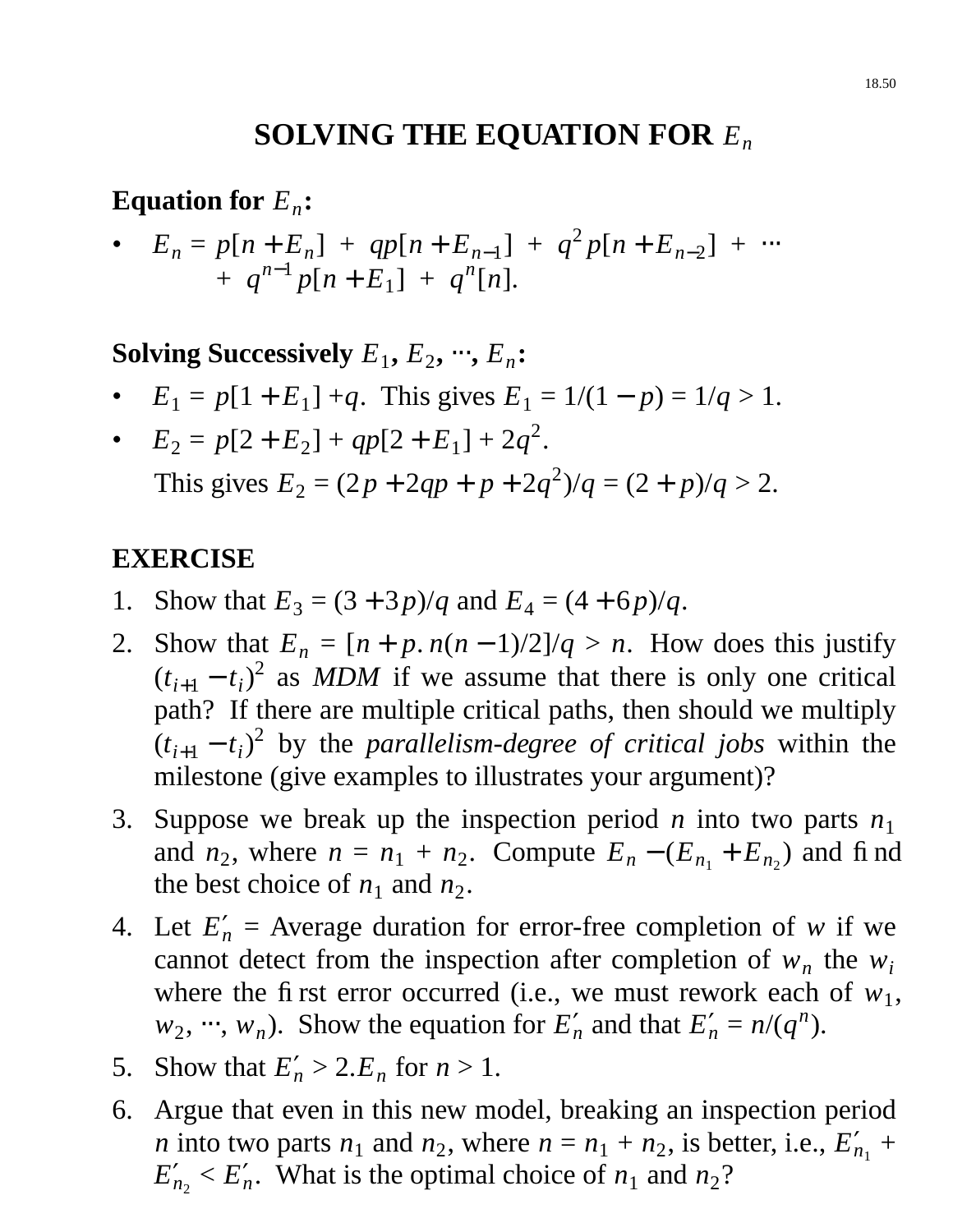7. If we modify the  $R(w_j)$  for the AON below by the expected values of  $R(w_j)$  based on  $p = 0.1$ , then show the critical paths and the best possible schedule based on MDM.



8. The 100% rule in a WBS applies to costs of (and also to total man-hours required for) tasks associated with the nodes of the WBS. Why is it that the 100% rule does not apply, in general, to the time required to complete the tasks associated with the nodes of WBS. Is there is a special case when the 100% rules does apply with respect to the time?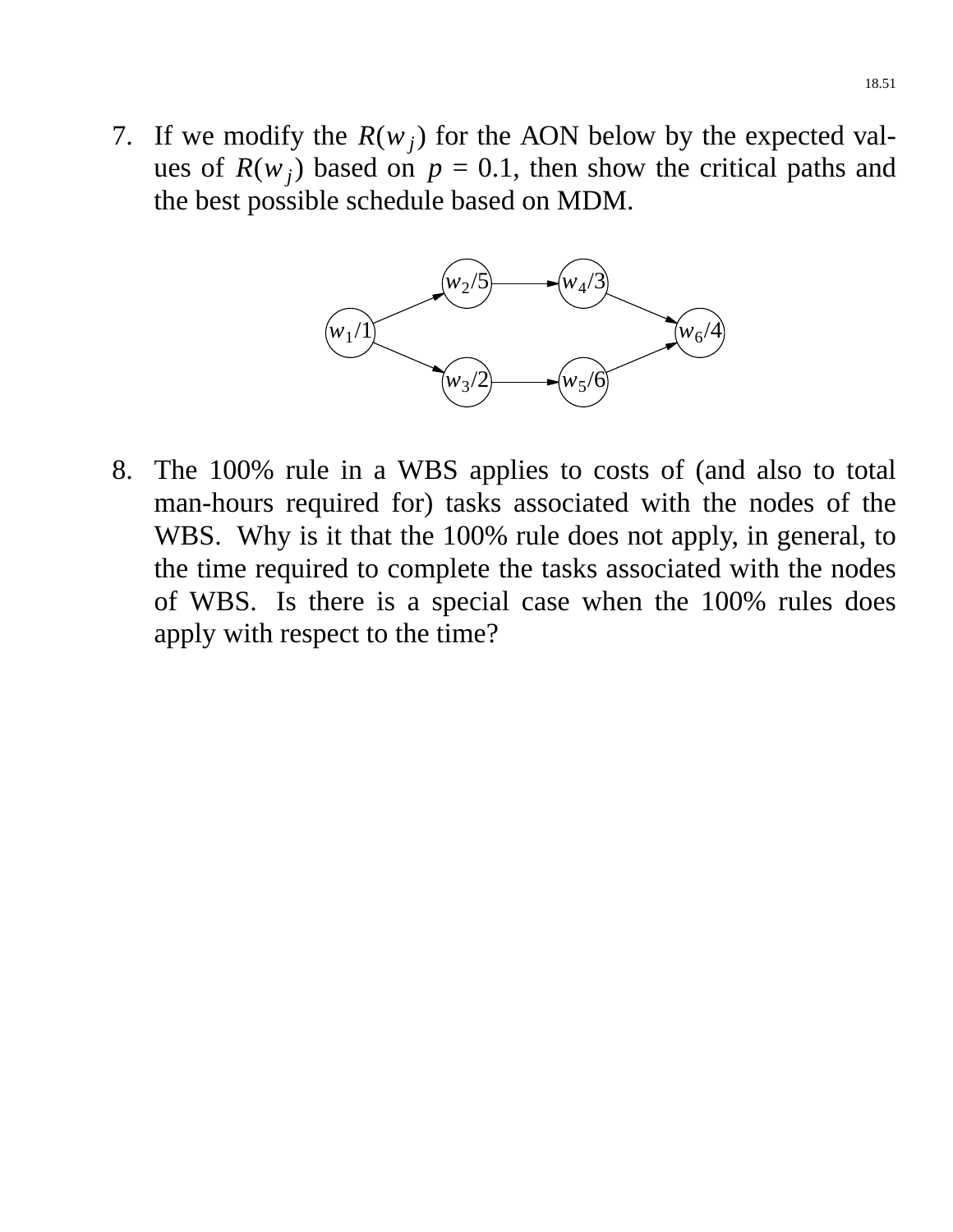# **MILESTONES AND CRITICAL PATHS**

#### **Necessary Condition:**

• Time *t* is a milestone (in some schedule) only if *t* is the completion-time of a critical task.

#### **Sufficient Condition:**

• If the critical path for the subset of tasks  $EC(t) = \{w_i:$  earliest completion time( $w_i$ )  $\leq t$ } and a critical path for its complement set of tasks together form a critical path for all tasks, then there is a schedule with *t* as a milestone.

### **Question:**

- •? Argue that the sufficient condition is also a necessary condition.
- •? Verify this using the example AON below.



**Note:** If timepoints  $t_1$  and  $t_2$  satisfy the sufficient condition, it does not mean that both can be a milestone in the same schedule.

### **Question:**

•? Modify *R*(*C*) in the Gantt-Chart example to illustrate the point in the "note" above.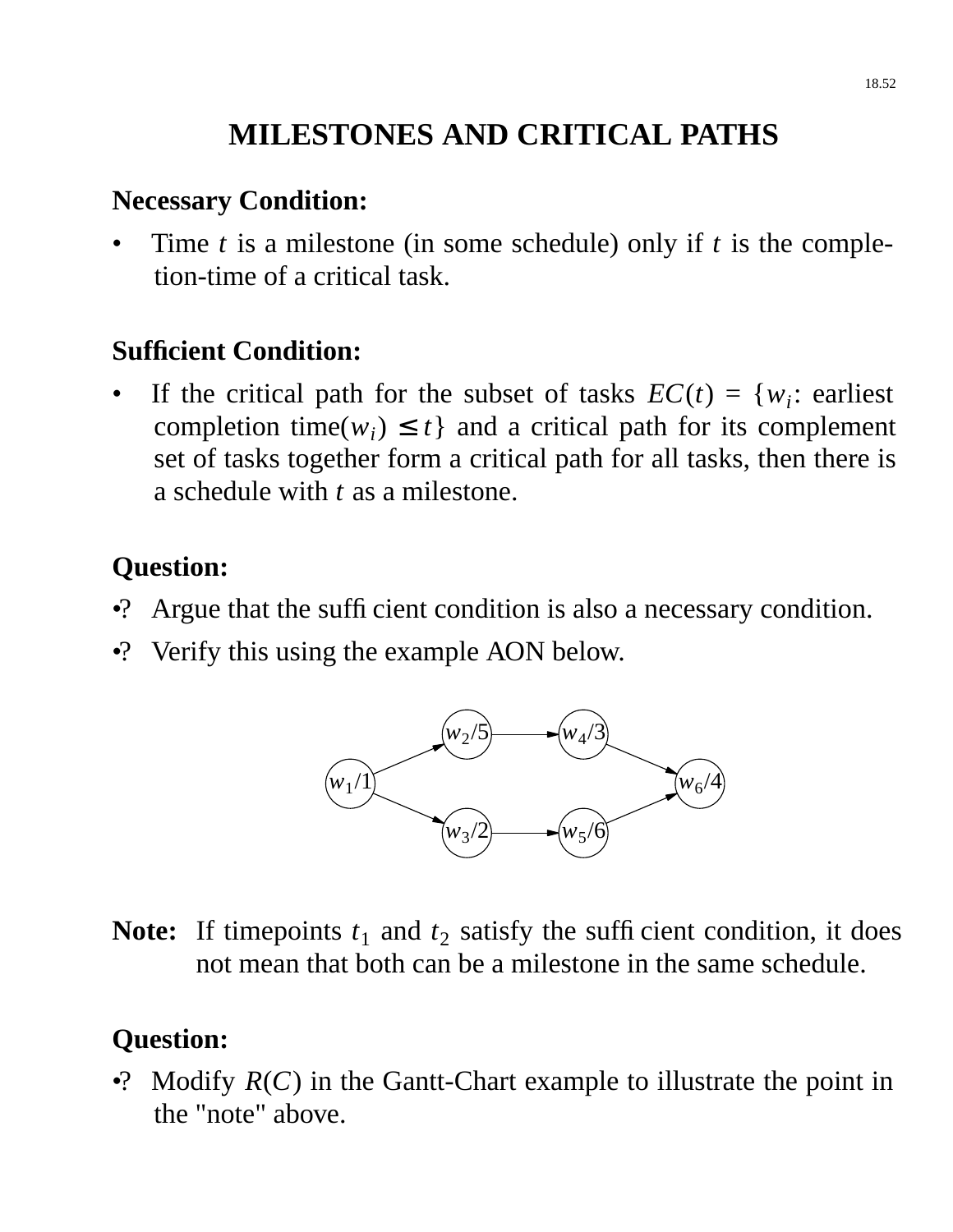|  | ÷  |  |
|--|----|--|
|  |    |  |
|  |    |  |
|  |    |  |
|  |    |  |
|  | ÷  |  |
|  |    |  |
|  |    |  |
|  | ŧ, |  |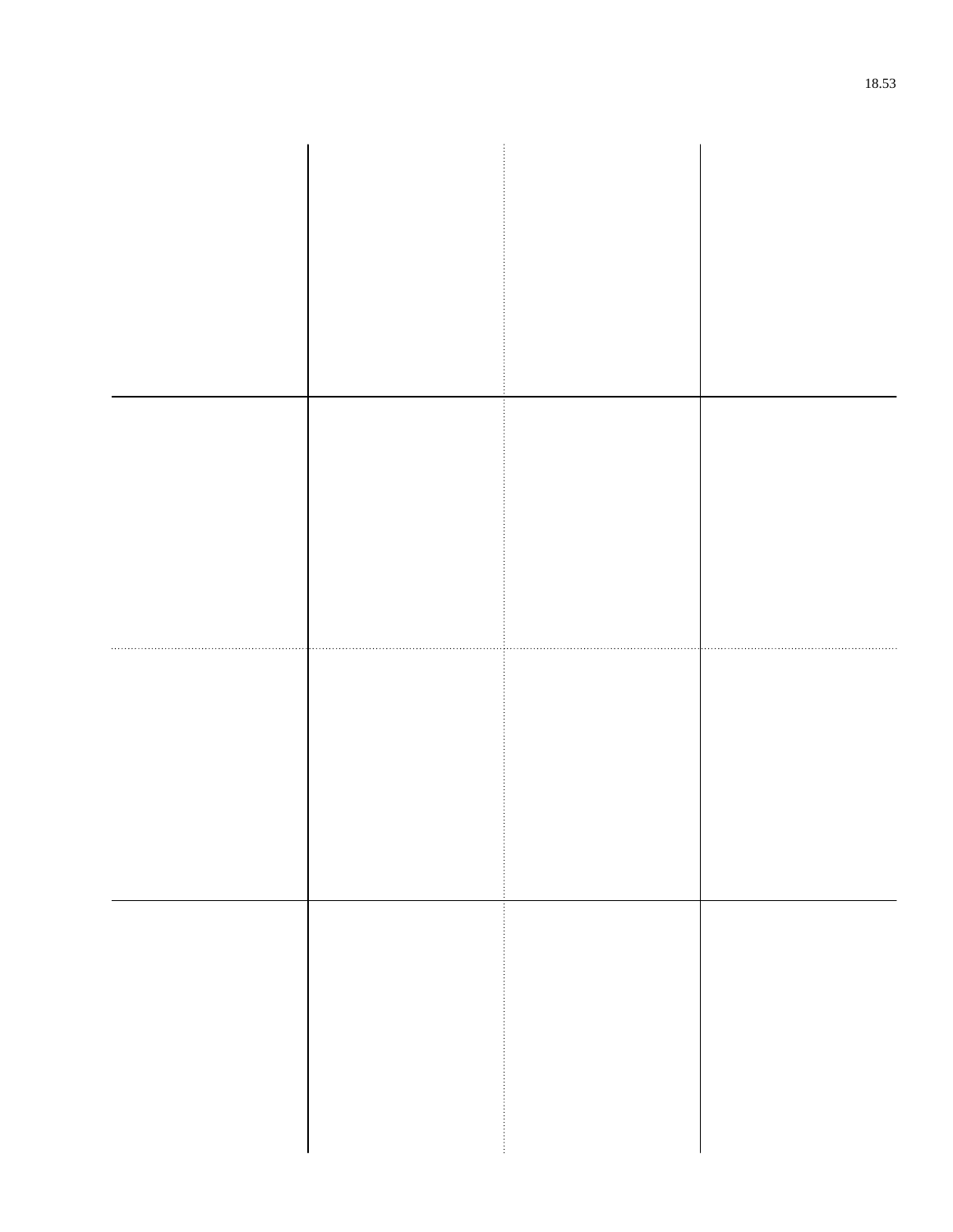18.54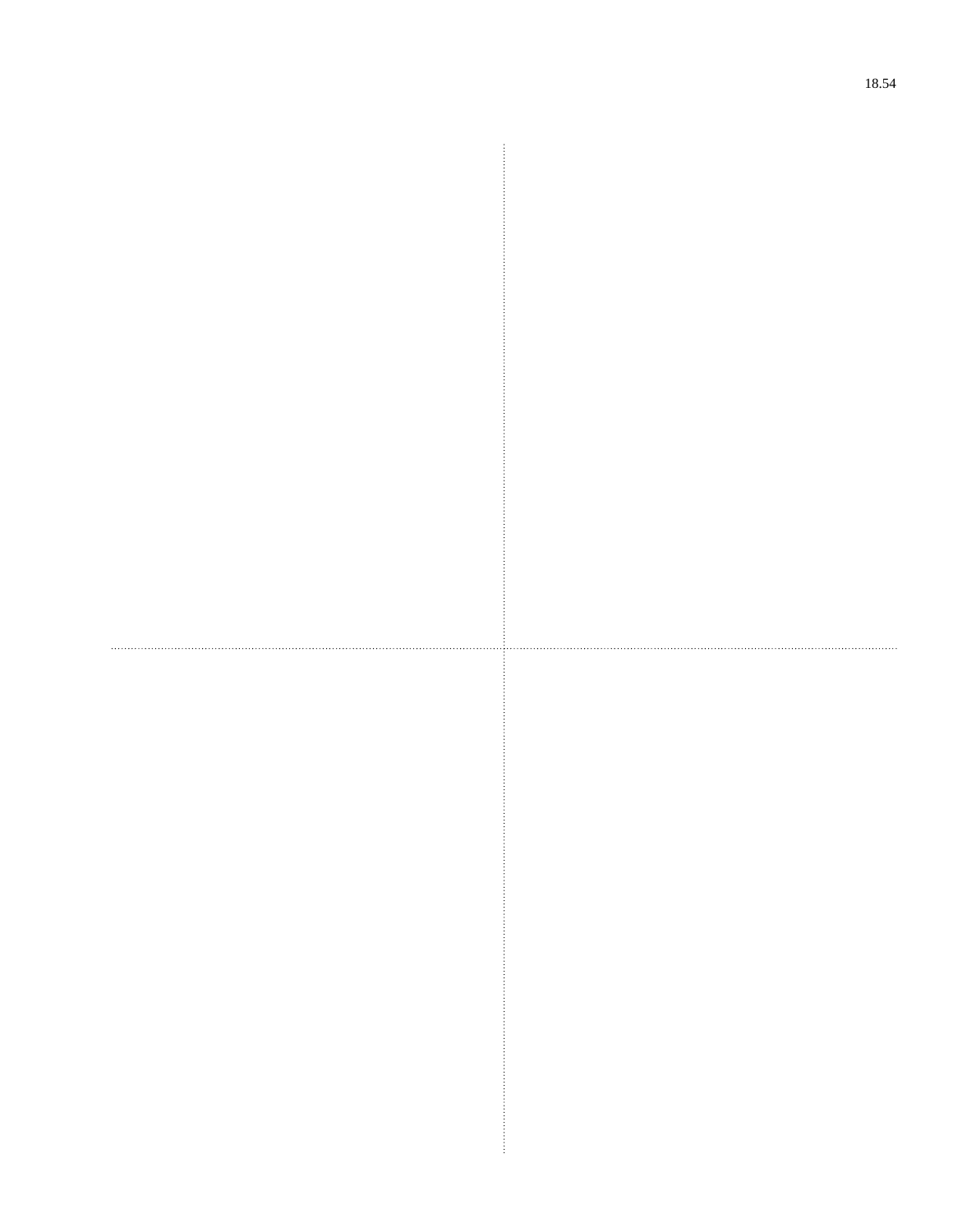# **PREPARING A PROJECT-IDEA DOCUMENT**

**Choosing a Title:** Make it short and informative.

- It should help us focus/direct our thought and set expectations.
- Must be able to justify the presence of each word in the title, including arrangement of those words; avoid unnecessary words.

**Question:** Find one *key* word in each title; which word(s) would you remove if you had to?

- $T_1$ : Web Modeling Language (WebML): a modeling language for designing Web sites
- $T_2$ : Science for Indigenous Children.
- $T_3$ : : Indigenous Science for Children.
- $T_{4}$ : Science for Children.
- $T_5$ : : EasyTutor: Free, Unlimited, Online Tutoring Access

### **Novelty of Project #5:** Online.

- Makes the service easily and widely available, eliminating the geographic separation between students and tutors.
- Expands tutor availability; each student can be served by many tutors and each tutor can serve many students.
- Uses of tutor's expertise and time effectively; solutions to student-questions can be saved for online search/access and refined.

### **Need** − **the Problem and the Project's Impact:**

- Serious lack of qualified tutors
- It benefits students from low-income/under-educated families (where parents can't provide tutoring).

**Question:** Make a project-idea document.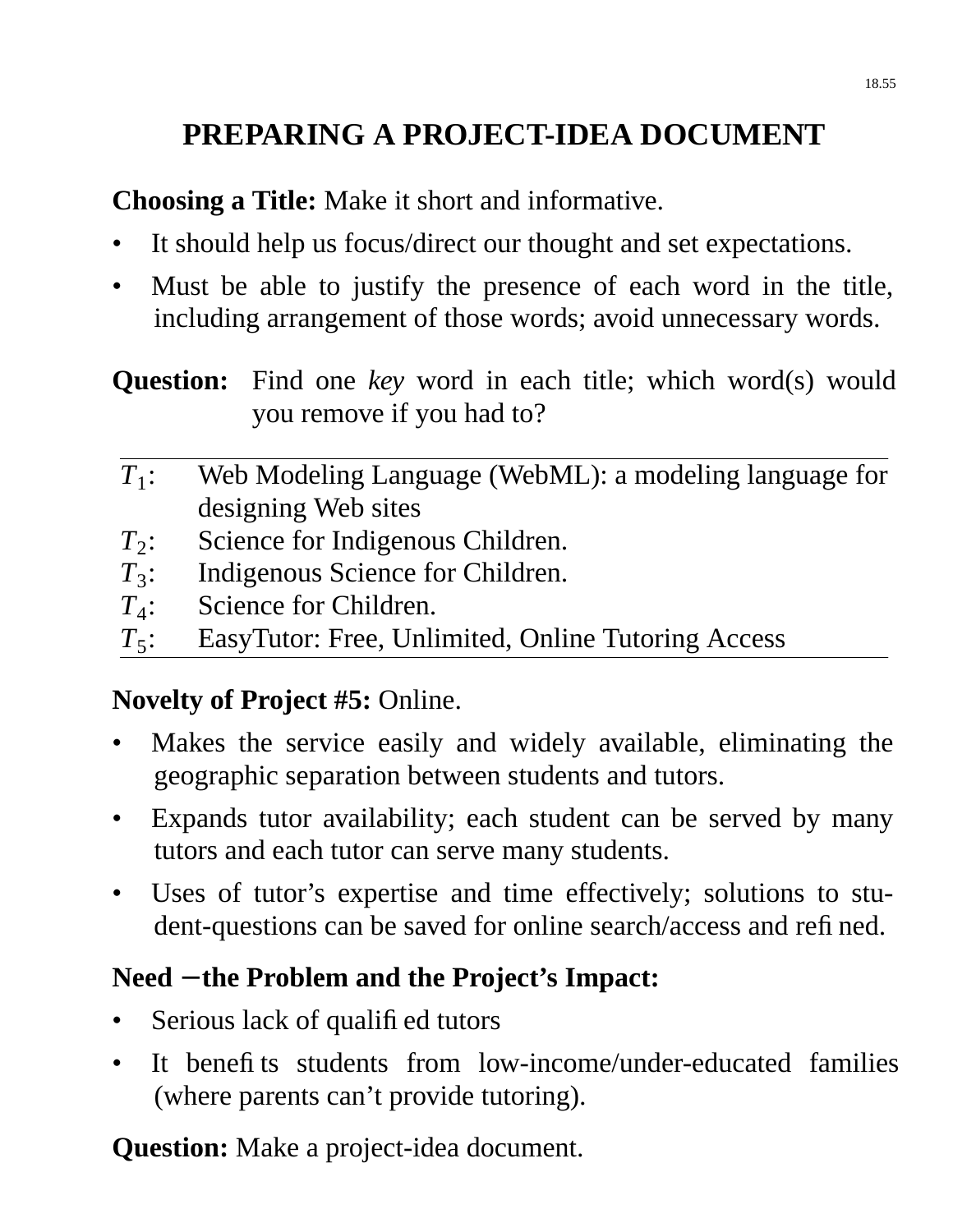# **A SAMPLE PROJECT-IDEA DOCUMENT**

(from American Express Community Project Competition, 2009)

**The title:** Easy Tutor - Free, Online, Unlimited Access.

### **The project:**

A website that connects students from around the nation to quality volunteer tutors through a live chat program. Students can chat individually with tutors as well as draw on virtual whiteboards and even use microphones to orally communicate back and forth. All tutoring will be free and available as long as tutors are online to take tutoring requests from students. The website should also offer an online community for students to interact on many academic topics and share knowledge and support.

#### **The Problem:**

Many students struggle through studying and homework and often enter the classroom not understanding the content previously taught. Hiring private tutors is often very expensive and simply improbable for many students. The internet is easily accessible from home, school, a local library, or community center so offering free tutoring through a website can make it available to anyone needing help. Tutors will provide support in any subject, allowing the student user to gain a proper understanding.

#### **The impact:**

The project will have a widespread impact on schools and individual students around the world. Many students will now know that they have an alternative resource to look to when they feel that all hope is lost in school. Furthermore, the ability to accept volunteers as tutors will allow many who share a passion for teaching to do so in the comfort of their own homes through flexible scheduling.

#### **The motivation:**

Having recently graduated from high school, I am aware of the need for supportive educational opportunities. I saw many of my peers struggling with no way out. They would come back unprepared to test, write an essay, or present a project. Had this project been in place, they would be able to go home and request the unlimited support of a tutor free of charge to make sure that they walk in the next day prepared and ready for anything. With this project, every single student would have a resource.